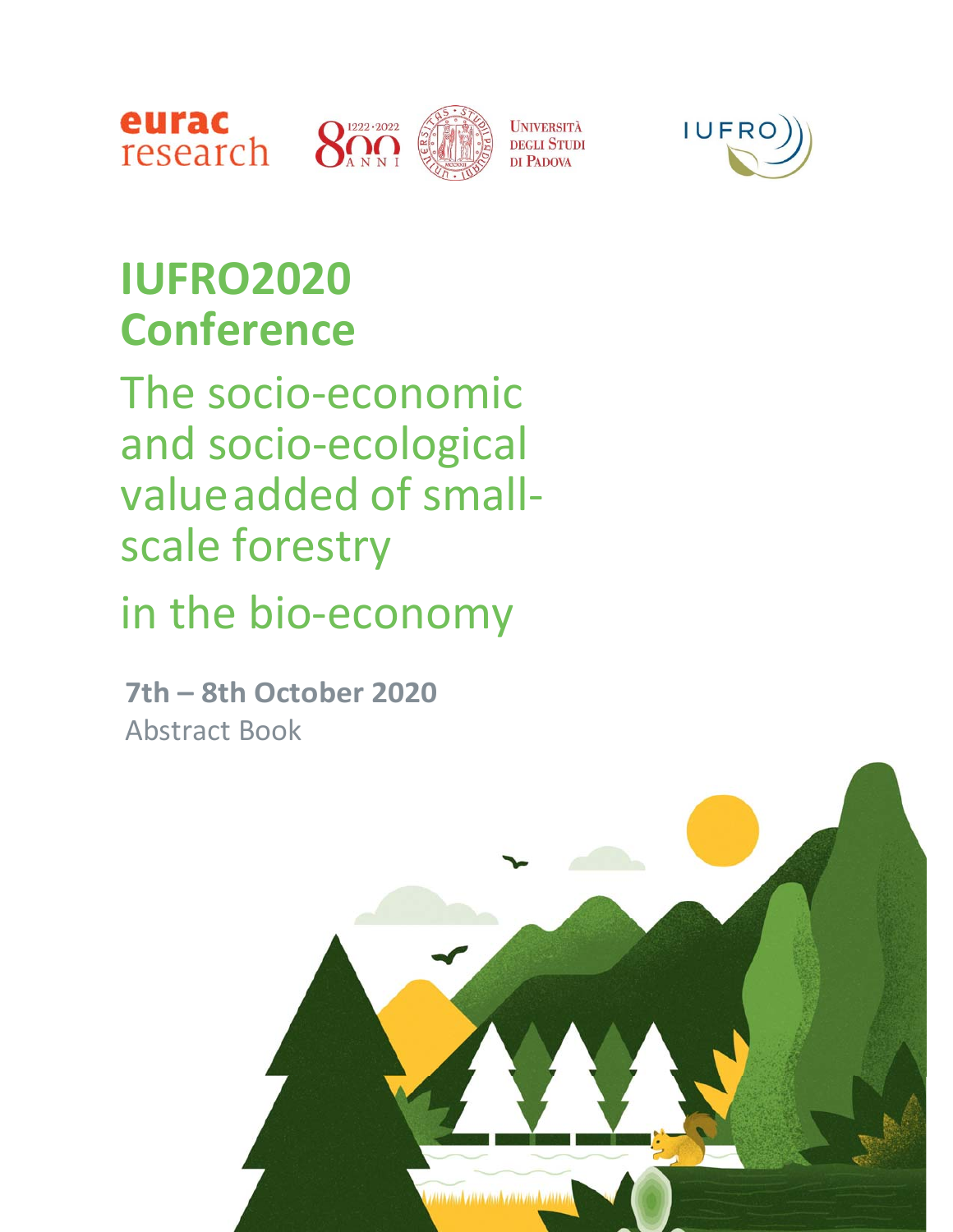# **Responsible Organizers**

**Christian Hoffmann** – Eurac Research – Scientific coordinator

**Davide Pettenella** – University of Padua – Scientific coordinator

**Anna Silbernagl**– Eurac Research – Project manager

**Giorgia Bottaro**– University of Padua – Project manager

**Irina Iokhno** – Eurac Research – Project manager

# **Scientific committee**

# **Christian**

# **Hoffmann**

Institute for Regional Development, Eurac Research

#### **Philipp Toscani**

University of Natural Resources and Life Sciences, Vienna

#### **Luca Cesaro**

National Institute of Agricultural Economics

### **Davide Matteo Pettenella**  Department of Land, Environment, Agriculture and Forestry of University of Padua

**Gordon Winder**  Department of

### Geography, LMU Munich

**Mersudin Avdibegovic** 

#### University of Sarajevo, Faculty of Forestry, Chair of Forest Economics, Policy and **Organisation**

#### **Stjepan Posavec**

University of Zagreb, Faculty of Forestry, Institute of Forest Inventory and Management

#### **Ljiljana Keča**  Faculty of Forestry, University of Belgrade, Serbia

# **Lidija Zadnik‐**

# **Stirn**

Department of Forestry and Renewable Forest Resource, University of Ljubljana

# **Špela Pezdevšek**

#### **Malovrh**

University of Ljubljana, Biotechnical Faculty, Department of Forestry and Renewable Forest **Resources** 

University of Natural Resources and Life Sciences, Vienna

# **Krzysztof**

Helsinki

**Anne Toppinen**  Department of Forest Sciences, University of

# **Adamowicz**

Department of Economics of Forestry, Poznan University of Life Sciences, Poland

# **James**

### **Chamberlain**

Southern Research Station, Forest Inventory and Analysis, Blacksburg (VA, USA)

# **Gian Antonio Battistel**

Fondazione Edmund Mach, San Michele All'Adige

# **Jean‐Luc Peyron**

Public Interest Group (GIP) on Forest Ecosystems (ECOFOR)

# University of

**Carsten Smith‐**

Copenhagen

**Hall** 

### **Maria Nijnik**

The James Hutton Institute

# **Walter Sekot**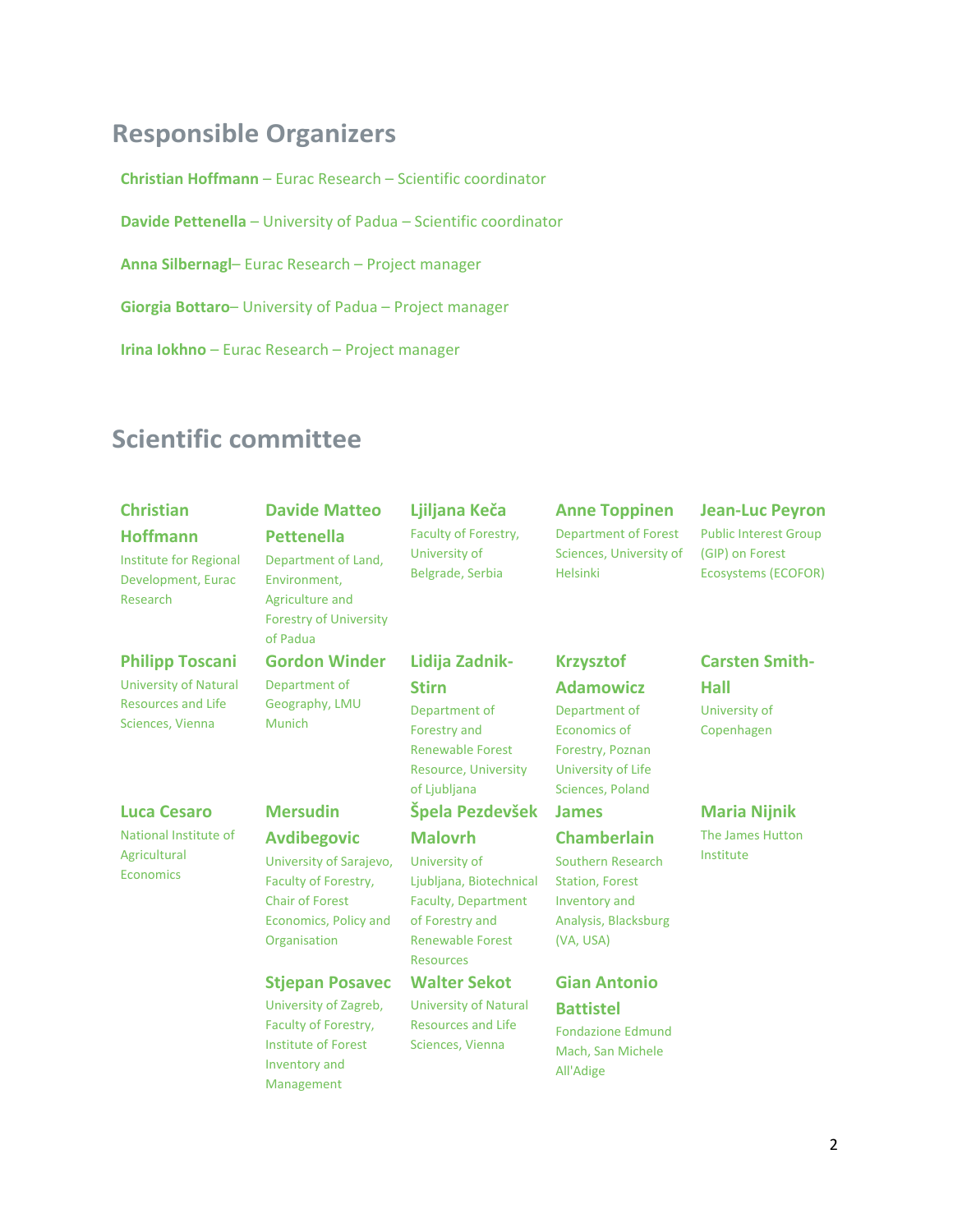# **Welcome to the IUFRO conference: The social and ecological value added of small‐scale forestry to the Bio‐Economy**

Bioeconomy "encompasses the production of renewable biological resources and their conversion into food, feed, bio‐based products and bioenergy" (EC, 2012). It includes forestry and wood production, with the related biotechnological, chemical and energy industries, but also the provision of other ecosystem services that can support sustainable economic growth. "Bio-refineries are increasingly at the core of the Bio‐Economy vision at the EU level and worldwide" (World Bio‐Economy Summit, 2015). Large private and public investments actors are mainly focused on capital-intensive investments based on low cost biomass in vertically integrated value chains, where the perspective of the social or ecological value added often lacks behind. As counterpart to this mainstream economic trend, we intend to focus our interests towards small‐scale labour‐intensive activities in the bio‐economy context, including the non‐wood products and cultural services, as they seem to have a minor role in the discussions of scientists and decision makers.

In the IUFRO Conference we thus want to put our focus on interpreting and promoting the impact of forest bio‐economy on the development of quality product markets and nature‐based services and the concepts behind them: social innovation, product diversification, multifunctionality and the value added network of vertically and horizontally integrated economic stakeholders. The extension of the economic paradigm towards social and ecological value added, leads us to the need for considering the associated trade‐offs or opportunity costs. But the challenges of climate and socio‐demographic changes, coupled with complex and dynamically changing political and socio-economic situations underpin the relevancy to transform our business thinking. Porter and Kramer's (2011) shared value approach may support this mental shift.

This book of abstracts presents research proposals, project results and conceptual approaches that demonstrate how to support such enlarged interpretation and the development of forest Bio‐Economy, inclusive the various facets of social, ecological and economic added values and their trade‐offs, generated by multifunctional managed forests and the downstream industries purchasing, processing and selling timber and NWFPs.

The conference is organised in cooperation with the IUFRO Unit 4.05 "Managerial Economics and Accounting" and the IUFRO Task Force: unlocking the bioeconomy and non‐timber forest products, with the involvement of Subunits 4.05.02 "Managerial Economics", 4.05.04 "Forest-based Value Chains" and 4.05.05 "Social Innovation and Entrepreneurship".

Christian Hoffmann and Davide Pettenella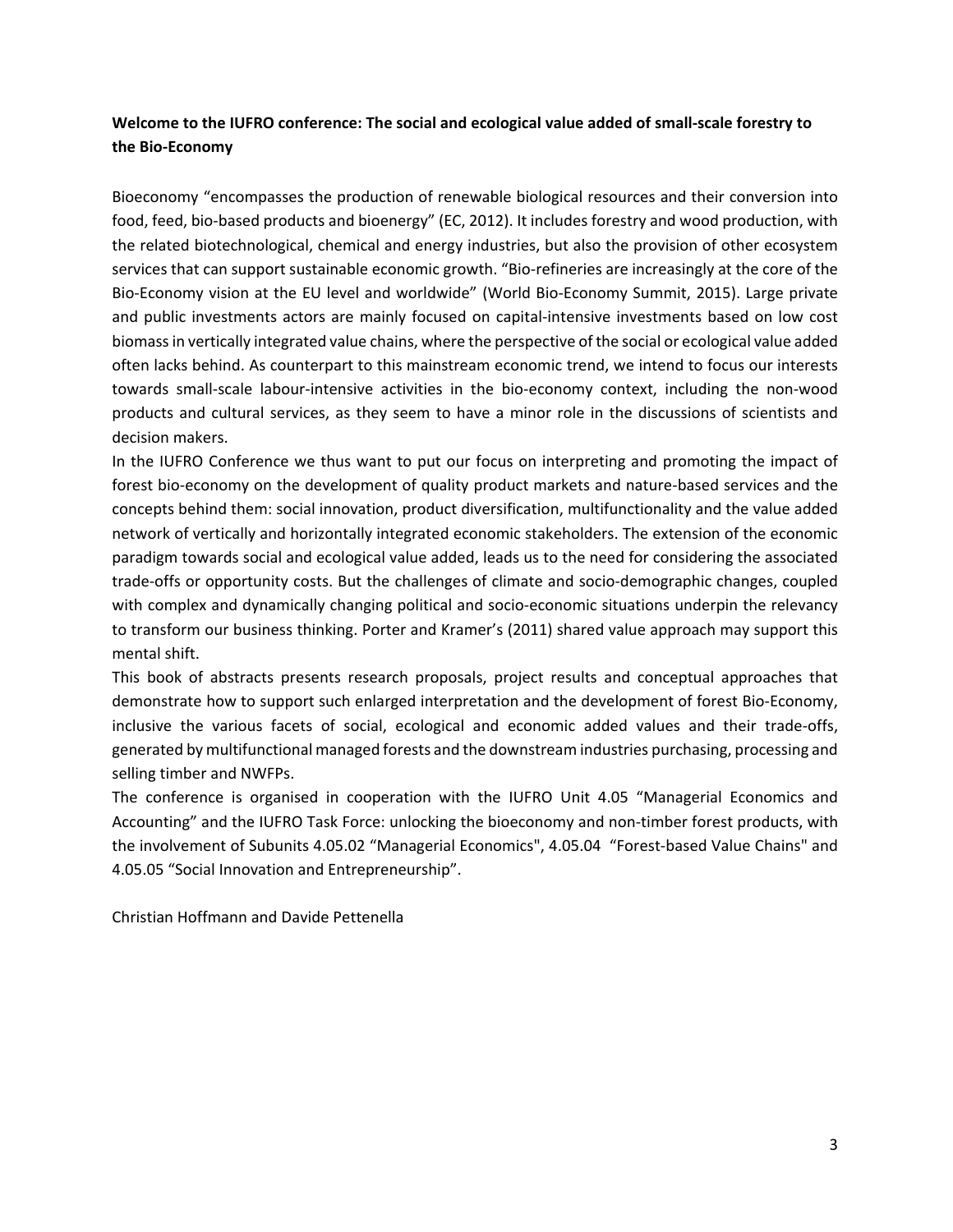# We gratefully acknowledge the support of our partners



 $\begin{array}{c|c|c|c|c|c} \hline \texttt{E} & \texttt{T} & \texttt{I} & \texttt{F} & \texttt{O} & \texttt{R} \\ \texttt{valiuing nature} \end{array}$ 



**ADAM MICKIEWICZ UNIVERSITY IN POZNAŃ** 













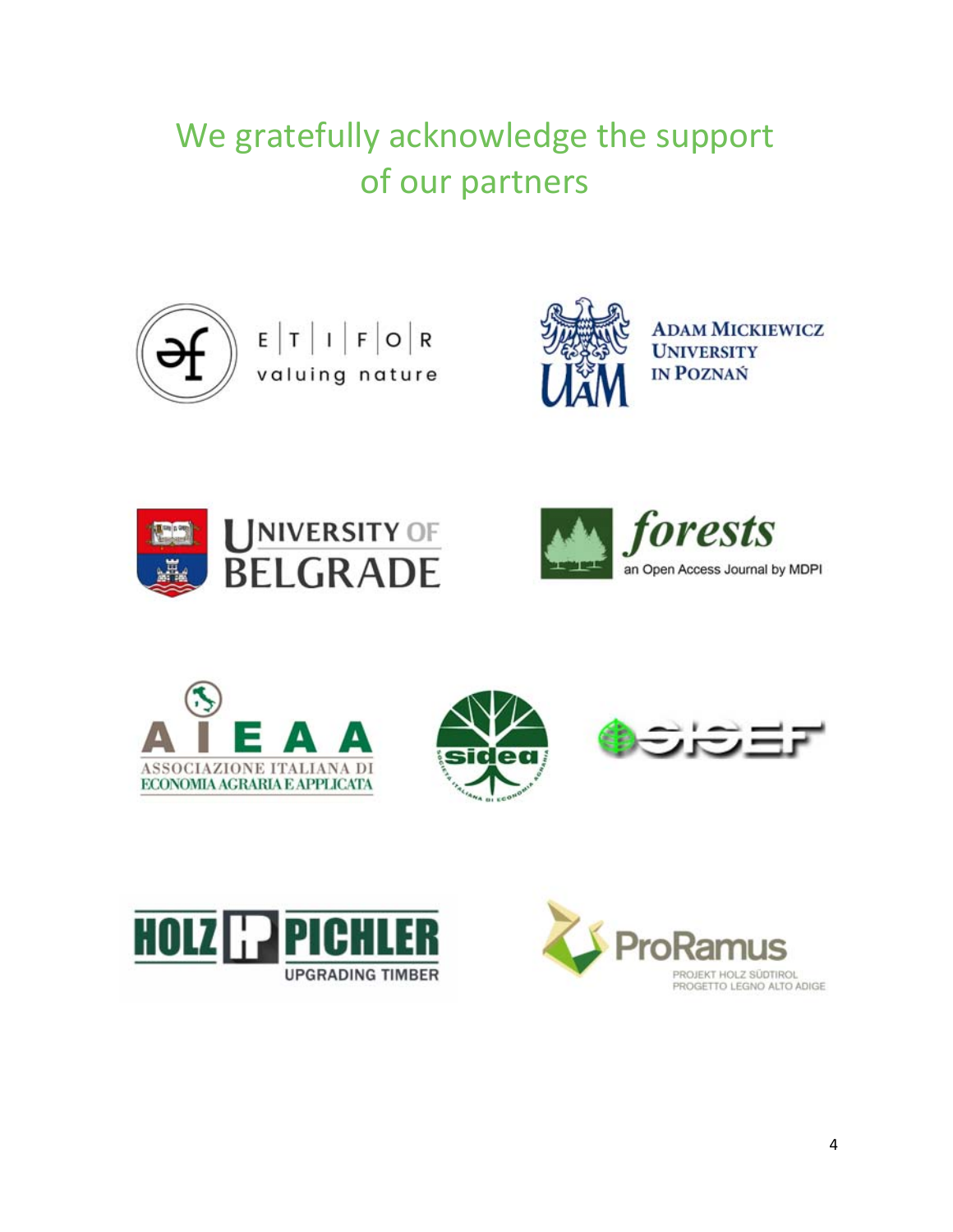# **Table of content**

| Session 2: Multifunctional use of forest resources. Socio-ecological forest services 23             |  |
|-----------------------------------------------------------------------------------------------------|--|
| Session 3: Multifunctional use of forest resources. Socio-ecological forest services 27             |  |
|                                                                                                     |  |
|                                                                                                     |  |
|                                                                                                     |  |
|                                                                                                     |  |
| Session 8: Politics & Governance. Certification & labelling. Climate Change adaptation  48          |  |
| Session 9: Methods and Models. Valorization of ecosystem services. Impact assessment and trade-offs |  |
|                                                                                                     |  |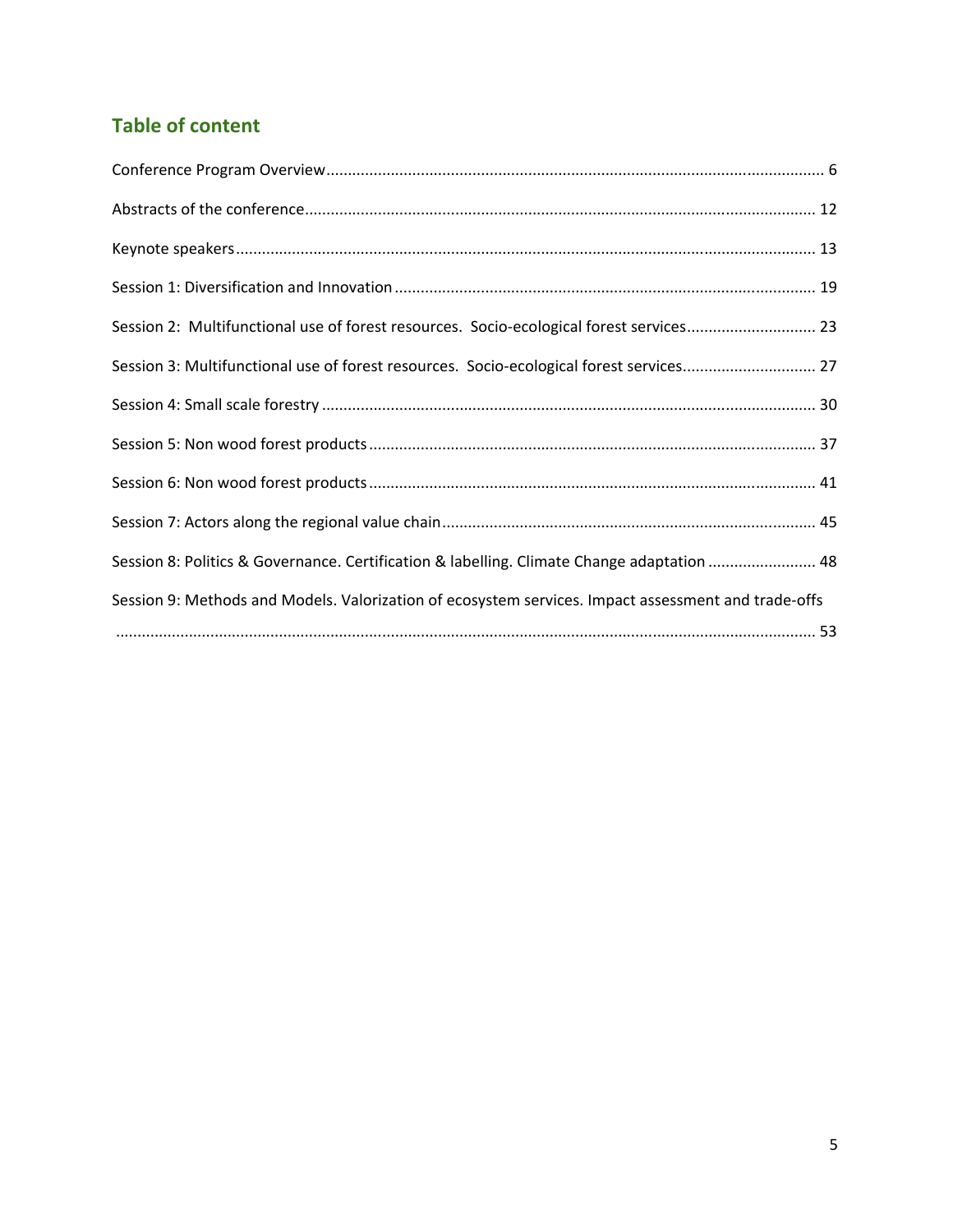| <b>Online IUFRO conference programme</b>                                                                                                                                                                                |                                                                                                                                                                                                                                                                                 |  |
|-------------------------------------------------------------------------------------------------------------------------------------------------------------------------------------------------------------------------|---------------------------------------------------------------------------------------------------------------------------------------------------------------------------------------------------------------------------------------------------------------------------------|--|
| "The social and ecological value added of small-scale forestry to the Bio-Economy"                                                                                                                                      |                                                                                                                                                                                                                                                                                 |  |
|                                                                                                                                                                                                                         | <b>Wednesday, 7 October 2020</b>                                                                                                                                                                                                                                                |  |
| $08.30 - 09.00$                                                                                                                                                                                                         | Online connection is open for informal discussion, technicalities, Q&A                                                                                                                                                                                                          |  |
| Welcome addresses and introduction<br>Chair: Davide Pettenella, Deputy of the IUFRO Sub-Unit 4.05.02, Department of Land, Environment, Agriculture<br>and Forestry of University of Padua                               |                                                                                                                                                                                                                                                                                 |  |
| $09.00 - 09.05$                                                                                                                                                                                                         | Christian Hoffmann, Deputy of the IUFRO Sub-Unit 4.05.04 Forest based<br>value chains. Research Group Leader, Institute for Regional Development of<br>Eurac Research                                                                                                           |  |
| $09.05 - 09.10$                                                                                                                                                                                                         | Roland Psenner, President of Eurac Research                                                                                                                                                                                                                                     |  |
| $09.10 - 09.15$                                                                                                                                                                                                         | Günther Unterthiner, Director of the Forestry Department Province of<br><b>Bolzano - South Tyrol</b>                                                                                                                                                                            |  |
| $09.15 - 09.20$                                                                                                                                                                                                         | Alessandra Stefani, Directorate General of Forests (DIFOR), Dept. for<br>European and International policies and Rural Development, Ministry of<br><b>Agricultural Food and Forestry Policies</b>                                                                               |  |
| $09.20 - 09.25$                                                                                                                                                                                                         | Lidija Zadnik-Stirn, coordinator of the IUFRO Unit 4.05 Managerial<br>economics and accounting, Department of Forestry and Renewable Forest<br>Resources, University of Ljubljana                                                                                               |  |
| $09.30 - 10.00$                                                                                                                                                                                                         | Keynote speech: "Contemporary innovations within the European forest-<br>based bioeconomy: which perspectives for small-scale forestry?"<br>Laura Secco, Deputy Coordinator IUFRO Unit 9.05.03 Cross-sectoral policy<br>impacts on forests and environment, University of Padua |  |
| $10.00 - 10.15$                                                                                                                                                                                                         | <b>Break</b>                                                                                                                                                                                                                                                                    |  |
| Session 1: Diversification. Innovation.<br>Chair: Philipp Toscani, Deputy of the IUFRO Sub-Unit 4.05.02, University of Natural Resources and Life Sciences,<br>Vienna, Institute of Agricultural and Forestry Economics |                                                                                                                                                                                                                                                                                 |  |
| $10.15 - 10.30$                                                                                                                                                                                                         | The role of social innovation for new opportunities and social and<br>ecological values of small-scale forestry<br>Gerhard Weiss, Alice Ludvig, Ivana Zivojinovic, Carla Barlagne, Bill Slee,<br>Todora Rogelja, Mari Bjerck                                                    |  |
| $10.30 - 10.45$                                                                                                                                                                                                         | Innovation and transformability of collective resources management in<br>mountain regions. An applied approach to commons in Trentino, Italy<br><b>Cristina Dalla Torre</b>                                                                                                     |  |
| $10.45 - 11.00$                                                                                                                                                                                                         | <b>Embracing change: How to equip Swiss small-scale forest management to</b><br>meet future challenges?<br>Mariana Melnykovych, Astrid Bjoernsen, Roland Olschewski, Irmi Seidl                                                                                                 |  |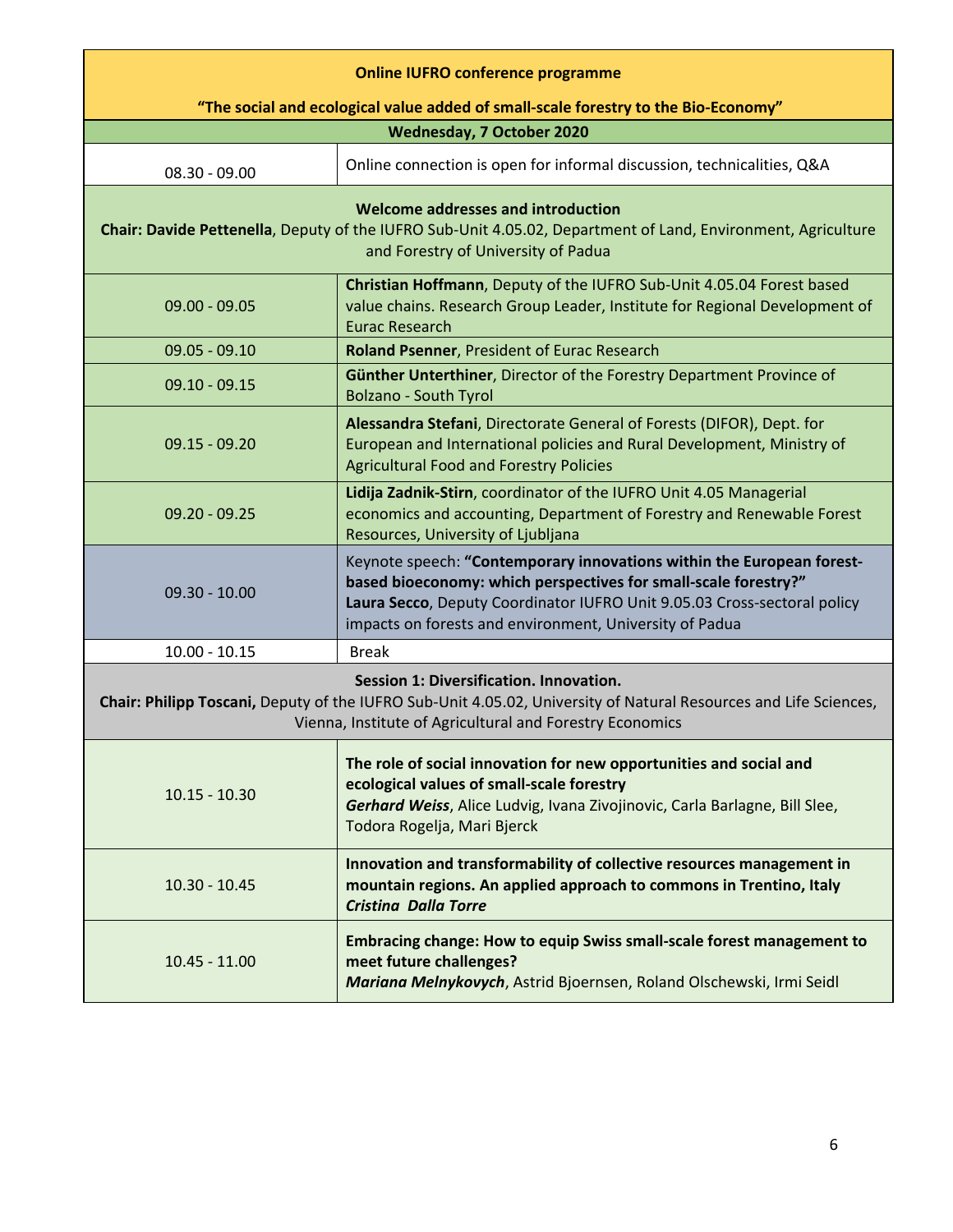| $11.00 - 11.15$                                                                                                                                                                                                                              | Conservation decisions of small-scale private forest owners: Attitudes,<br>objectives and driving factors<br>Malin Tiebel, Andreas Mölder, Tobias Plieninger                                                                                                                                                       |  |
|----------------------------------------------------------------------------------------------------------------------------------------------------------------------------------------------------------------------------------------------|--------------------------------------------------------------------------------------------------------------------------------------------------------------------------------------------------------------------------------------------------------------------------------------------------------------------|--|
| $11.15 - 11.30$                                                                                                                                                                                                                              | <b>Break</b>                                                                                                                                                                                                                                                                                                       |  |
| Session 2: Multifunctional use of forest resources. Socio-ecological forest services<br>Chair: Carsten Smith-Hall, Coordinator of the IUFRO Sub-Unit 5.11.00 Non-wood forest products,<br>University of Copenhagen                           |                                                                                                                                                                                                                                                                                                                    |  |
| $11.30 - 11.45$                                                                                                                                                                                                                              | The contribution of forestry to the Total Economy of Farm - empirical<br>evidence from North (A) and South Tyrol (I)<br>Christian Hoffmann, Philipp Toscani, Walter Sekot                                                                                                                                          |  |
| $11.45 - 12.00$                                                                                                                                                                                                                              | Double bark thickness estimation models of common European broad-<br>leaved species, compatible with harvester forest machine systems<br>Martin Jankovský, Radim Löwe, Jirí Dvorák, Pavel Natov                                                                                                                    |  |
| $12.00 - 12.15$                                                                                                                                                                                                                              | The Chestnut tree: a resource for the socio-economic revival of inland areas<br>in a bio-economy perspective<br>Stefano Bruzzese, Simone Blanc, Filippo Brun                                                                                                                                                       |  |
| $12.15 - 12.30$                                                                                                                                                                                                                              | Life Brenta 2030 Project - Promoting good governance and innovative<br>financing schemes for biodiversity and water conservation of Brenta river<br>Carlo Zanetti, Mauro Masiero, Alessandro Leonardi                                                                                                              |  |
| $12.30 - 14.00$                                                                                                                                                                                                                              | Lunch break                                                                                                                                                                                                                                                                                                        |  |
| 14.00 - 14.30                                                                                                                                                                                                                                | Keynote speech: "The forest-based (circular) bioeconomy: a globally<br>mainstreamed narrative or a locally tailored strategy?"<br>Dalia D'Amato, Adjunct Professor, Helsinki Institute of Sustainability Science,<br>Department of Forest Sciences, Faculty of Agriculture and Forestry,<br>University of Helsinki |  |
| Session 3: Multifunctional use of forest resources. Socio-ecological forest services<br>Chair: Lidija Zadnik-Stirn, Coordinator of the IUFRO UNIT 4.05, Department of Forestry and Renewable Forest<br>University of Ljubljana<br>Resources, |                                                                                                                                                                                                                                                                                                                    |  |
| 14.30 - 14.45                                                                                                                                                                                                                                | Small-scale forestry, large-scale problems? Building cooperation to improve<br>ecosystem service delivery<br>Vasja Leban, Špela Pezdevšek Malovrh, Lidija Zadnik Stirn                                                                                                                                             |  |
| 14.45 - 15.00                                                                                                                                                                                                                                | <b>Indigenous Socio-Cultural Forestry Management and Research in British</b><br>Columbia, Canada<br><b>Paul Mitchell-Banks</b>                                                                                                                                                                                     |  |
| $15.00 - 15.15$                                                                                                                                                                                                                              | Beyond the Timberline: Assessment of Supplemental Income Opportunities<br>and Forest Management Practices of Family Forest Owners<br>Adam Maggard, Zachary Singh, John Kush, Rebecca Barlow                                                                                                                        |  |
| 15.15 - 15.30                                                                                                                                                                                                                                | Welcome remarks on behalf of IUFRO<br>Prof. John Parrotta, IUFRO President                                                                                                                                                                                                                                         |  |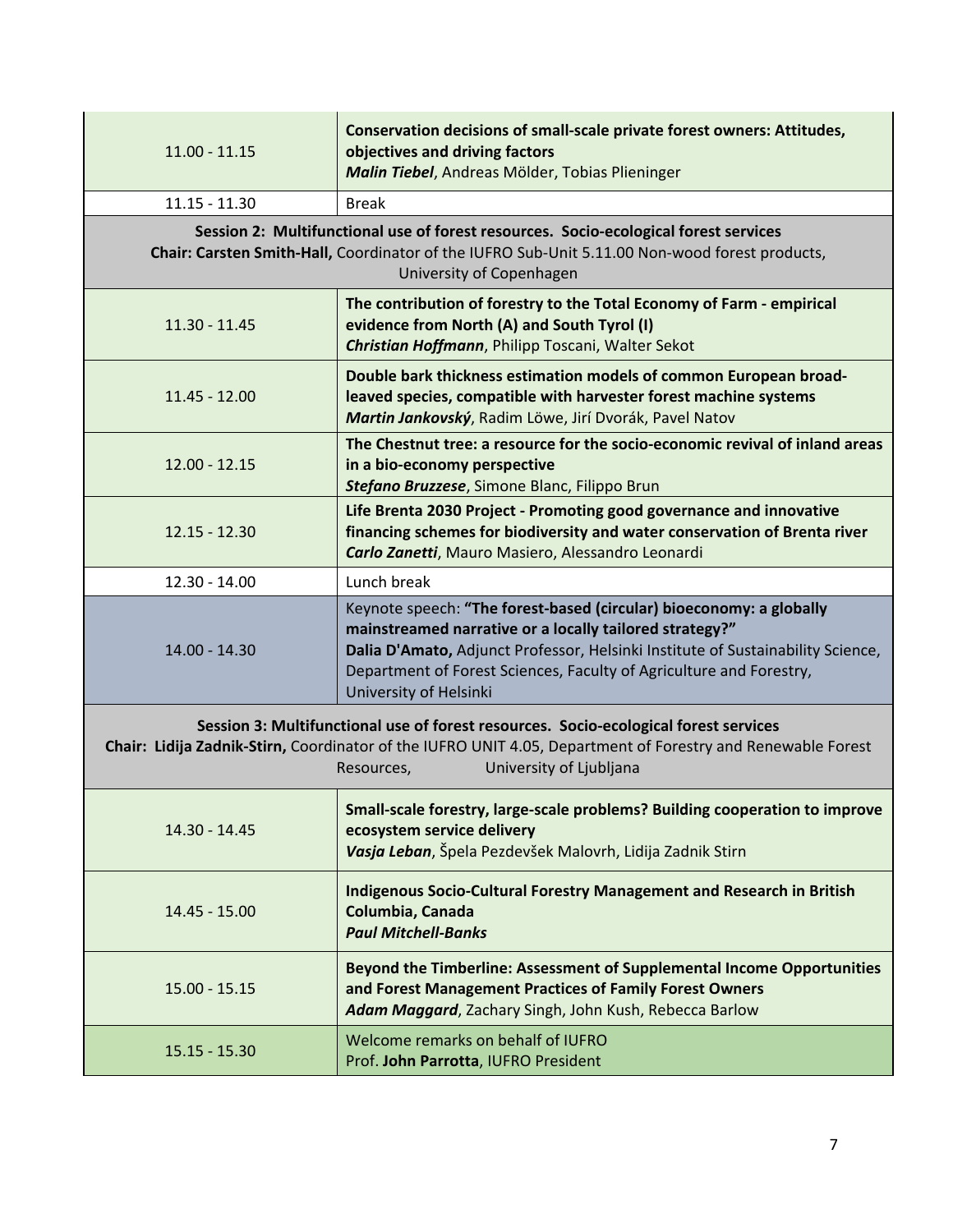| $15.30 - 16.00$                                                                                                                                                                     | Keynote speech: "Bioeconomy and Small-Scale Forestry: Historical<br>Perspectives and the Potential for Non-Wood Forest Products"<br>Donald G. Hodges, Member of the IUFRO Board and Coordinator of the<br>Division 4 4.00 - Forest Assessment, Modelling and Management, University<br>of Tennessee (USA) |
|-------------------------------------------------------------------------------------------------------------------------------------------------------------------------------------|-----------------------------------------------------------------------------------------------------------------------------------------------------------------------------------------------------------------------------------------------------------------------------------------------------------|
| $16.00 - 16.15$                                                                                                                                                                     | <b>Break</b>                                                                                                                                                                                                                                                                                              |
| <b>Session 4: Small scale forestry</b><br>Chair: Christoph Hartebrodt, Coordinator of the IUFRO Sub-Unit 3.08, Small-Scale Forestry,<br>Forest Research Institute Baden-Württemberg |                                                                                                                                                                                                                                                                                                           |
| $16.15 - 16.30$                                                                                                                                                                     | Application of the corporate social responsibility in forest SMEs in SR<br>Blanka Giertliová, Iveta Hajduchova, Christian Mikler                                                                                                                                                                          |
| $16.30 - 16.45$                                                                                                                                                                     | Forestry contributions to bioeconomy in the Czech Republic<br><b>Ratna Purwestri</b>                                                                                                                                                                                                                      |
| $16.45 - 17.00$                                                                                                                                                                     | Municipal forests and forest cooperatives in the Czech Republic - the<br>unresolved potential of forest property by the economy after<br>transformation<br><b>Katerina Holušová</b>                                                                                                                       |
| $17.00 - 17.15$                                                                                                                                                                     | How national forest funds can support small-scale forest businesses to<br>deliver ecosystem services?<br>Ludwig Liagre, Alex Pra, Davide Pettenella                                                                                                                                                       |
| $17.15 - 17.30$                                                                                                                                                                     | <b>Break</b>                                                                                                                                                                                                                                                                                              |
| $17.30 - 17.45$                                                                                                                                                                     | Aggregate socio-economic value of timber species produced by<br>smallholders in the Peruvian Amazon<br>Mario-Herman Pinedo-Panduro, Miguel-Angel Pinedo-Vasquez                                                                                                                                           |
| $17.45 - 18.00$                                                                                                                                                                     | Selection of indicators of sustainable management of small-scale forestry<br>with an emphasis on the principles of Bio-Economy<br>Jitka Menhazova, Tomas Pospisil, Vaclav Sebek                                                                                                                           |
| $18.00 - 18.15$                                                                                                                                                                     | More inclusive Small-scale forestry beyond NWFP in North Africa<br>Arbia Labidi, Mariana Melnykovych                                                                                                                                                                                                      |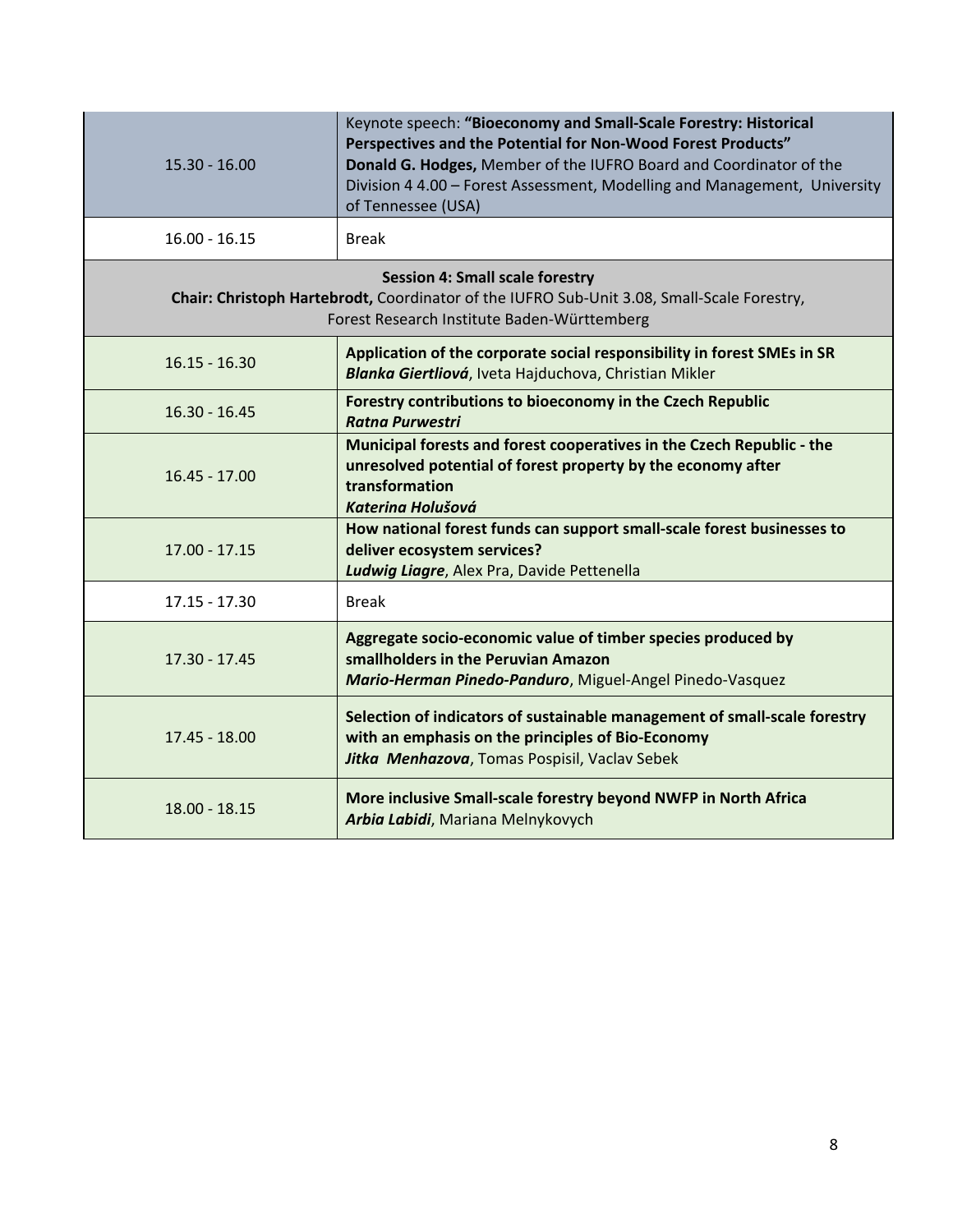| Thursday, 8 October 2020                                                                                                                                                                                                                                                                                           |                                                                                                                                                                                                                                                                                                  |  |
|--------------------------------------------------------------------------------------------------------------------------------------------------------------------------------------------------------------------------------------------------------------------------------------------------------------------|--------------------------------------------------------------------------------------------------------------------------------------------------------------------------------------------------------------------------------------------------------------------------------------------------|--|
| $09.00 - 09.30$                                                                                                                                                                                                                                                                                                    | Keynote speech: "Hidden in plain sight: value of non-wood forest products<br>in the European bioeconomy"<br>Marko Lovric, European Forest Institute                                                                                                                                              |  |
| <b>Session 5: Non wood forest products</b><br>Chair: Gian Antonio Battistel, Directorate of the Research and Innovation Center Edmund Mach Foundation                                                                                                                                                              |                                                                                                                                                                                                                                                                                                  |  |
| $09.30 - 09.45$                                                                                                                                                                                                                                                                                                    | What are the main characteristics of Non-Wood Forest Products picking<br>households in Spain?<br>Elena Gorriz, Davide Pettenella, Valentino Marini Govigli, Irina Prokofieva,<br>José Antonio Bonet, Enrico Vidale, Riccardo Da Re, Marko Lovric, Robert<br>Mavsar, Jenny Wong, Sergio de-Miguel |  |
| $09.45 - 10.00$                                                                                                                                                                                                                                                                                                    | From an informal to a legal wild forest product economy: the Italian<br>experience on new fiscal regulations<br>Jacopo Giacomoni, Davide Pettenella                                                                                                                                              |  |
| $10.00 - 10.15$                                                                                                                                                                                                                                                                                                    | Quantifying the contribution of Non-Wood Forest Products in the<br><b>European forest-based bioeconomy</b><br>Viola Di Cori, Mara Thiene, Cristiano Fransceschinis, Davide Pettenella,<br><b>Nicolas Robert</b>                                                                                  |  |
| $10.15 - 10.30$                                                                                                                                                                                                                                                                                                    | Changes in the dynamics of non-wood forest products of animal origin<br>during the last decade<br><b>Olgirda Belova</b>                                                                                                                                                                          |  |
| $10.30 - 10.45$                                                                                                                                                                                                                                                                                                    | <b>Break</b>                                                                                                                                                                                                                                                                                     |  |
| Session 6: Non wood forest products<br>Chair: James Chamberlain, Member of the IUFRO Board and Deputy of the IUFRO Sub-Unit 5.11.00 Non-wood<br>forest products & Coordinator of the Task Force "Unlocking the Bioeconomy and Non-Timber Forest Products",<br><b>USDA Forest Service Southern Research Station</b> |                                                                                                                                                                                                                                                                                                  |  |
| $10.45 - 11.00$                                                                                                                                                                                                                                                                                                    | A perspective of innovative multifunctional forestry for societal benefits: a<br>focus on Ukrainian Carpathians<br>Maria Nijnik, Mariana Melnykovych, Simo Sarkki                                                                                                                                |  |
| $11.00 - 11.15$                                                                                                                                                                                                                                                                                                    | A forest-based bioeconomy framework with bio-based transition pathways<br>for primary products<br>Meenakshi Piplani                                                                                                                                                                              |  |
| $11.15 - 11.30$                                                                                                                                                                                                                                                                                                    | The role of non-food forest based products in bioeconomy value chain<br><b>Stjepan Posavec</b>                                                                                                                                                                                                   |  |
| $11.30 - 11.45$                                                                                                                                                                                                                                                                                                    | The bioeconomy and non-timber forest products in lower income<br>countries: a framework and its application to medicinal plants in Nepal<br>Meenakshi Piplani, Carsten Smith-Hall                                                                                                                |  |
| 11.45 - 12.00                                                                                                                                                                                                                                                                                                      | <b>Break</b>                                                                                                                                                                                                                                                                                     |  |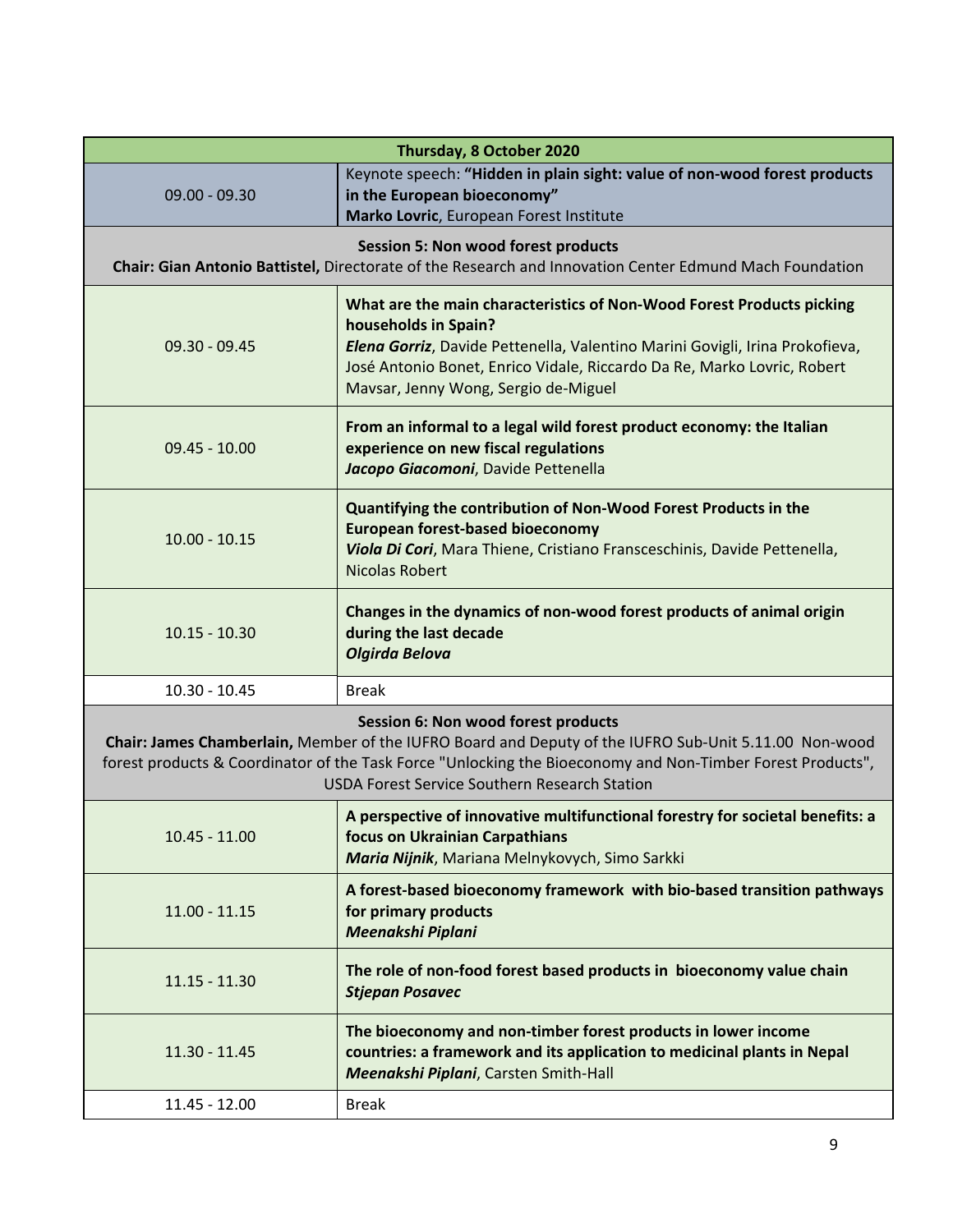| Session 7: Actors along the regional value chain<br>Chair: Tobias Stern, Institute of Systems Sciences, Innovation and Sustainability Research, University of Graz                  |                                                                                                                                                                                                             |  |
|-------------------------------------------------------------------------------------------------------------------------------------------------------------------------------------|-------------------------------------------------------------------------------------------------------------------------------------------------------------------------------------------------------------|--|
| $12.00 - 12.15$                                                                                                                                                                     | Relational attributes in Social Ecological Systems fostering the transition<br>towards a bio-based economy: Insights and Operative Indications<br>Elena Andriollo, Elena Pisani, Laura Secco, Alberto Caimo |  |
| $12.15 - 12.30$                                                                                                                                                                     | New development of Italian forest owner associations: towards a better<br>integration of SME in the forest-based bioeconomy<br>Giorgia Bottaro, Nicola Andrighetto                                          |  |
| $12.30 - 12.45$                                                                                                                                                                     | Local implementation of EU forestry policies: a case study of Tuscany<br><b>Region</b><br>Carlotta Sergiacomi, Claudio Fagarazzi, Enrico Marone, Roberto Fratini                                            |  |
| 12.45 - 14.00                                                                                                                                                                       | Lunch break                                                                                                                                                                                                 |  |
| 14.00 - 14.30                                                                                                                                                                       | Keynote speech: "Competing Goals Dilemma in forest-based Bio-<br>economies"<br>Tobias Stern, Institute of Systems Sciences, Innovation and Sustainability<br>Research, University of Graz                   |  |
| Session 8: Politics & Governance. Certification & labelling. Climate Change adaptation<br>Chair: Mersudin Avdibegovic, International Council Representative, University of Sarajevo |                                                                                                                                                                                                             |  |
| 14.30 - 14.45                                                                                                                                                                       | Measuring and assessing forest-based circular bioeconomy to implement<br>the National Sustainable Development Strategy in Italy<br>Alessandro Paletto, Ilaria Biancolillo                                   |  |
| 14.45 - 15.00                                                                                                                                                                       | Constrained liquidity in times of calamity a study on adaptation in private<br>forest enterprises in Germany<br><b>Gundula von Arnim</b>                                                                    |  |
| $15.00 - 15.15$                                                                                                                                                                     | Restoration of declining spruce stands in the Czech Republic : a<br>bioeconomic view of solving the situation of small forest owners<br>Roman Dudík, Vilém Jarský, Petra Palátová                           |  |
| $15.15 - 15.30$                                                                                                                                                                     | Consumers' willingness to pay for bio-textile products made from certified<br>wood fibers<br><b>Alessandro Paletto</b>                                                                                      |  |
| $15.30 - 15.45$                                                                                                                                                                     | Impact of education in increasing of Climate Changes adaptation among<br>students, Iran<br>Sajjad Ghanbari                                                                                                  |  |
| $15.45 - 16.00$                                                                                                                                                                     | <b>Break</b>                                                                                                                                                                                                |  |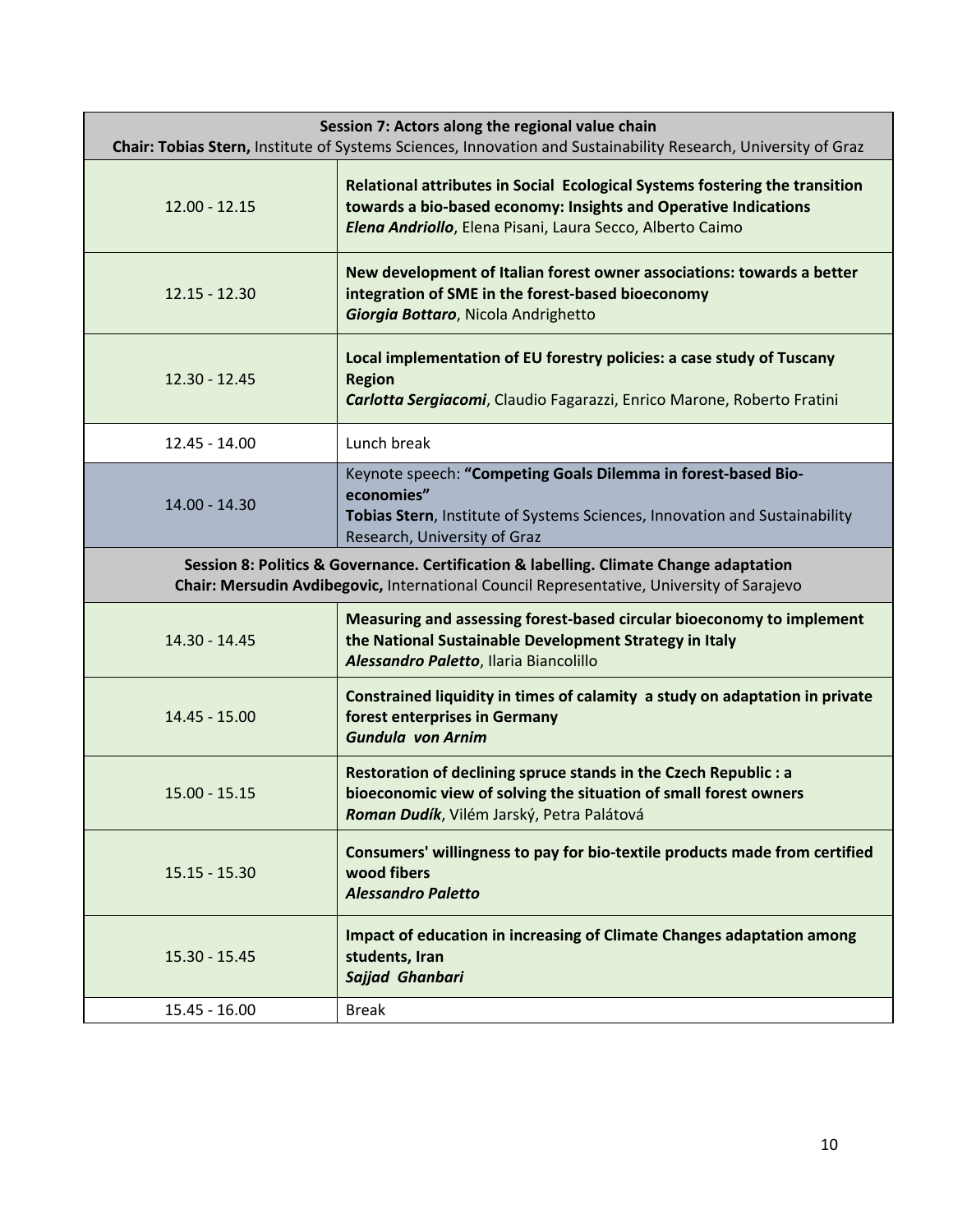| Session 9: Methods and Models. Valorization of ecosystem services. Impact assessment and tradeoffs<br>Chair: Christian Hoffmann, Deputy of the IUFRO Sub-Unit 4.05.04 Forest based value chains. Research Group<br>Leader, Institute for Regional Development of Eurac Research |                                                                                                                                                                                                                                                                                                   |  |
|---------------------------------------------------------------------------------------------------------------------------------------------------------------------------------------------------------------------------------------------------------------------------------|---------------------------------------------------------------------------------------------------------------------------------------------------------------------------------------------------------------------------------------------------------------------------------------------------|--|
| $16.00 - 16.15$                                                                                                                                                                                                                                                                 | Prediction of the Development in the Raw Material Basis of Wood in the<br>Context of the Developments in the Bark Beetle Disaster in the Czech<br><b>Republic</b><br>Dalibor Safarik, Tomas Pospisil, David Brezina                                                                               |  |
| $16.15 - 16.30$                                                                                                                                                                                                                                                                 | Socio-economic essence of the forest, its management, protection and<br>regeneration as a property, economic and social phenomenon in the<br>climate change era on the example of the Czech Republic<br>Ludek Sisak, Roman Sloup, Jan Lojda, Marcel Riedl                                         |  |
| $16.30 - 16.45$                                                                                                                                                                                                                                                                 | The contribution of sustainable plant-based development in transiting to a<br>bioeconomy the case of Neopicrorhiza scrophulariiflora (Pennell) D.Y. Hong<br>in Nepal<br><b>Filippo Caporale</b>                                                                                                   |  |
| $16.45 - 17.00$                                                                                                                                                                                                                                                                 | The effects and impacts of the Vaia storm on local timber markets in<br><b>Northeast Italy</b><br>Alberto Udali, Nicola Andrighetto, Stefano Grigolato, Paola Gatto                                                                                                                               |  |
| $17.00 - 17.15$                                                                                                                                                                                                                                                                 | Using Earth Observation data to compute Economic Accounts for Forestry:<br>testing a small-scale forestry unit through remote sensing<br>Elena Gorriz, Valentino Marini Govigli, Eduardo Montero, Inazio Martínez de<br>Arano, Íñigo Lizarralde, Ángel Fernández Carrillo, Beatriz Revilla Romero |  |
| $17.15 - 17.30$                                                                                                                                                                                                                                                                 | Possibilities for the development of the PES concept in Serbia based on the<br>perception of stakeholders<br>Ljiljana Keča, Milica Marceta, Aleksandar Markovic                                                                                                                                   |  |
| 17.30 - 18.00                                                                                                                                                                                                                                                                   | <b>Conclusions</b>                                                                                                                                                                                                                                                                                |  |

Г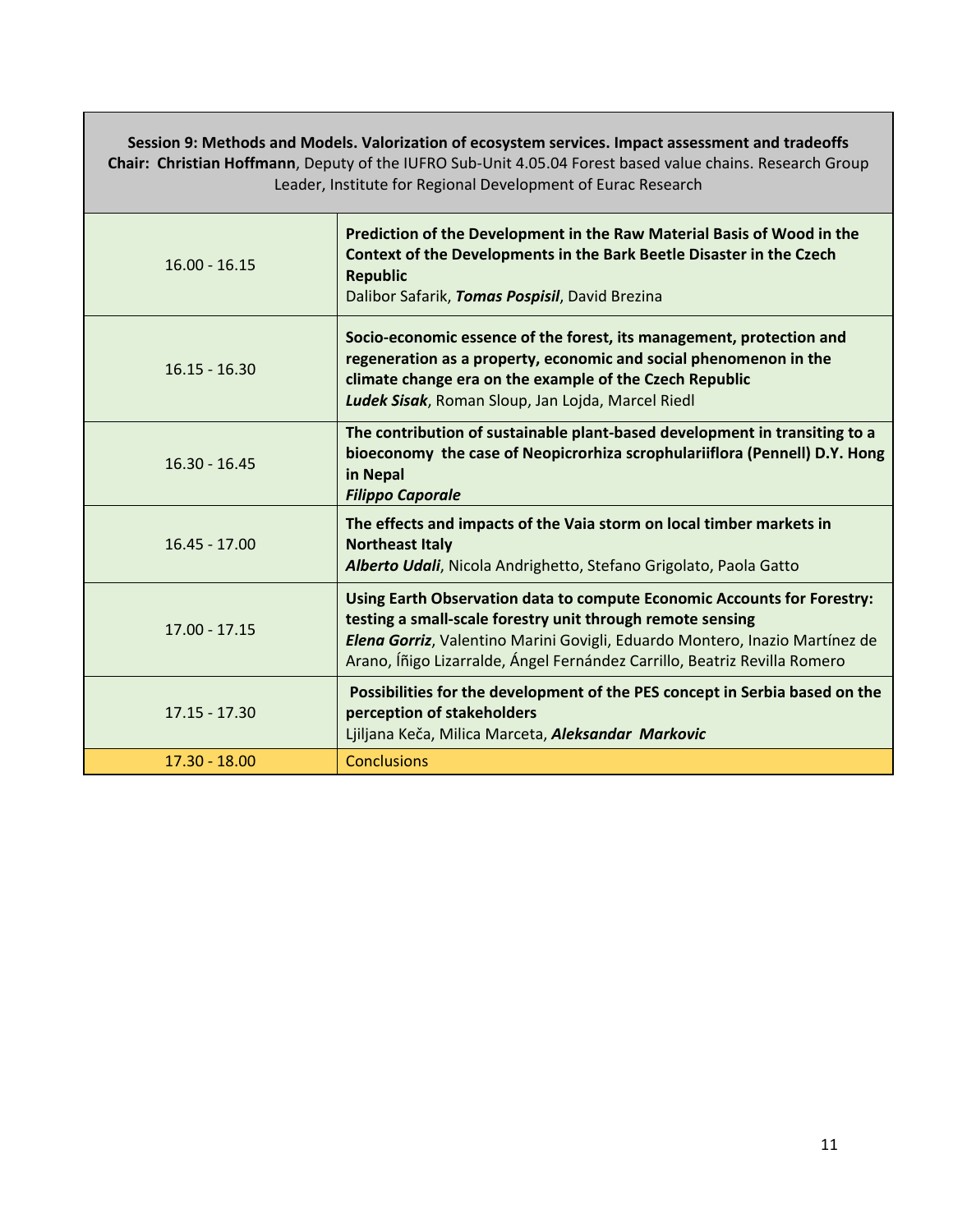# **ABSTRACTS OF THE CONFERENCE**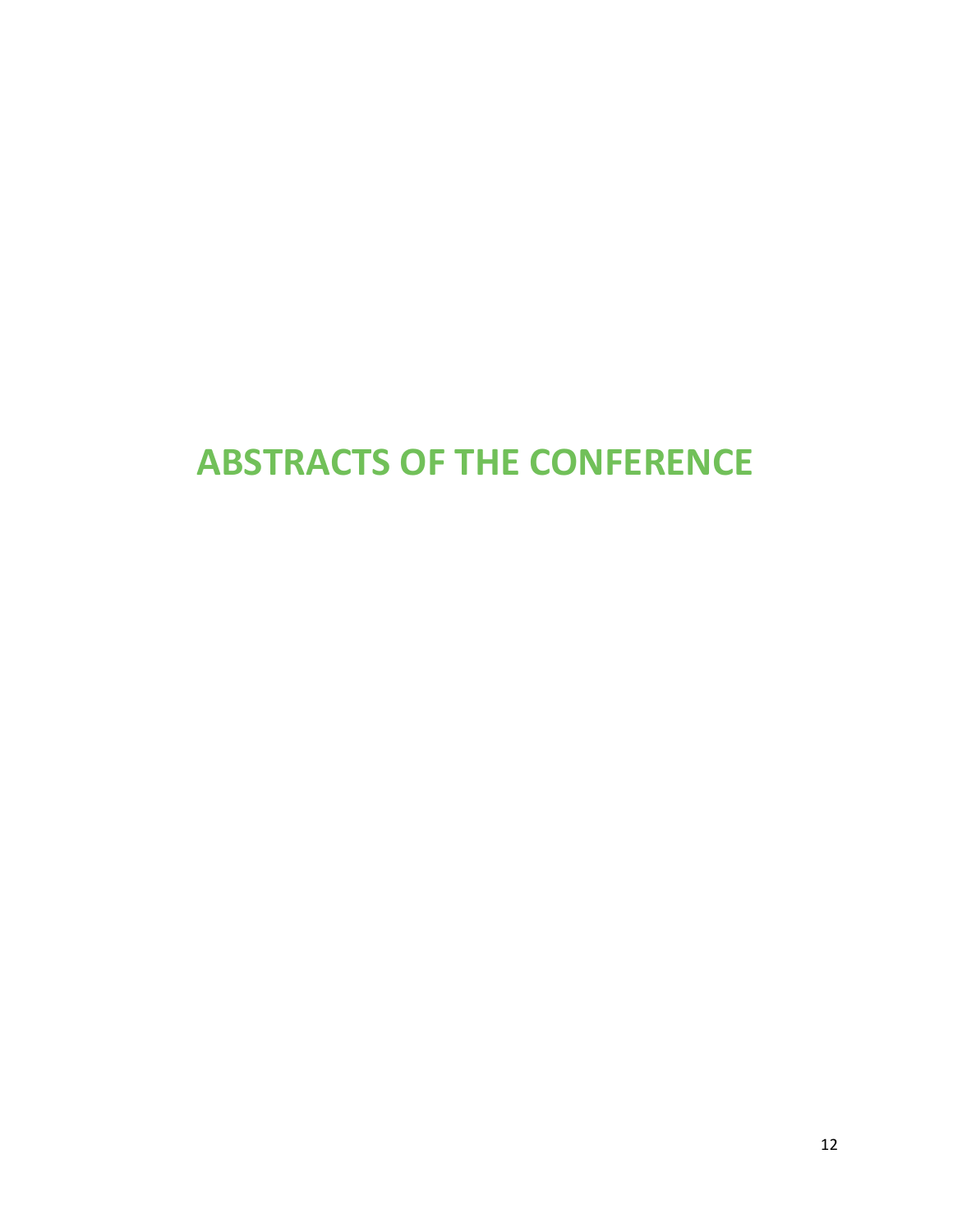# **Keynote speakers**

## **Contemporary innovations within the European forest‐based bioeconomy: which perspectives for small‐scale forestry?**

Laura Secco<sup>1</sup>, Mauro Masiero<sup>1</sup> and Elena Pisani<sup>1</sup>

1 University of Padova, Land Environment Agriculture and Forestry Department

Innovation is often considered as an all‐purpose answer to overcome emerging challenges and tackle wicked problems, included the development and implementation of effective forest-based bio-economy strategies within the current climate and biodiversity crises. When referring to innovation in forestry and forest-based bio-economy in Europe, dominant discourses, scientific publications and European funding programs mostly refer to technological innovations, large‐scale industrial investments and internationalization processes. They include innovations in e.g. bio-chemicals, nanocelluloses and other bio‐products, wood construction technologies, engineered green products, high‐tech harvesting and marketing techniques, digital instruments for remote monitoring and control and others industrial firms‐ driven and business oriented production and commercialization processes. These innovations are often developed by individual large wood/paper industries, covered by patents (or other tools for protecting private knowledge) and applied by single private transnational corporates seeking at increasing their competitiveness in the global market. The majority of micro‐ and small‐scale forest companies and enterprises, especially if they are not members of organized/structured networks, have limited capacities in adopting these types of innovation, as they require significant financial investments on infrastructures and industrial plants, abilities to create economies of scale, internationally recognized profiles and robust entrepreneurial talents.

Other contemporary common innovations in forestry include organizational and institutional innovations, linked to actors' networks driven and co-created innovation systems. These innovations systems on the one hand offer excellent opportunities of knowledge exchange, collaboration/networking and creation of a critical mass for production and marketing also to small‐scale forestry companies in a specific sector or region, e.g. through the activation of private-public partnerships. On the other hand, institutional innovations such as policy reforms – which are fundamental for the system to be more functional and effective – are sometimes difficult to be implemented because of the little adaptation capacities and transformation attitudes of many public administrations and authorities.

More recently, social innovation is emerging as a promising approach in forestry, including at small scale, as it requires investments in intangible forms of capital, such as human and social capitals and their related soft skills. Social innovation has been defined – among others - as the reconfiguring of social practices in response to societal challenges seeking at enhancing outcomes on societal well‐being and that necessarily includes the engagement of civil society. In this approach, knowledge is typically cocreated and open access, shared by the involved community and beyond. Fields of application include e.g. revitalization of forest‐based local traditions and heritage, creation of short and trustful value chains between producers and consumers of non wood forest products, community engagement for wildfire risk management and many others. While technological‐oriented innovations are mainly designed for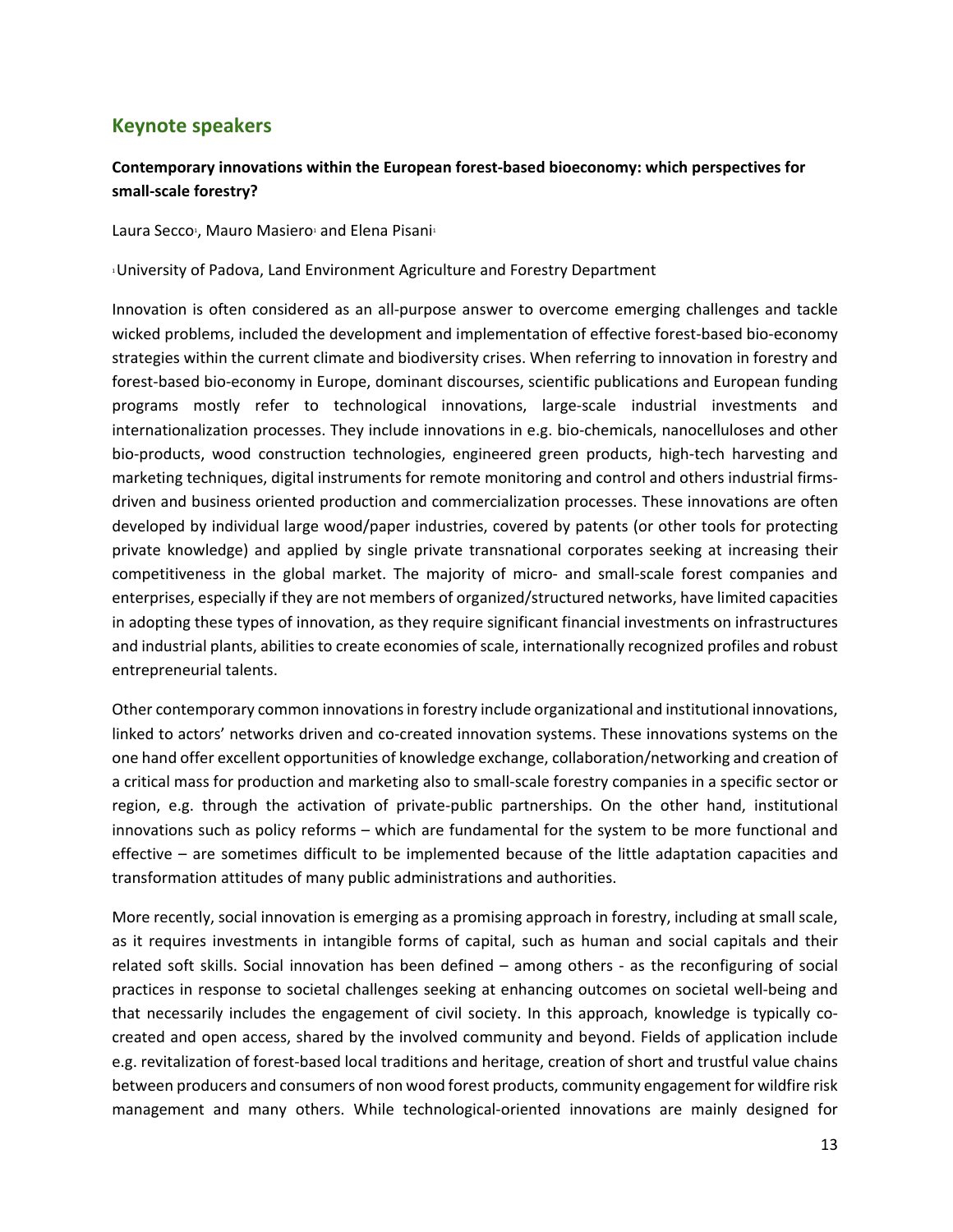promoting traditional forest products (timber, paper and pulp and derived products), social‐oriented innovations appear as particularly appropriate for supporting the development of local economies based on other forest ecosystem services, such as recreation, landscape maintenance of new social uses of forests (e.g. forest bathing and forest therapy for human health care).

The presentation aims at providing an overview of how and to which extent contemporary innovations in Europe may contribute to small‐scale forestry, stimulating reflections and discussions among participants. A special attention is given to the future perspectives delineated by the 2021‐2027 European research and innovation agenda currently under development.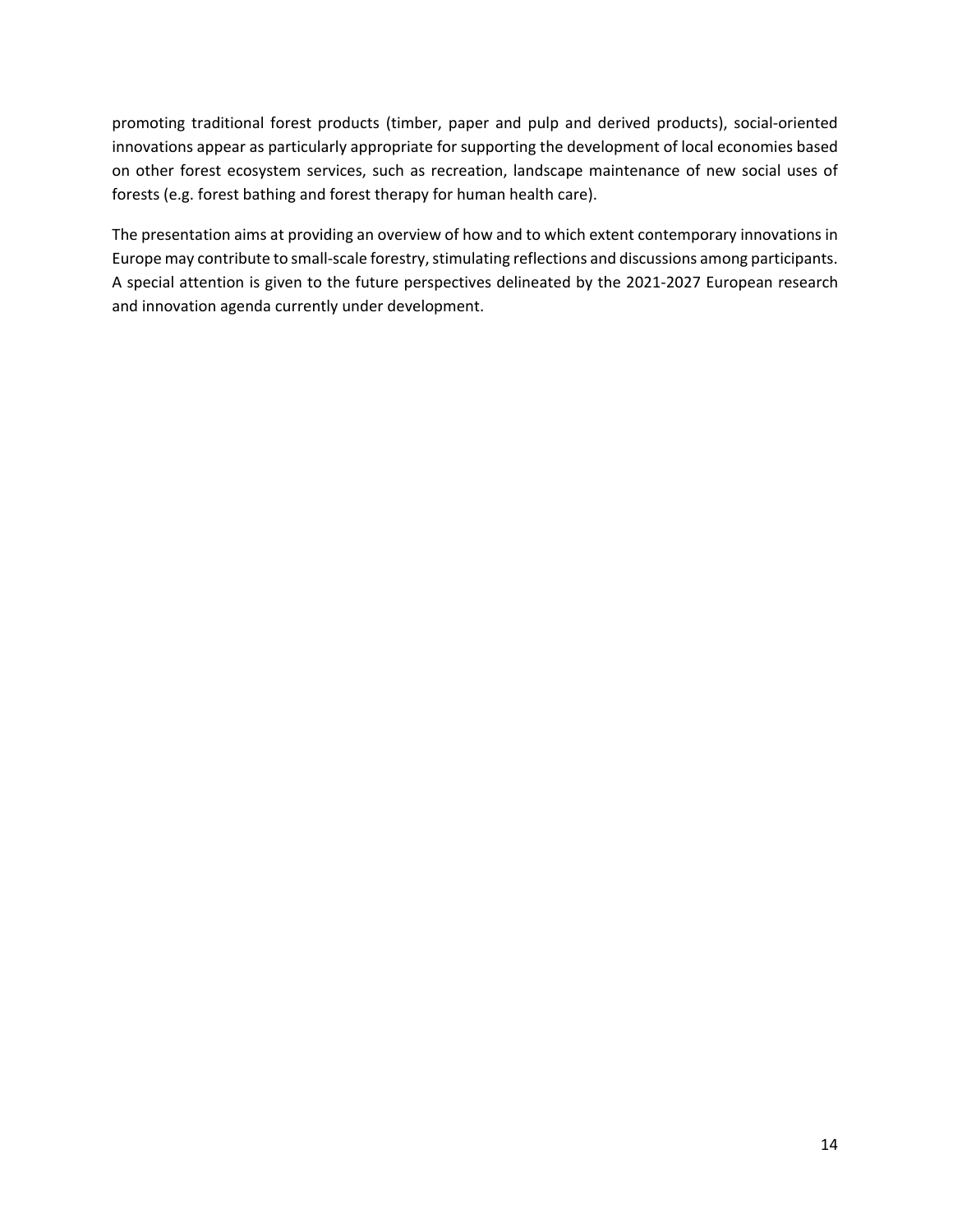# **The forest‐based (circular) bioeconomy: a globally mainstreamed narrative or a locally tailored strategy?**

Dalia D'Amato<sup>1</sup>

1 University of Helsinki & Helsinki Institute of Sustainability Science

The circular bioeconomy is emerging as a globally mainstreamed sustainability narrative, meaning a macro‐concept proposing replicable/scalable solutions aimed at reconciling human prosperity and other social and ecological goals. Large part of the forest-based circular bioeconomy narrative is currently dominated by technology‐oriented circularity of biomass‐intensive large‐scale activities, with particular emphasis on sectoral renewal and economic development. Responding to the multiple needs of other key societal actors, including small‐scale forestry and SMEs, requires a complementary vision for a circular bioeconomy which emphasizes social innovation, quality product- and services- based markets, labourintensive horizontal chains, system sufficiency and local participation. Measures needed to enable this transformative potential include, inter alia, developing policies and investments for the upscaling and competitiveness of radically sustainable products and services, fostering inter- and cross-sectoral collaboration and compatibility, leveraging changes in forest values and market preferences, improving stakeholder participation and awareness. Multiple societal actors, including researchers, contribute to shape the conceptual development of sustainability narratives and consequently influence the practical implementation and tailoring of the forest-based circular bioeconomy to specific contexts.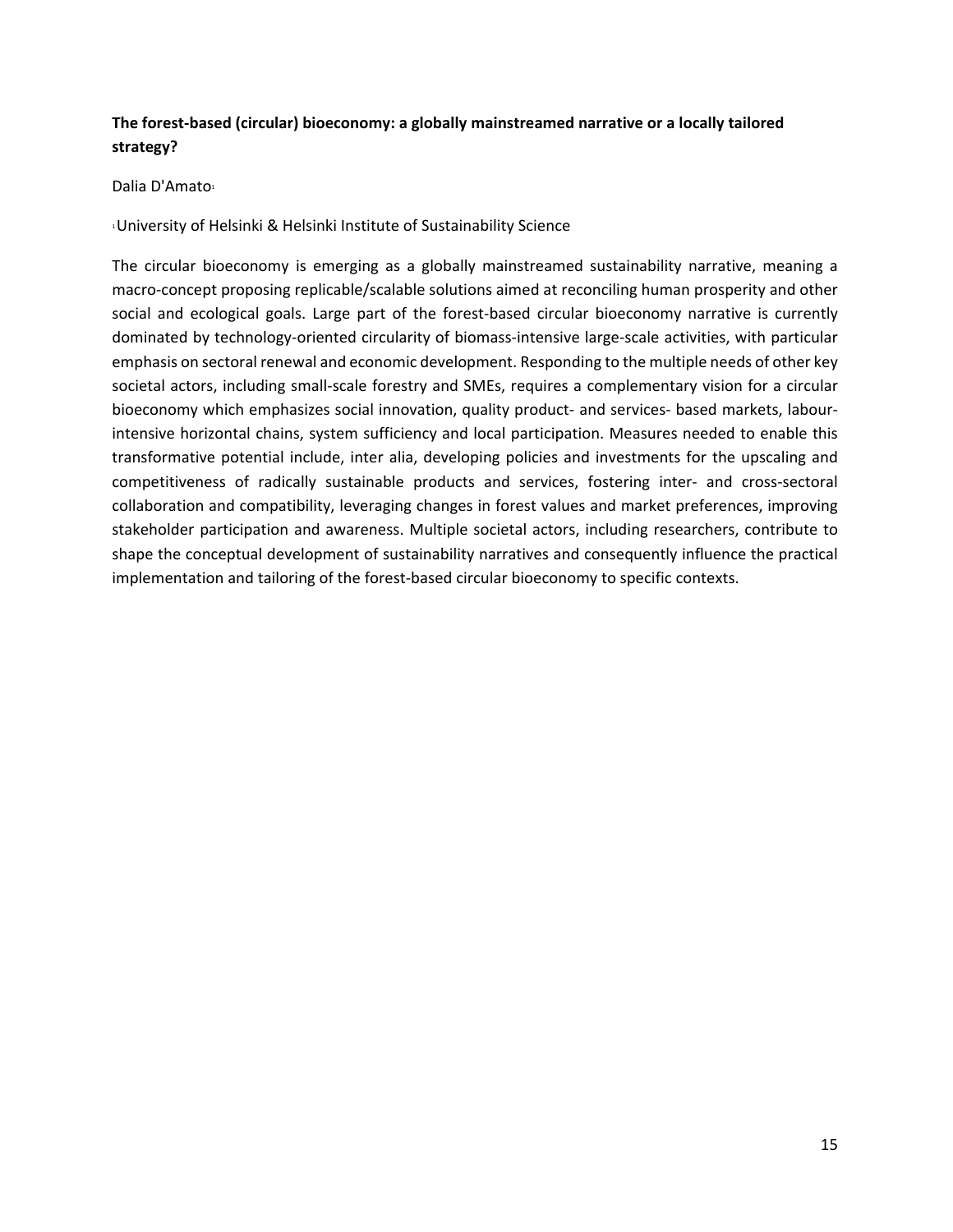## **Bioeconomy and Small‐Scale Forestry: Historical Perspectives and the Potential for Non‐ Wood Forest Products**

#### Donald G Hodges<sup>1</sup>

1 Professor and Head; University of Tennessee; Department of Forestry, Wildlife and Fisheries, USA Coordinator; IUFRO Division 4, Forest

Profitability in most economic sectors can be influenced significantly by the level of production, more specifically by economies of size and scale. Efficiencies ca be realized in most production processes, to some extent, through identifying the optimum 'plant size' for the unique circumstances each producer faces. The forest sector is no different. Most traditional forest products sectors such as lumber, pulp and paper, and panelling have been transformed over time from many small production facilities in a market to a much smaller number of producers, with overall production increasing at the same time. Similar trends are being experienced in many of the emerging bio‐based energy sectors as well. The question remains as to the role that economies of size and scale will play in the non-traditional forest-based sectors of the bioeconomy. Specifically, will small‐ and mid‐sized enterprises (SMEs) be important actors in these sectors in the future? To address this question, this presentation examines the history of many of the traditional forest sectors, using the U.S. South as a case study. Differentiating between the concepts of economies of size and scale, those characteristics such as technological advances and specialization most significant in the evolution of these industries are identified and then evaluated for their potential effect on Non‐Timber Forest Products (NTFPs). While efficiency gains in NTFPs through economies of size and scale are likely to exist, opportunities should continue to exist for SMEs to maintain an important role in the sector.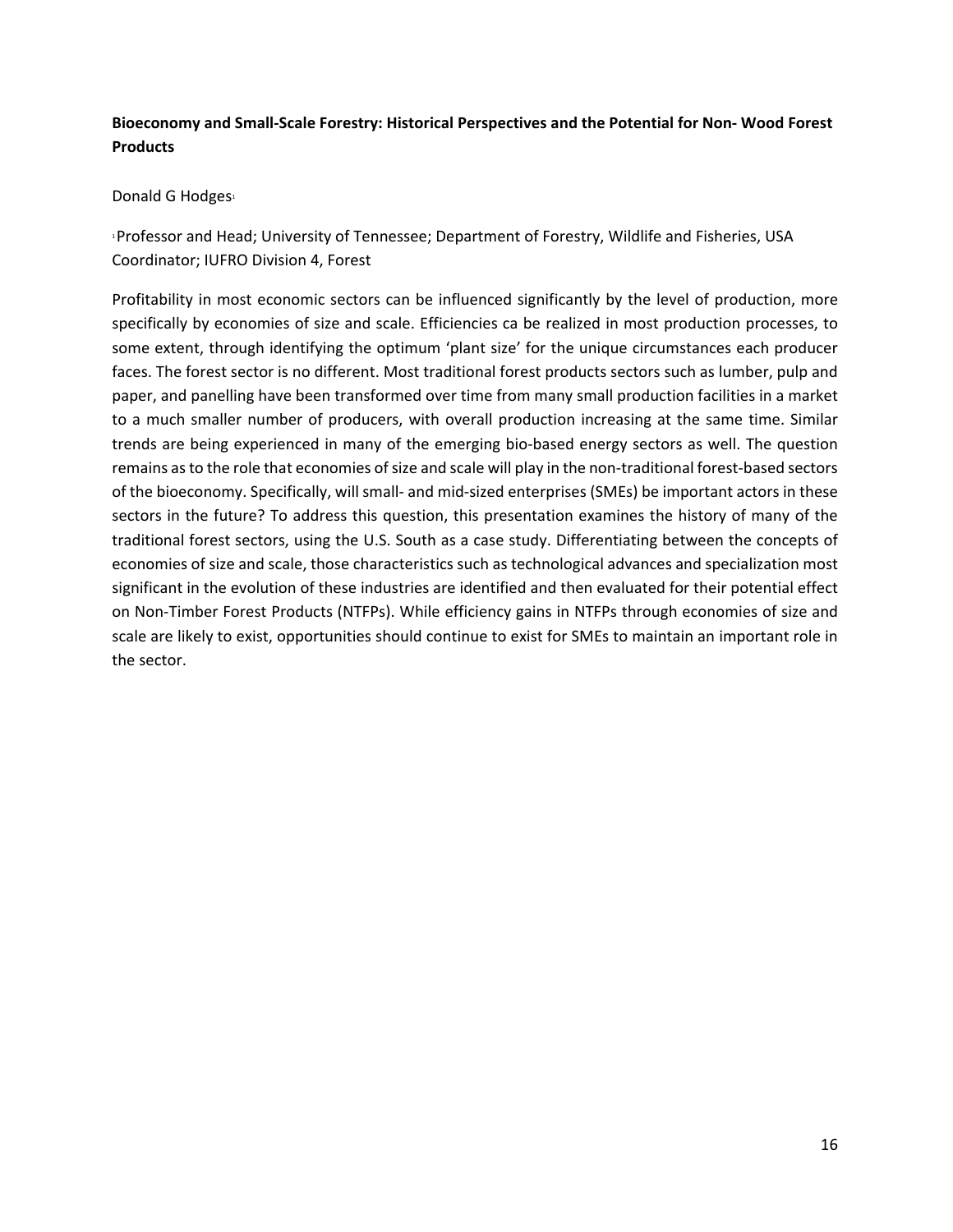#### **Hidden in plain sight: value of non‐wood forest products in the European bioeconomy**

Marko Lovric<sup>1</sup>

#### 1 European Forest Institute

Many Non‐Wood Forest Products (NWFPs) such as mushrooms and berries are collected across Europe. Their use is not only linked to consumption, but also to recreation, rural income and of cultural heritage. This activity is under‐reported in national statistical reports, and current level of scientific research only indicates their great European‐level importance though a wide array of case‐study and country‐level findings. In this study we aim to rectify this gap by conducting a statistically representative survey in 28 European countries with over seventeen thousand respondents, where we look at consumption and collection of NWFPs within a single year. We show that 90% of European households consume and 26% of them collect NWFPs. Based on prices that collectors receive, estimated value of NWFPs collected in a year amount to 71% of value of the roundwood removals; which is ten times more than the official national statistical accounts report. The main reason behind this discrepancy can be traced to the fact that more than three quarters of collected NWFPs are consumed within the household, and thus are not marketed. We also develop a typology of recreational, hobby and professional collectors, whose characteristics vary across socio‐economic variables and geographical gradient. The general trend is that collected weigh, number of collected products and contribution of NWFPs to income increase from the West to the East of Europe.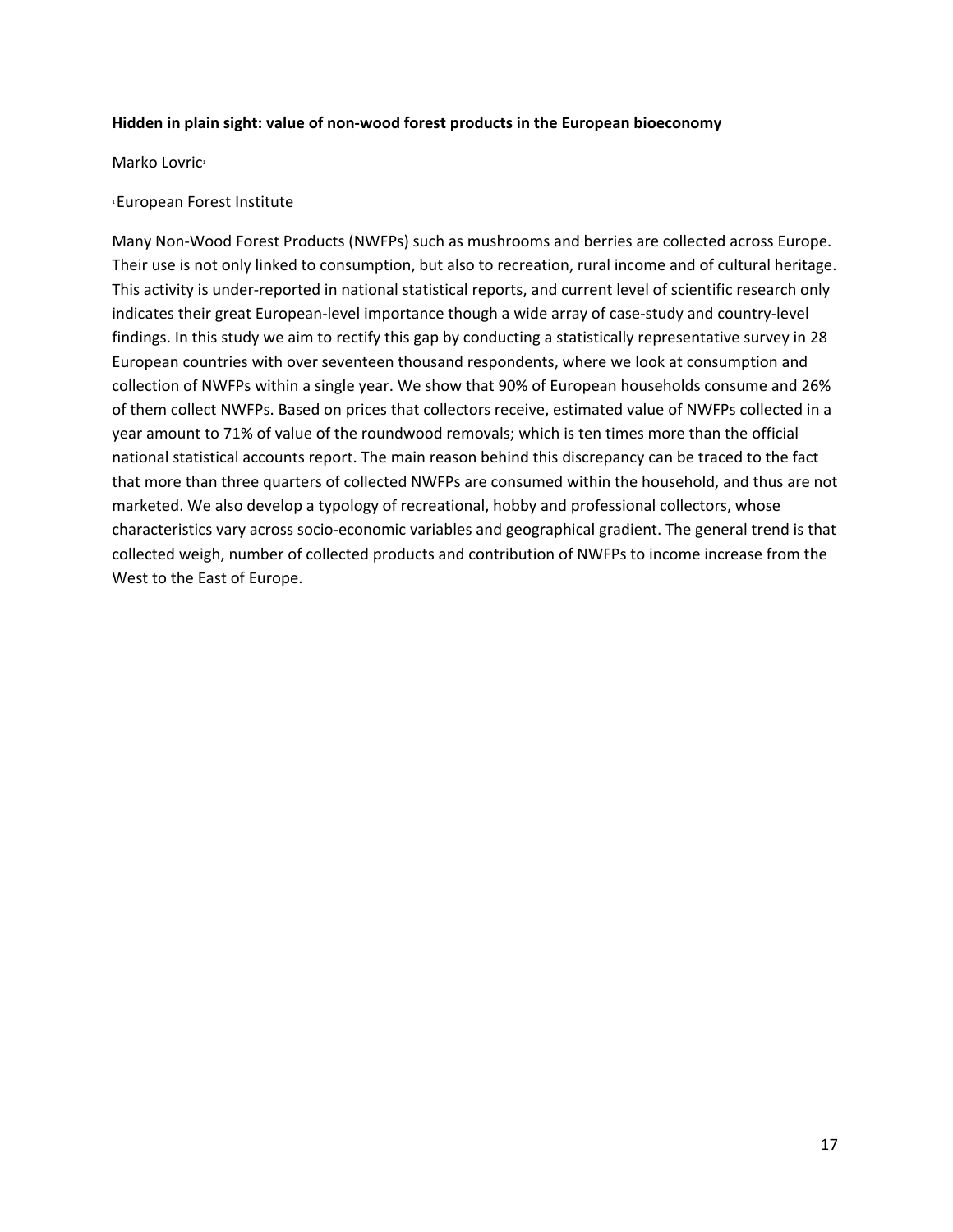#### **Competing Goals Dilemma in forest‐based Bio‐economies**

#### Tobias Stern

University of Graz, Institute of Systems Sciences, Innovation and Sustainability Research

Bio-economy and associated terms (e.g. circular bio-based economy) have been increasingly used and discussed (Staffas et al., 2013). Forestry, as well as agriculture, are both frequently mentioned as important sectors to be included in a vision of a future bio‐economy (Langeveld et al., 2010). According to OECD (2006) the concept of bio‐economy can be defined as "transforming life science knowledge into new, sustainable, eco‐efficient and competitive products". Therefore, innovation plays a crucial role when realizing the vision of a bio‐economy. However, potential impacts of innovations are hard to assess considering uncertainty and interrelations. In addition, the objectives underlying the different definitions and visions of a bio‐economy are divers as well.

Boehlje and Bröring (2011) described three dilemmas for innovation and adoption in context of the increasing multi-functionality of renewable raw materials:

- (1) the competing goals dilemma,
- (2) the new entrant competition dilemma and
- (3) the industry boundaries dilemma.

The European Commission (EC) expects a bioeconomic transition to have beneficial impacts along all sustainability dimensions. While bioeconomic impact assessments exist, they usually focus on a particular sustainability dimension and on specific products or technologies. To draw a more holistic picture, the potential substitution impacts of bioeconomic, sectoral generic innovations in terms of socioeconomic and environmental policy objectives as formulated by the EC must be considered. Indirect impacts resulting from a partial replacement of non-bio-based inputs with bio-based substitutes in the vehicle, construction, textile, and chemical sectors can be studied.

Results show that some innovations may be at risk more than others to have ambivalent outcomes (competing goals); to lead to displacement rather than to net effects; to cause regionally inverse effects; and to have a limited potential to decouple value generation and fossil resource use. These findings may be considered by strategists, planners, investors, and stakeholders involved in the portfolio management, promotion, and diffusion of bio‐based innovations to support an effective and efficient development of a future circular bioeconomy.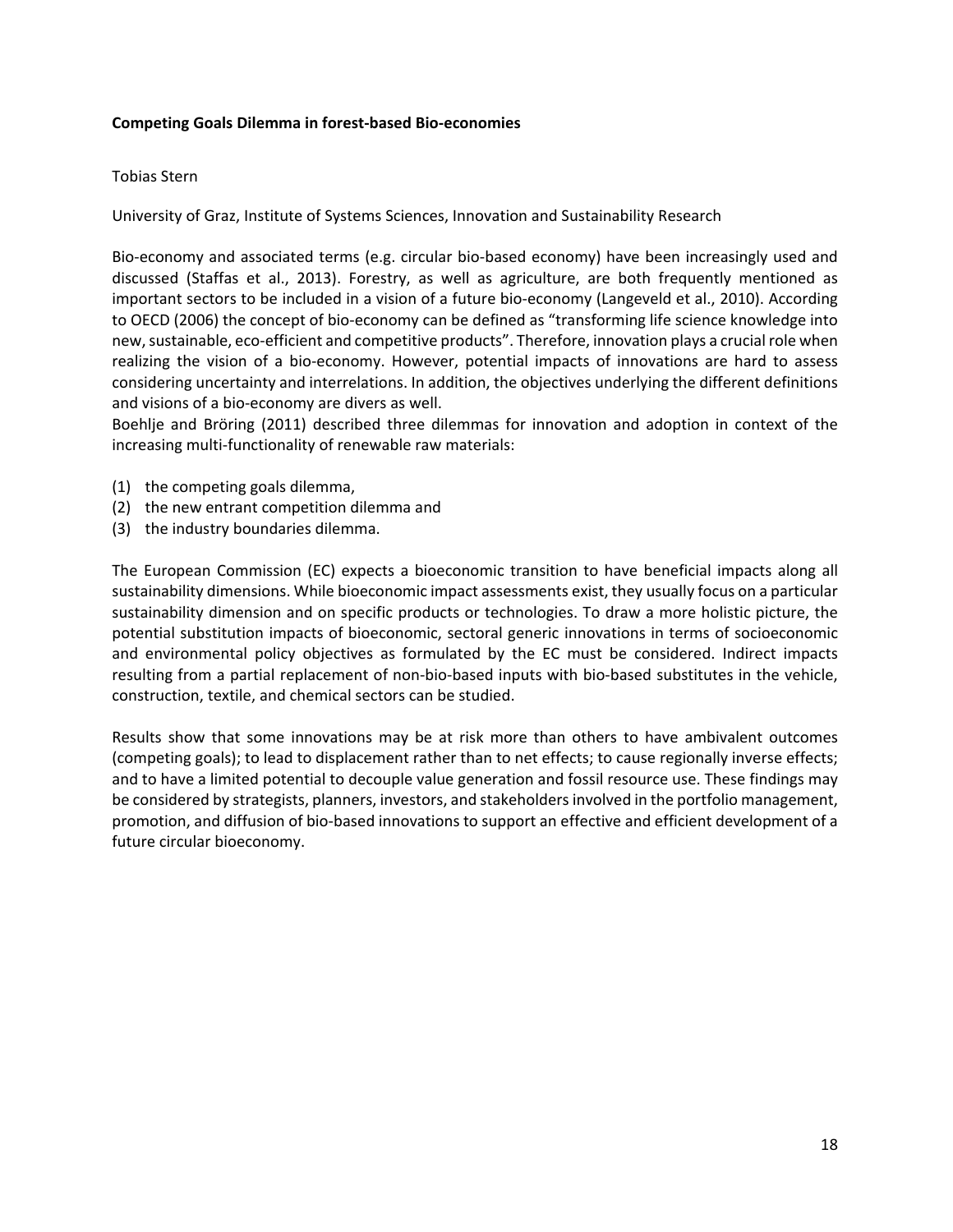# **Session 1: Diversification and Innovation**

## **The role of social innovation for new opportunities and social and ecological values of small‐scale forestry**

Gerhard Weiss:, Alice Ludvig:, Ivana Zivojinovic:, Carla Barlagne:, Bill Slee:, Todora Rogelja:, Mari Bjerck4

- 1 University of Natural Resources and Life Sciences, Vienna
- 2 The James Hutton Institute
- 3 University of Padua
- 4 Eastern Norway Research Institute

Small-scale forestry is taking place in a wide range of contexts, a fact which leads to a variety of forest management approaches that differ in their goals, their ways of management and outcomes. Innovations in small‐scale forestry may come from the owners, from forestry associations, from policy or from users or other stakeholders. The variety of possible goals and management practices is particularly visible in examples of social innovation in forestry. Social innovation is understood as the involvement of civil society in a central role in finding new solutions for the fulfilment of social needs. Social innovations in a small-scale forestry context take place in different ownership forms (e.g., private, public or joint/common ownership), have various goals (e.g., local rural development, ecological‐oriented landscape management or social inclusion), apply various management approaches (from timber production to multiple services), and may be triggered or supported by various public or private programmes or organisations. With this variety, social innovations have a specific potential to contribute to social, ecological and economic policy goals for sustainable forest management. In this presentation, we ask how social innovations provide new business opportunities for small‐scale forestry and which social and ecological values they contribute for society. For this purpose, we use a range of examples for forestry-related social innovations from across European countries, including various types of activities such as recreational uses (e.g. mountain biking), using forests for health, care or educational services (e.g. green care or social farming), inclusion of vulnerable groups, community forest stewardship, integrated rural development or innovations for sustainable timber production. Those examples show a colourful picture of social innovations and illustrate their potential to contribute to such different goals such as income opportunities and regional economic development, conserving ecological values of landscapes, and providing various social values for society, including ecosystem services or the inclusion of vulnerable groups (e.g. refugee immigrants).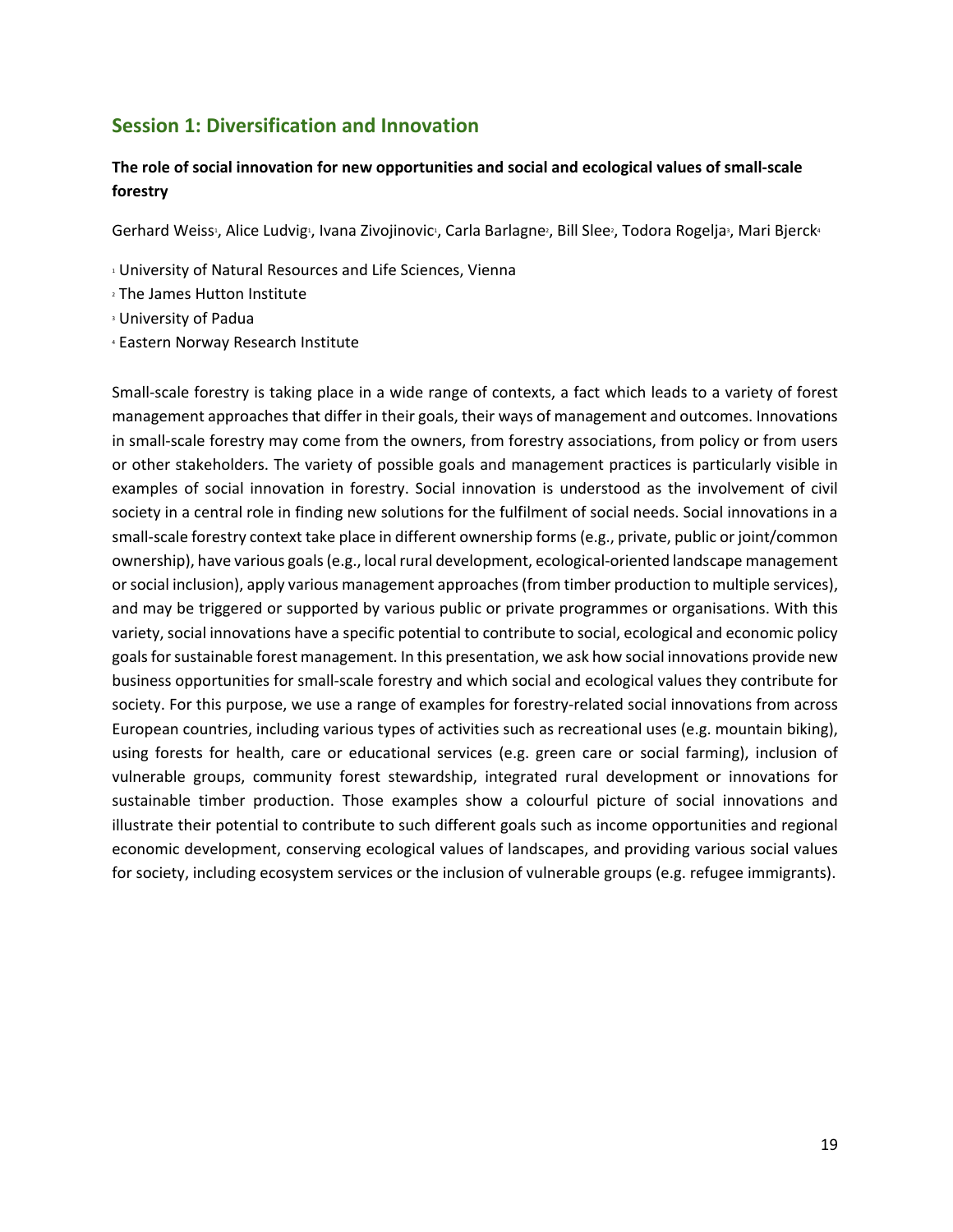# **Innovation and transformability of collective resources management in mountain regions. An applied approach to commons in Trentino, Italy**

Cristina Dalla Torre<sup>1</sup>

1 Eurac Research, Institute for Regional Development

Commons (intended as institutions owning or managing collective properties and civic use lands) have historically been and still are very relevant systems for collective natural and rural resources management in mountain regions (such as forests, pasturelands, dairy huts, community buildings, mountain roads) and regional development. Nevertheless, their resilience and existence are challenged by socioeconomic and institutional, among others, changes (such as global markets penetration and their impact on utilities and preferences, demographic changes and their impacts on communities´ social composition). The main hypothesis that guides my PhD research project is that only if they innovate and transform, in terms of resources´ valuing, community of reference and rules in place, commons will be able to be resilient systems and promote sustainability in resource use, community engagement and regional development. Starting from Ostrom´s legacy, I refer to theories on stewardship, on resilience of socio‐ecological systems, commoning and community economies that enable to re-conceptualize the commons in their components and identify and generate innovations and transformations. Besides applying quantitative methods like Geographic Information Systems and Environmental Resources´ Valuation methods, in the project I aim to develop and propose an applied and participatory methodology to the research with a strong connection with the commons and the communities I will investigate as case studies. The aim of my contribution is to present my PhD project (within the LERH Programm at the University of Padova) to IUFRO Conference´s audience to receive both theoretical and methodological feedbacks in order to improve the project in its research designing phase.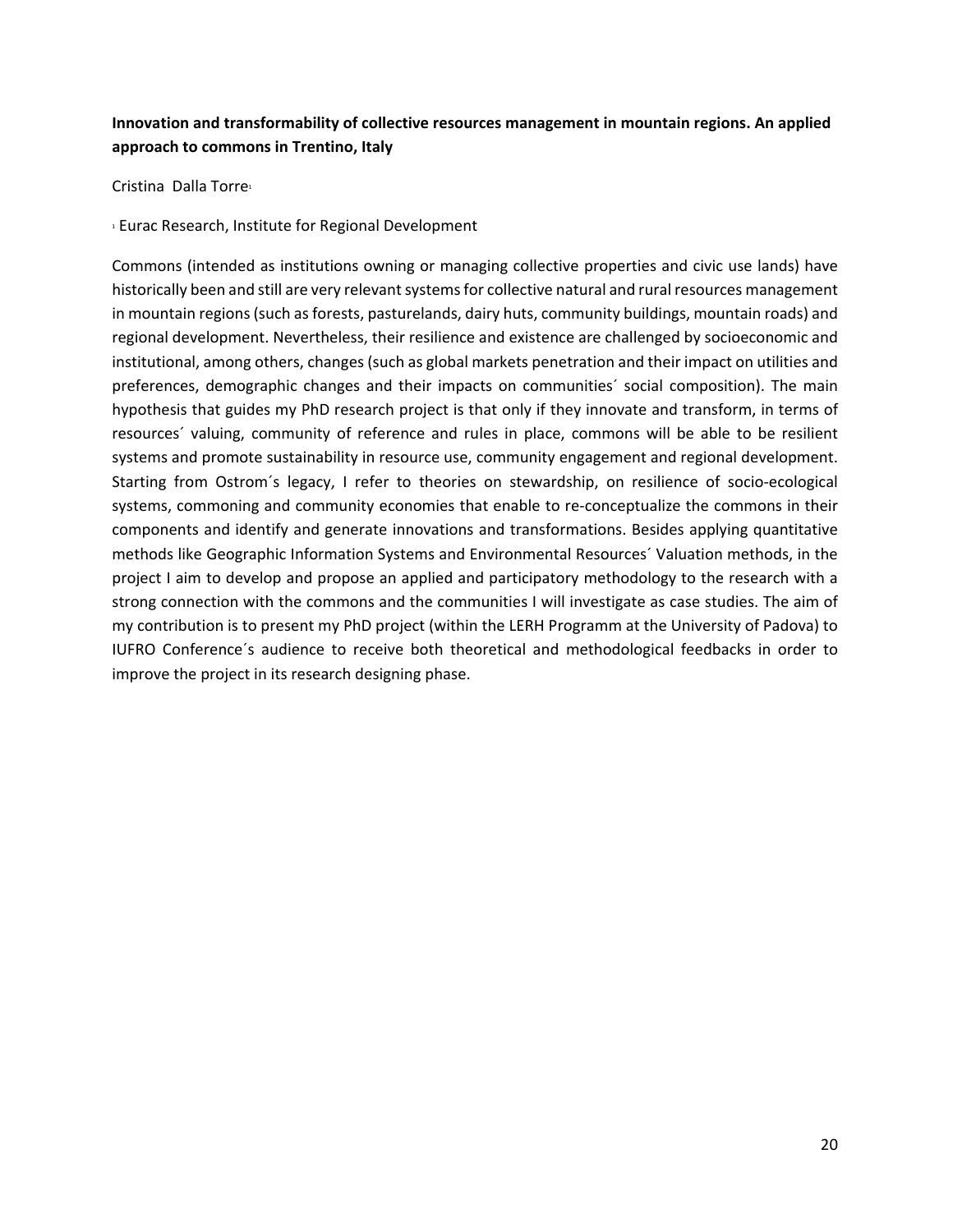#### **Embracing change: How to equip Swiss small‐scale forest management to meet future challenges?**

Mariana Melnykovych<sup>1</sup>, Astrid Bjoernsen<sup>1</sup>, Roland Olschewski<sup>1</sup>, Irmi Seidl<sup>1</sup>

#### 1 Swiss Federal Institute for Forest, Snow and Landscape Research, WSL

The increasingly tangible impacts of climate change, accelerating socio‐economic dynamics and growing demand of the civil society for forest ecosystem services (FES) call for an adjustment of forest management (FM) and governance practices. Responding to these challenges in a flexible and sustainable way is particularly important for small-scale, communally-owned forests in Switzerland, where an increasing engagement of forest‐associated stakeholders has been observed.

In this paper, we address the following questions: Which are the most important challenges, FM in smallscale communally-owned forest is facing in Switzerland? What adaptation measures addressing these challenges are possible and/or currently implemented? What factors enhance the capacity of FM actors to respond to these challenges? A detailed analysis of three case studies complemented by semistructured expert interviews (n=14) addressed the above questions.

The results reveal that climate change is exerting the main pressure on FM. However, socio‐economic conditions have been perceived as almost equally important, including decreasing returns from timber production, growing demand for cultural FES, changing consumers' preferences expressed in the timber market or price fluctuations in response to global markets. The case studies reveal currently implemented adaptation measures such as climate-smart forestry, promotion of wood-energy use, development of new products and services, promotion of local timber use in construction and the strengthening of forest owners cooperation, e.g., through associations. The results show that organizational and social innovations are crucial to address the current challenges. Moreover, forest ownership characteristics are determining the response capacity, such as the ability to raise and increase taxes to cover the costs of FM, the financial power of forest owners, or formal and informal collective arrangements. The expert interviews complemented the case study findings by exemplifying further possible instruments, e.g., the development of a forest bio-economy at the national level or a mechanism for FES payment, the strengthening of the cooperation between forest owners, the facilitation of knowledge exchange among different stakeholders or the increase of know‐how of forest managers. Finally, general awareness raising on the contribution of forests to societal well‐being and related costs are seen as important to actively embracing change.

Keywords: innovations, forest ecosystem services, new products and services, climate-smart forestry, wood energy, forest owners' cooperation, bio‐economy, and small‐scale forestry.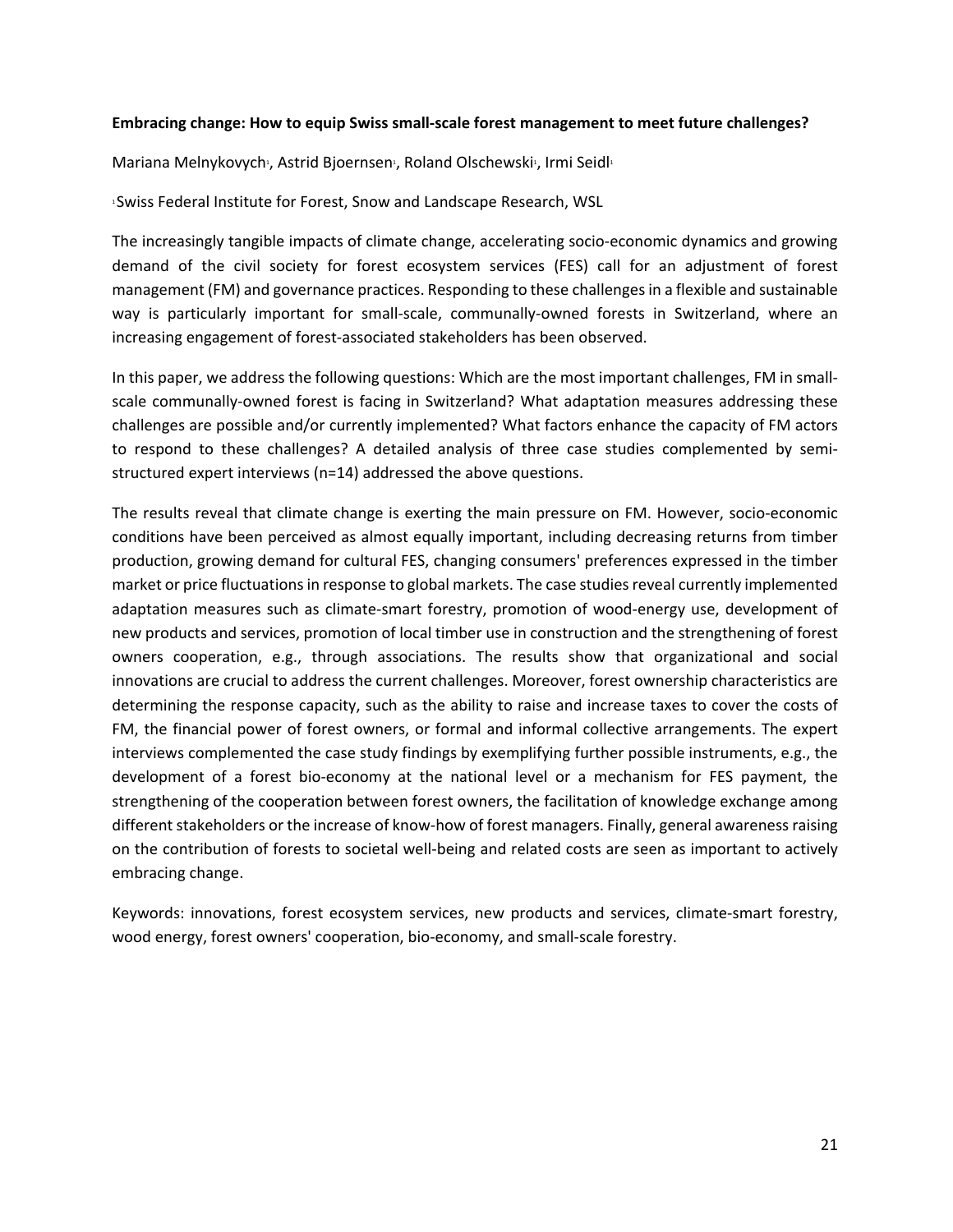#### **Conservation decisions of small‐scale private forest owners: Attitudes, objectives and driving factors**

Malin Tiebel<sup>1</sup>, Andreas Mölder<sup>2</sup>, Tobias Plieninger<sup>1</sup>

1 University of Göttingen

2 Northwest German Forest Research Institute (NW‐FVA)

While forests are challenged by climate change impacts, such as increasing bark beetle infestations and droughts, competition of interests ranging from wood as a renewable resource to recreation and nature conservation is rising as well. Sustainable forest management needs to address private forest owners as they make up the majority of owners within Europe. This paper is focused on private forest owners and nature conservation as significant conservation values have been found within private properties. However, this ownership group is characterized by small plot sizes, heterogeneity and structural changes, which makes it difficult to create and implement appropriate conservation programs. Different studies have aimed to understand owners' motivations, values, attitudes and behaviors. Here, we present a literature review that synthesizes the state of the art on private forest owners and conservation decisions in Europe. Moreover, we identify trends regarding factors influencing conservation‐oriented behaviors and attitudes. We find that most research has been done via surveys and focused on attitudes, stated behavior, and on the development of typologies. Factors considered to influence private forest owners ranged from owner characteristics and attitudes to property characteristics. Pro-environmental attitudes or behavior have been related to being female, having a high education, an active connection to the forest, a certain degree of formalized forest management, an urban orientation, a high ecological value of property as well as satisfaction regarding the conservation process. On the other hand, age, a rural orientation, forest management as a family tradition and a large plot size reduced the likelihood of conservationist behavior or attitude. Our review used the natural resource conflict management framework by Walker and Daniels (1997) to synthesize recommendations in the scholarly literature, covering a) substance and thus the design of policy instruments, b) procedure, meaning the design of the conservation process and its instruments, c) relationship which includes the relation between stakeholders. Considering the concerns and interests of small private forest owners in current forestry decision‐making has the potential to strengthen sustainable forest management that integrates both nature conservation and resource use.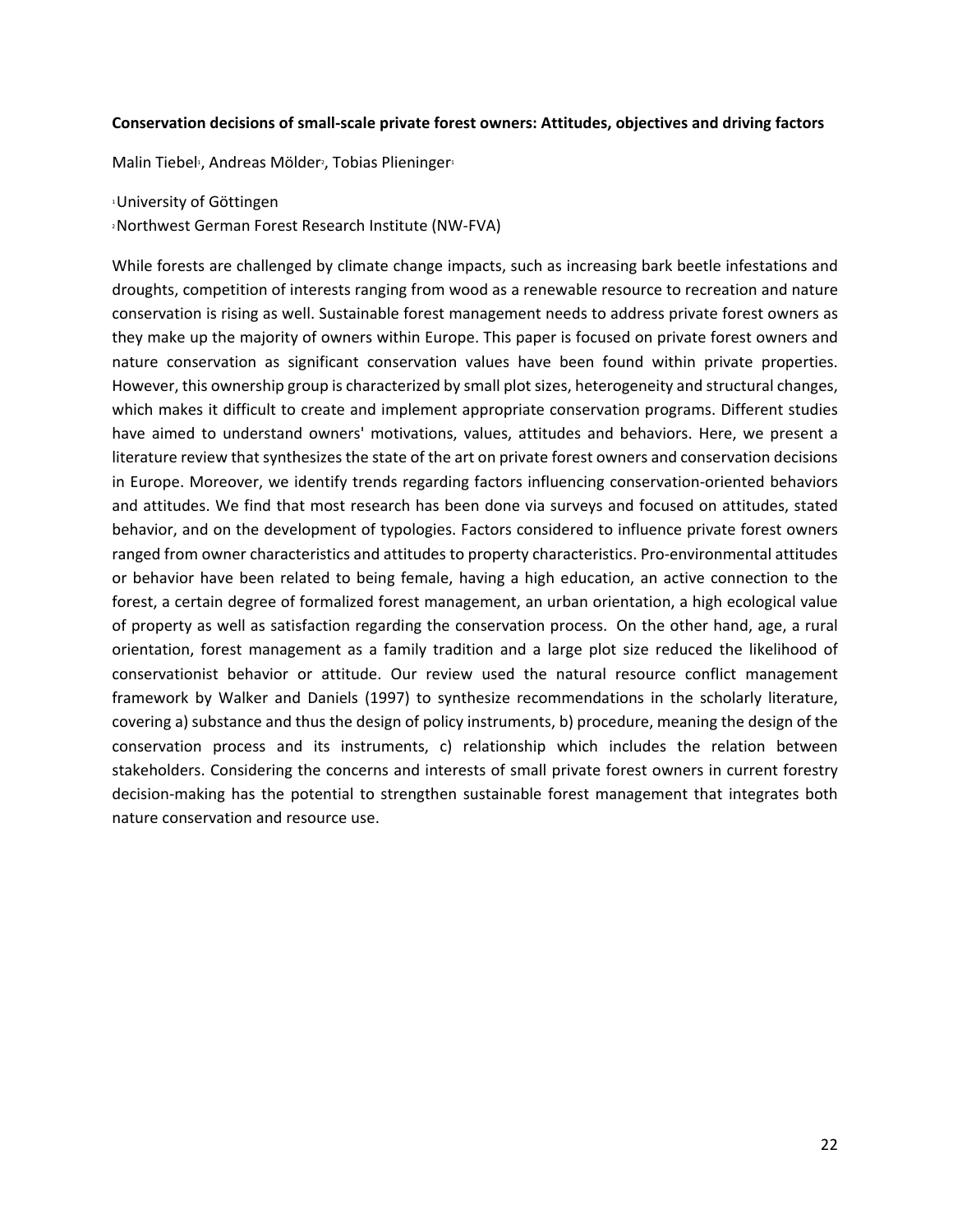# **Session 2: Multifunctional use of forest resources. Socio‐ecological forest services**

## **The contribution of forestry to the Total Economy of Farm ‐ empirical evidence from North (A) and South Tyrol (I)**

Christian Hoffmann<sup>1</sup>, Philipp Toscani<sup>2</sup>, Walter Sekot<sup>2</sup>

1 Eurac Research, Institute for Regional Development <sup>2</sup> University of Natural Resources and Life Sciences, Vienna, Institute of Agricultural and Forestry **Economics** 

Just by integrating all production factors, a sustainable business strategy that balances between resilience and economic targets and considers all business units can be assigned to diversified farm forests. The guidelines for establishing a farm forestry accountancy network (Niskanen & Sekot 2001) have already contemplated a Total Economy of Farm (TEoF) concept to point out the economic role of forestry in relation to other operating units of an economic entity. As forest management copes with manifold particularities, ranging from temporal detachment of expenses and revenues, economic burden and various calamities to an untended forest business culture, we presume that active small‐scale farm forests (< 200 ha) may decline in line with the agro‐structural change. To counteract this, with "TEoF" we want to provide an incentive to the 60,3% private forest holdings in Europe (I: 66.4%; A: 74.2%) (Eurostat & FAO 2010; MCPFE 2011), of which 99% are smaller than 50 ha (Schmithüsen and Hirsch 2010).

In cooperation with the Austrian small-scale farm forestry accountancy network we recently built a similar network in South Tyrol to which we applied the principles of TEoF. For our cross-border study between North and South Tyrol we refer to 13 exploratively selected farm forests in South Tyrol that were surveyed in the first two periods. By considering the period‐specific distribution of expenses and revenues, also in case of discontinued harvesting, we display the annual results in a cost object accounting with absolute and relative economic indicators for each operating unit. Beyond that, the multiannual assessment enables us to compare each unit across-periods and to apply a benchmark analysis with the mean values derived from the South Tyrolian sample. With adding the mean values from 13 North Tyrolian farm forests from the same periods, we extended the benchmark analysis to a cross-border comparison, at least for the forestry indicators. Results may provide governance impulses to sustain small and medium‐sized farm forests. As the latter have a high responsibility for conserving cultural landscape areas, their production directly influences societal relevant ecosystem services. Since actively managed farm forests are capable of combating and repairing damages that are occurring more and more frequently, and since they might be consulted for implementing coordinated CO2 compensation measures, the maintenance of small scale farm forests is important as they deliver a significant contribution to the European Green Deal.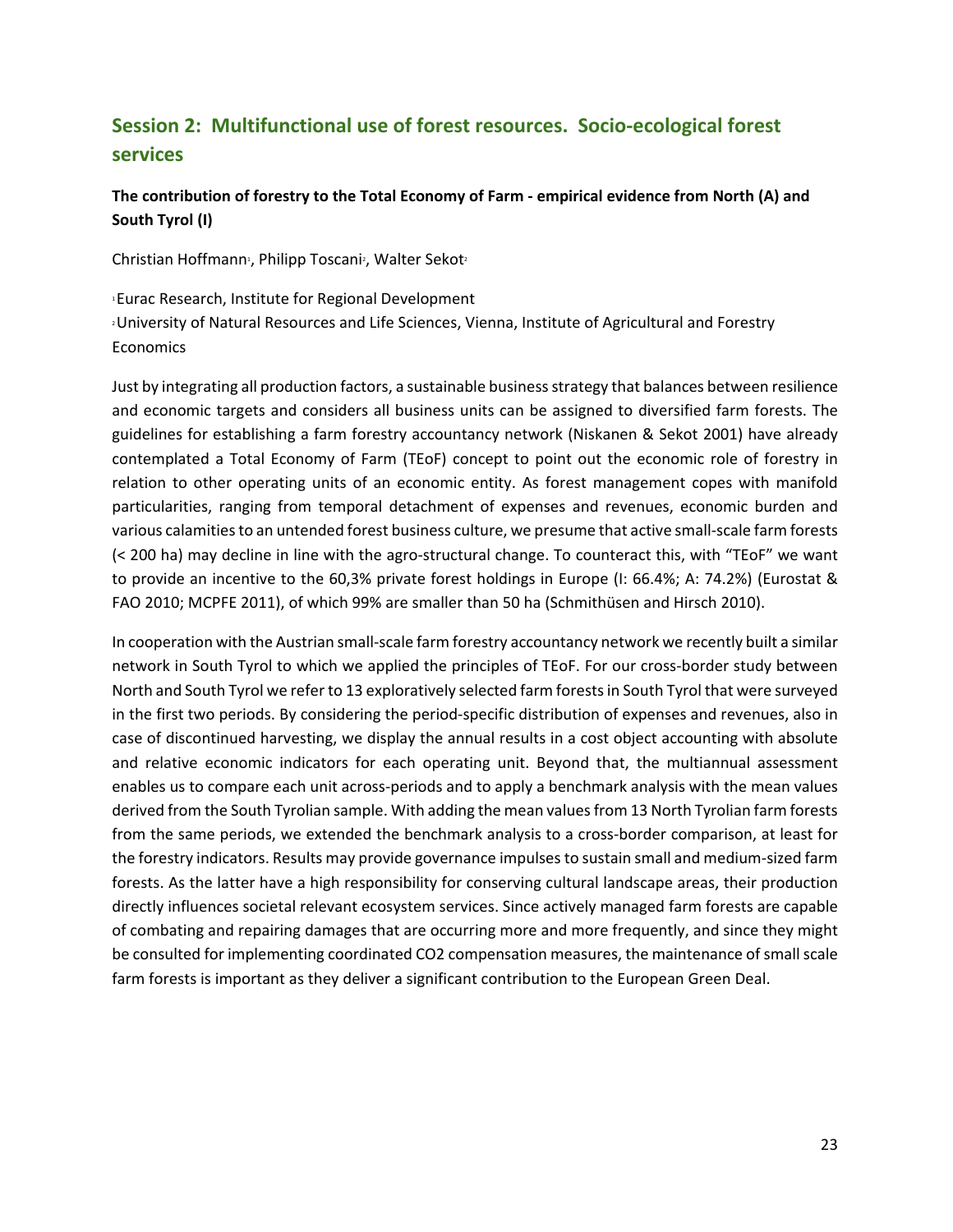## **Double bark thickness estimation models of common European broad‐leaved species, compatible with harvester forest machine systems**

Martin Jankovský<sup>1</sup>, Radim Löwe<sup>1</sup>, Jirí Dvorák<sup>1</sup>, Pavel Natov<sup>1</sup>

1 Faculty of Forestry and Wood Sciences, Czech University of Life Sciences Prague

Bark is vital for a tree's survival during growth. It serves as a barrier for biotic and abiotic environmental factors. On the other hand, it decreases the value of the bole mass once the tree is felled, even with the recent increased demand for bark as a biofuel, soil conditioner, or landscaping product. This is because bark still has lower value than merchantable timber. Thus, overestimating its thickness (and subsequently its share on the total timber volume) can lead to considerable losses for the forest owner. Double bark thickness depends on many factors, tree species being one of the most important. Certain species have rough bark (e.g. pine, oak), while others have fine bark (e.g. beech, plane, eucalyptus). Besides tree species, numerous other factors affect bark thickness. Some of them are tree-specific (age, height, diameter, genetics), while others are external (growth rate, latitude, site productivity). This renders constructing a generic bark thickness estimation model impossible. While manual bark deduction procedures exist, they are laborious, time‐consuming, error‐prone, and are becoming obsolete, due to the increase of fully mechanized harvesting systems. Harvesters were developed in Northern Europe, where linear modelling was the most used double bark thickness estimation method in practical forestry. However, this was not the case in all European countries. German foresters frequently use the diameter band deduction method, Czech foresters use bark deduction tables, based on a polynomial model. The latter bark deduction method cannot be used with harvesters, as the forest machine systems installed in harvesters are not equipped with such functionality. Therefore, we constructed linear models, based on the polynomial models currently used in Czechia, to enable a more streamlined method of merchantable timber volume estimation. The mean double bark thickness for beech was 15.1 mm (polynomial and linear model) and 15.48 mm (polynomial) or 15.49 mm (linear) for oak. The mean relative error between the new linear bark thickness estimation models and the current standard polynomial models was 0.55% for beech and 0.066% for oak. The mean absolute error of our model was ‐0.0089 mm for beech and +0.0108 mm for oak. We therefore conclude that the newly models can be used in fully mechanized logging instead of manual bark deduction methods. This would greatly help to limit the amount of time and work consumed by remeasuring logs by Czech foresters. It would especially help small‐scale forest owners, for whom, manual estimation of the volume of merchantable timber presents a considerable burden.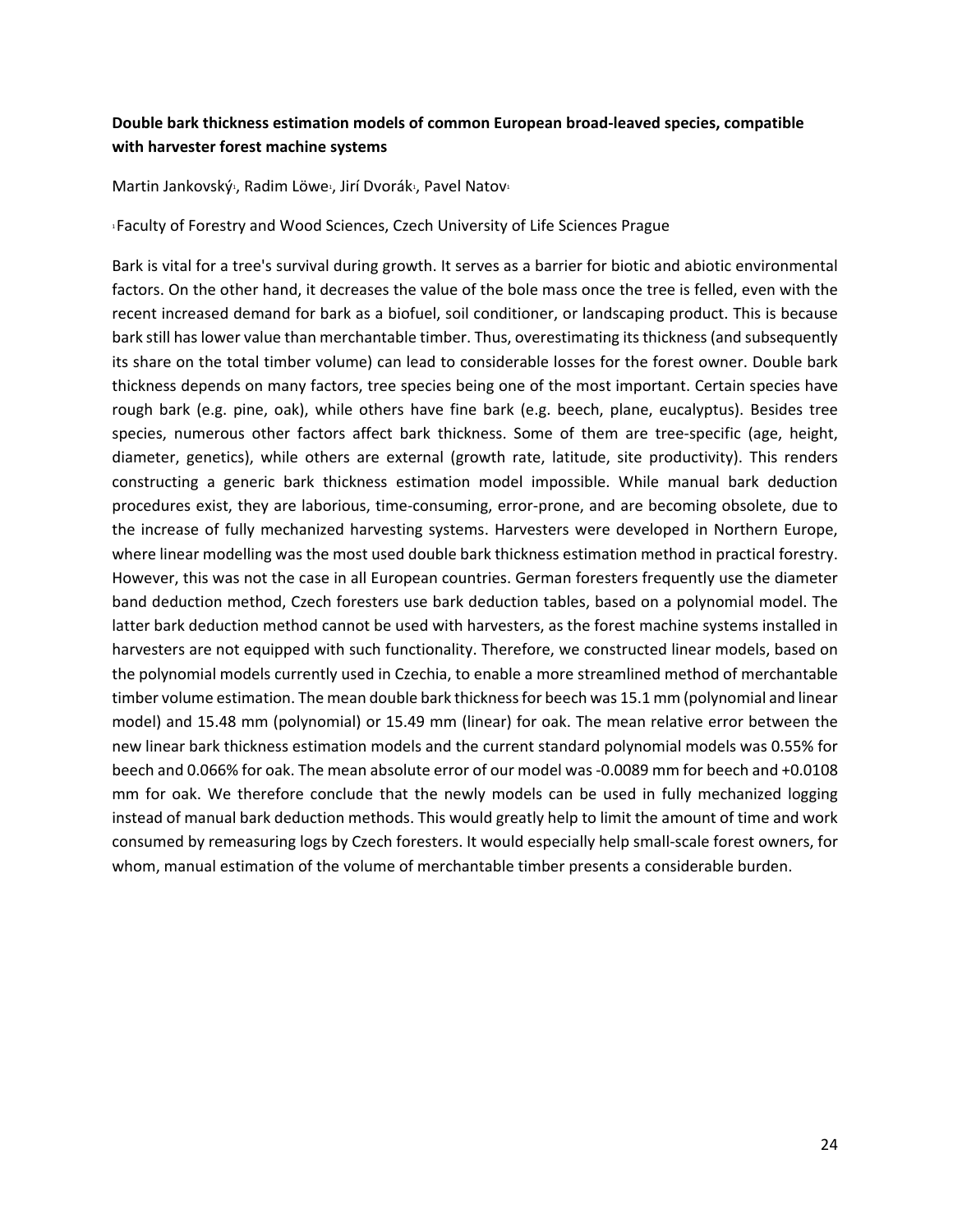# **The Chestnut tree: a resource for the socio‐economic revival of inland areas in a bio‐economy perspective**

Stefano Bruzzese<sup>1</sup>, Simone Blanc<sup>1</sup>, Filippo Brun<sup>1</sup>

#### 1 University of Turin

The chestnut tree has been widespread for centuries in the inland areas of Mediterranean Europe. In the Piedmont region (North-Western Italy) it is the first species, with over 200,000 ha, thanks to its great elasticity and ability to provide diverse assortments. In fact, chestnut is able to provide wood for industry and agriculture, energy assortments and important NWFP's, as well as numerous ecosystem services.

This work aims to analyse the forest cutting carried out in the 2017‐2018 forest season in Piedmont, and the definition of potential strategies for the valorisation of the resource, with regard to the main difficulties encountered in the sector.

During the considered period, 1,244 forest operations were carried out, involving about 1,300 ha for a total amount of 145,000 mc. Most of these logging activities are made up of small cuts, 0.5 ha each, with unit volumes of 20 mc/cut, compatible with the structural characteristics of small businesses and private who carry them out. This capillary intervention can also be attributed to other reasons, such as land property pulverization, difficult accessibility of the woods due to the orographic characteristics and the reduced road network of mountain areas where chestnut is mostly located.

Other causes influence the characteristics of the cuts and their economic result, as the environmental problems, such as fires, pests and diseases, as well as socio‐economic factors such as the abandonment of mountain areas and the lack of public funding. In addition, analyses have shown that almost half of the volume cut is used for self-consumption (42%), while the volume marketed is mainly used for energy purposes (about 89%) drastically reducing the possibility of economically exploiting this raw material. On the basis of the results obtained from the structural analysis, the study led to the identification of possible strategies useful to enhance the resource, in compliance with the targets proposed by the SDGs of Agenda2030: i) forest management with the triple aim of obtaining woody, NWFP's, such as chestnuts and mushrooms, and enhancing ecosystem services; ii) associationism between forest owners and forestry companies, and creation of forms of aggregate offer; iii) enhancement of products with local wood, introducing product innovation with high added value, certification and local brands; iv) adoption of policies at local and national level, forms of financing, training of operators and awareness of civil society.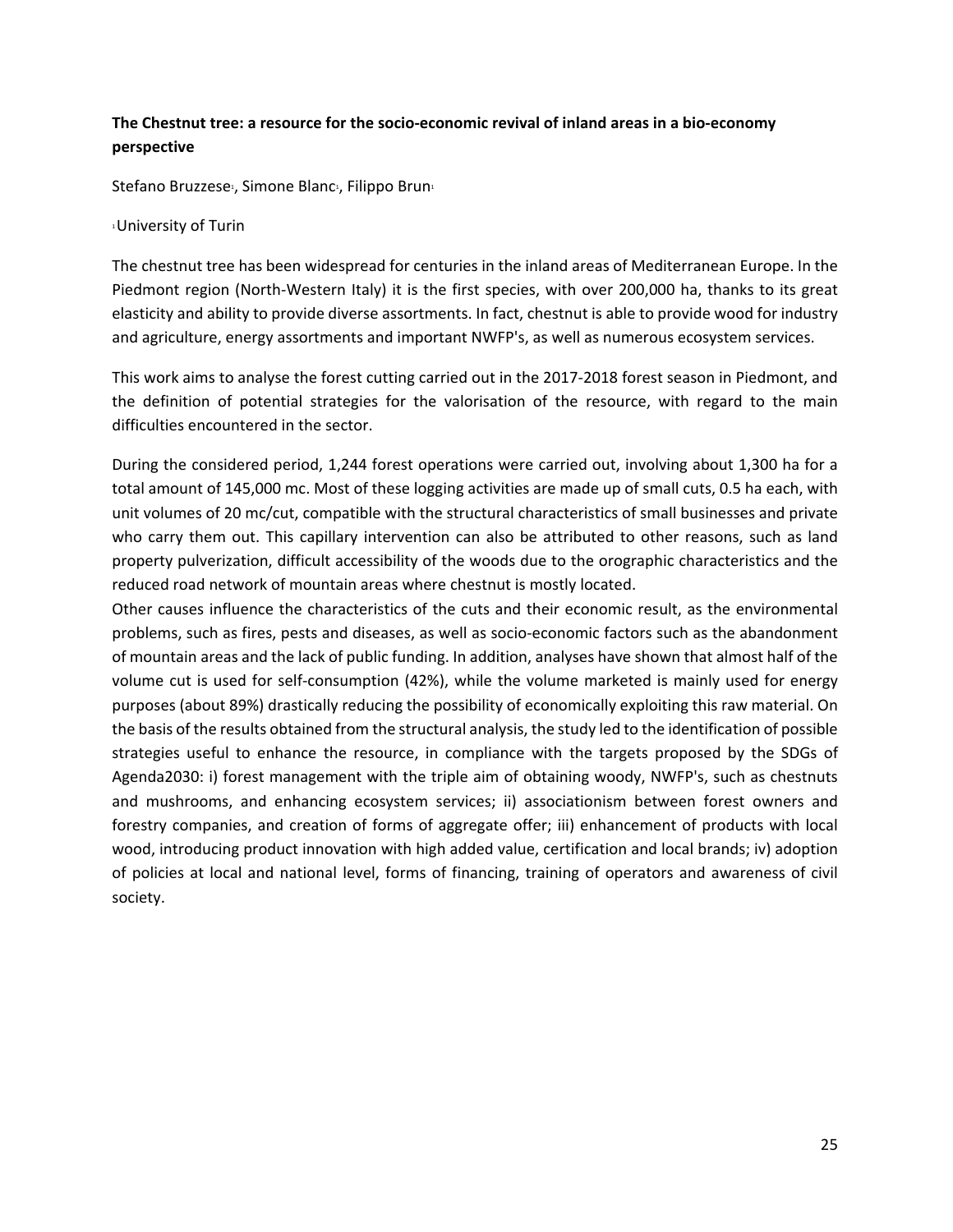## **Life Brenta 2030 Project ‐ Promoting good governance and innovative financing schemes for biodiversity and water conservation of Brenta river**

Carlo Zanetti<sup>1</sup>, Mauro Masiero<sup>1</sup>, Alessandro Leonardi<sup>2</sup>

1 University of Padova, Land Environment Agriculture and Forestry Department 2 Etifor SRL

The purpose of this work is to present the main actions of the "LIFE Brenta 2030" project, which aims to develop an innovative governance model with local management, promoting the participation of the main stakeholders of the territory for the protection of the Natura 2000 site "Grave e Zone Umide del Brenta". One of the most innovative actions of the project is the financing schemes for conservation actions for the protection of native flora and fauna, which will be supported thanks to a water tariff item, the "ERC" (Environment and Resource Cost) component in application of the principle "those who pollute / use pay required by the EU Water Framework directive. The Natura 2000 site "Grave e Zone Umide del Brenta" has in fact recently been affected by an increase in the capacity of water withdrawal for drinking use near the lake of Camazzole, which will lead to numerous environmental impacts, among which the lowering of the level of groundwater. To mitigate this impact, the Life Brenta 2030 project aims to create, thanks to the innovative financing of the ERC component of the water tariff, some Forest Infiltration Areas, which allow the recharge of the underground aquifer and the qualitative improvement of groundwater. A portion of the ERC water tariff component will also be used to finance Payments for Ecosystem Services (PES) for the conversion of land within the Natura 2000 site, from conventional to organic agriculture, guaranteeing a further qualitative improvement in groundwater. The current configuration of the integrated water service often does not take into consideration the needs of the territory and the impacts caused to the environment in which the water withdrawal infrastructures are present. The project therefore aims to guarantee a sustainability of the integrated water sector that lasts over time and that takes into account the environmental quality standards set for the Natura 2000 site and the interests of the numerous stakeholders in the area.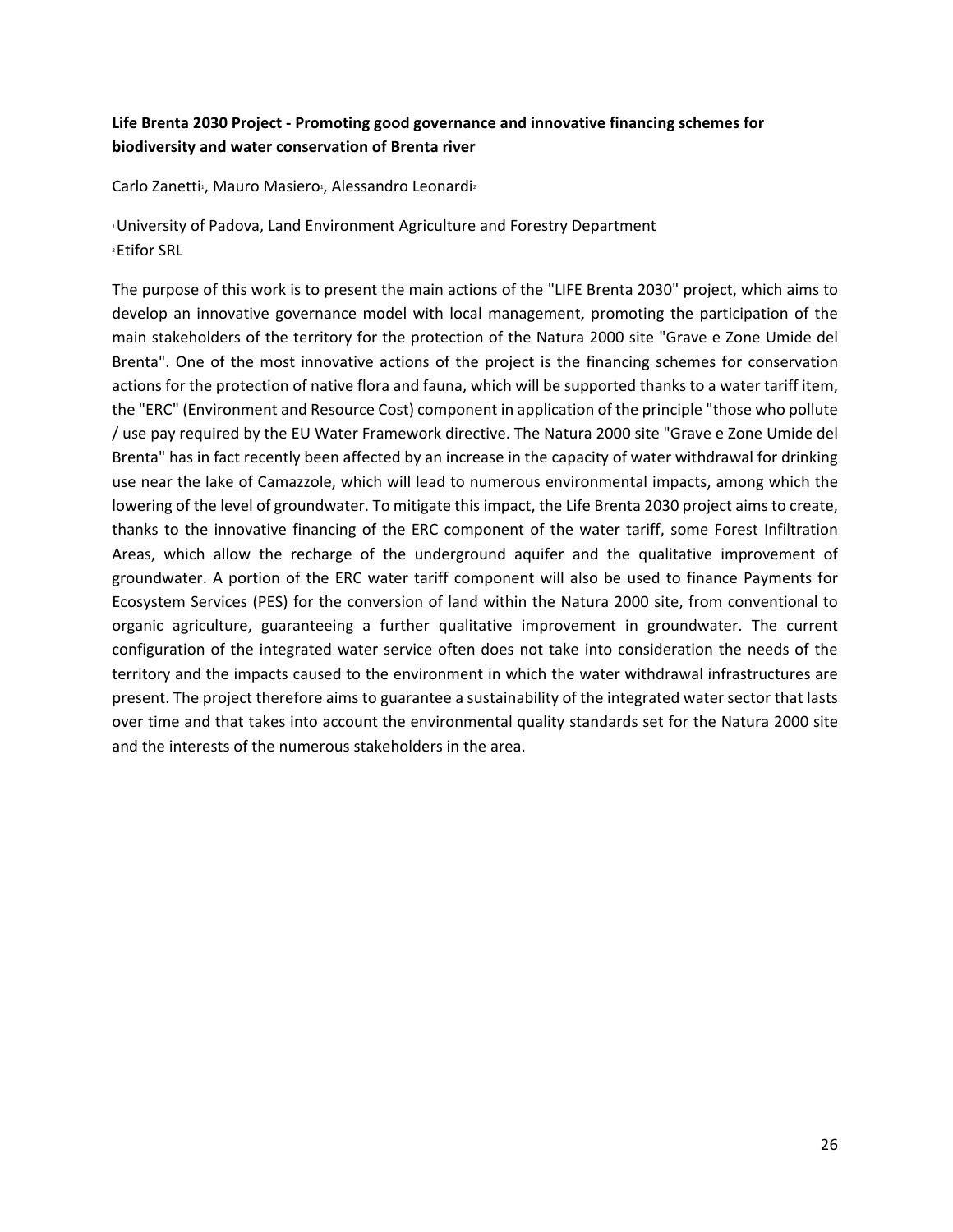# **Session 3: Multifunctional use of forest resources. Socio‐ecological forest services**

## **Small‐scale forestry, large‐scale problems? Building cooperation to improve ecosystem service delivery**

Vasja Leban<sup>1</sup>, Špela Pezdevšek Malovrh<sup>1</sup>, Lidija Zadnik Stirn<sup>1</sup>

1 Univerza v Ljubljani, Biotehniška fakulteta, Oddelek za gozdarstvo in obnovljive gozdne vire

Ecosystem services (ES) are essential for humans, yet supply might not always follow the demanded quantity or quality, leading to conflicts and unsustainable management. We investigated the perceptions of relevant stakeholders in the karst area in the south‐western part of Slovenia regarding the use of ES, the role of local users in the provision of various ES and factors influencing ES distribution and quality. Nine personal interviews with regional stakeholders (e.g. public services, institutes) from different sectors (e.g. forestry, agriculture, culture) and individual landowners (e.g. farmers, forest owners) were conducted from September 2019 to February 2020. Prior to the analysis, a codebook was prepared based on the Social‐Ecological Systems framework. The majority of interviewees shared the view that karst ecosystems in general offer a wide variety of ES, which is mainly attributed to the biodiversity and diversity of ES uses due to the region's location at a crossroads between the Mediterranean and continental geographical regions. However, due to the decline of agriculture, people are abandoning land use, which leads to the overgrowth of pastures and open spaces. While some interviewees see these abandoned areas as something negative, others tend to see them as a way to generate additional income, e.g. by producing woody biomass. Almost all respondents felt that agricultural policy does not apply appropriate measures to prevent abandonment of agriculture and land degradation. Other factors influencing the quality and quantity of ES and the well‐being of people are mainly of a social nature and include lack of management and control, lack of knowledge and culture of dialog and lack of cooperation between stakeholders. Several interviewees stressed that land ownership by private owners influences their behaviour and generally leads to more sustainable ecosystem management. The sense of ownership and the ability to control things leads owners to opt for ecosystem renovation and management of marginalized areas. Nevertheless, small and fragmented ownership could have the opposite effect due to partial landscape planning and the increase in potential conflict situations. "Karst is a region of poverty" is perceived by some indigenous people who have experienced difficult living conditions in the past ‐ and since they do not see the opportunities hidden in the ecosystems, they do not fully exploit their fruits. Foreigners who move to the Karst tend to take the incentive and leadership to start and carry out various cultural projects in or for ecosystems. Strengthening cooperation between stakeholders by providing a partner to coordinate and organize them would improve ES management and bring the greatest benefits to the majority. Yet, a wider exploratory study would be beneficial to identify the most appropriate actor to take the leadership.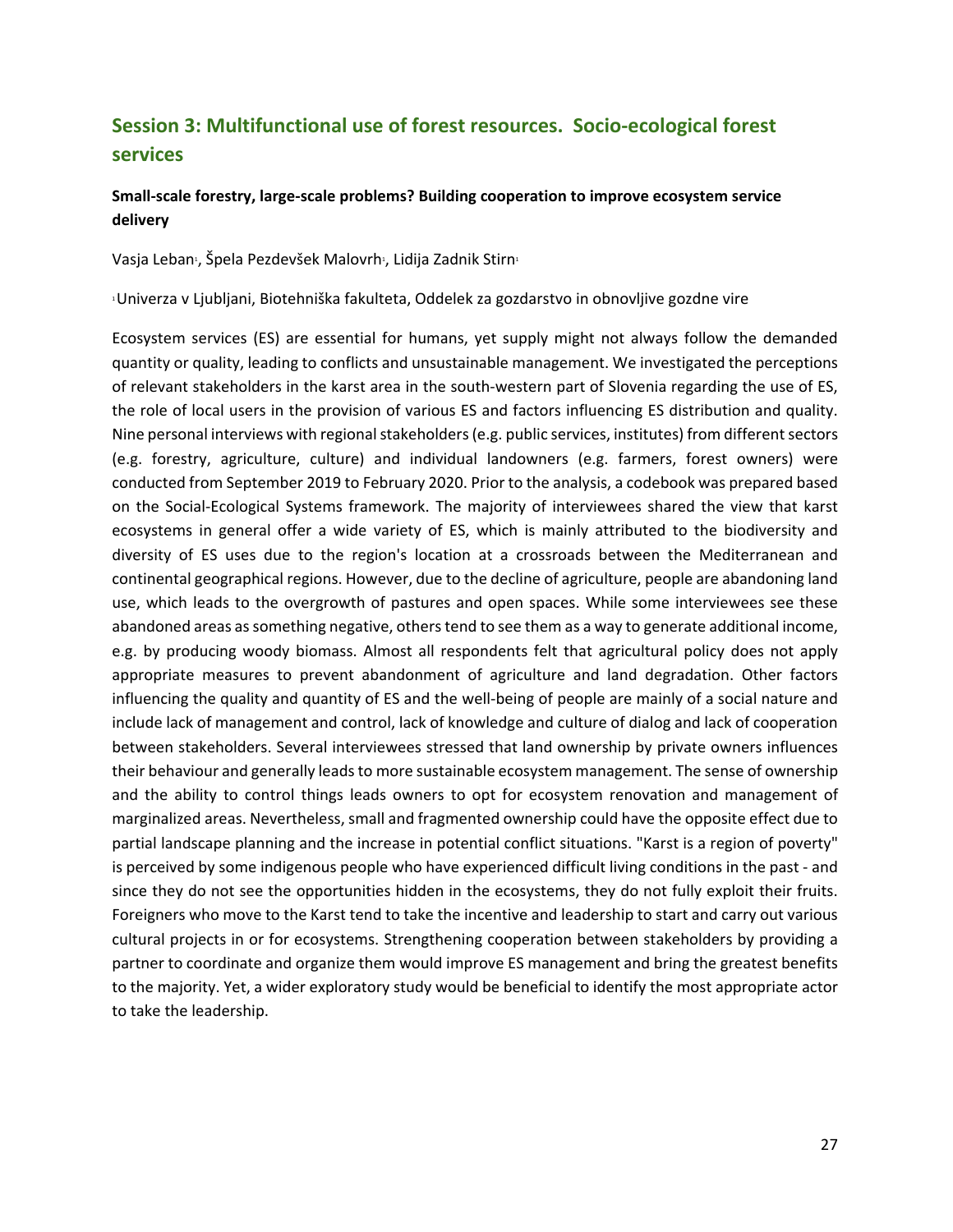#### **Indigenous Socio‐Cultural Forestry Management and Research in British Columbia, Canada**

#### Paul Mitchell-Banks<sup>1</sup>

#### 1 Central Coast Consulting and University of British Columbia

In the Merritt Timber Supply Area that covers 1.13 million hectares in British Columbia's southwest interior, there is a two+ decades effort underway to have socio‐ecological values for Indigenous Peoples incorporated into forestry operations and other resource extractive sectors. The author is the General Manager of Eshknam Cultural Resources Management Services (ECRMS), a consulting operation owned by four First Nations (Indigenous) communities from the Nlaka'pamux Nation, and the role of ECRMS is to provide input into the forestry, development and resource extraction activities throughout the Nlaka'pamux Nation Traditional Territory.

The area has been subjected to heavy harvesting pressure primarily due to an effort to manage for the Mountain Pine Beetle epidemic that primarily attacked Lodgepole pine (Pinus contorta), but secondarily Douglas Fir (Pseudotsuga menziesii) and Ponderosa pine (Pinus ponderosa). The recently completed Timber Supply Review has reduced the harvest level from 1.5 million cubic metres down to 1.2 million cubic metres. The highest harvest level for the areas was 2,814,171 cubic metres primarily driven by the effort to address the Mountain Pine Beetle infestation.

This harvesting rate has greatly impacted the landscape that the Nlaka'pamux First Nations call home, and there is an increasing effort to influence the scale and scope of the forestry and to shift a timber focus to one more inclusive of First Nations socio‐ecological interests and concerns.

This presentation will focus on the last 25 years on how the First Nations have attempted to have their socio-ecological concerns incorporated into Forestry Management and Planning and includes being members of the Innovative Forest Practices Agreement, the Nicola Similkameen Innovative Forest Practices Society and establishing Stuwix Forest Products - owned by eight First Nations.

The presentation will review how ECRMS works closely with other First Nations owned entities to undertake desktop GIS reviews, Preliminary Field Reconnaissance of proposed forestry harvesting blocks and, where necessary, undertake Archaeological Overview Assessments or Archaeological Impact Assessments. This forestry consultation occurs with all the forestry operators who harvest within the Territory, including the Provincial Government Timber Sales operation, and companies such as Weyerhaeuser. Stuwix Forest Products can at times serve as a promoter of higher standard forest practices, as exemplified by the additional protection they undertake around riparian areas.

Finally, the presentation will examine the recently completed Cultural Survival Areas Project by which the eight First Nations worked together to craft up forestry operations procedures around Cultural Survival Areas and worked with industry and the BC Forest Service to implement them.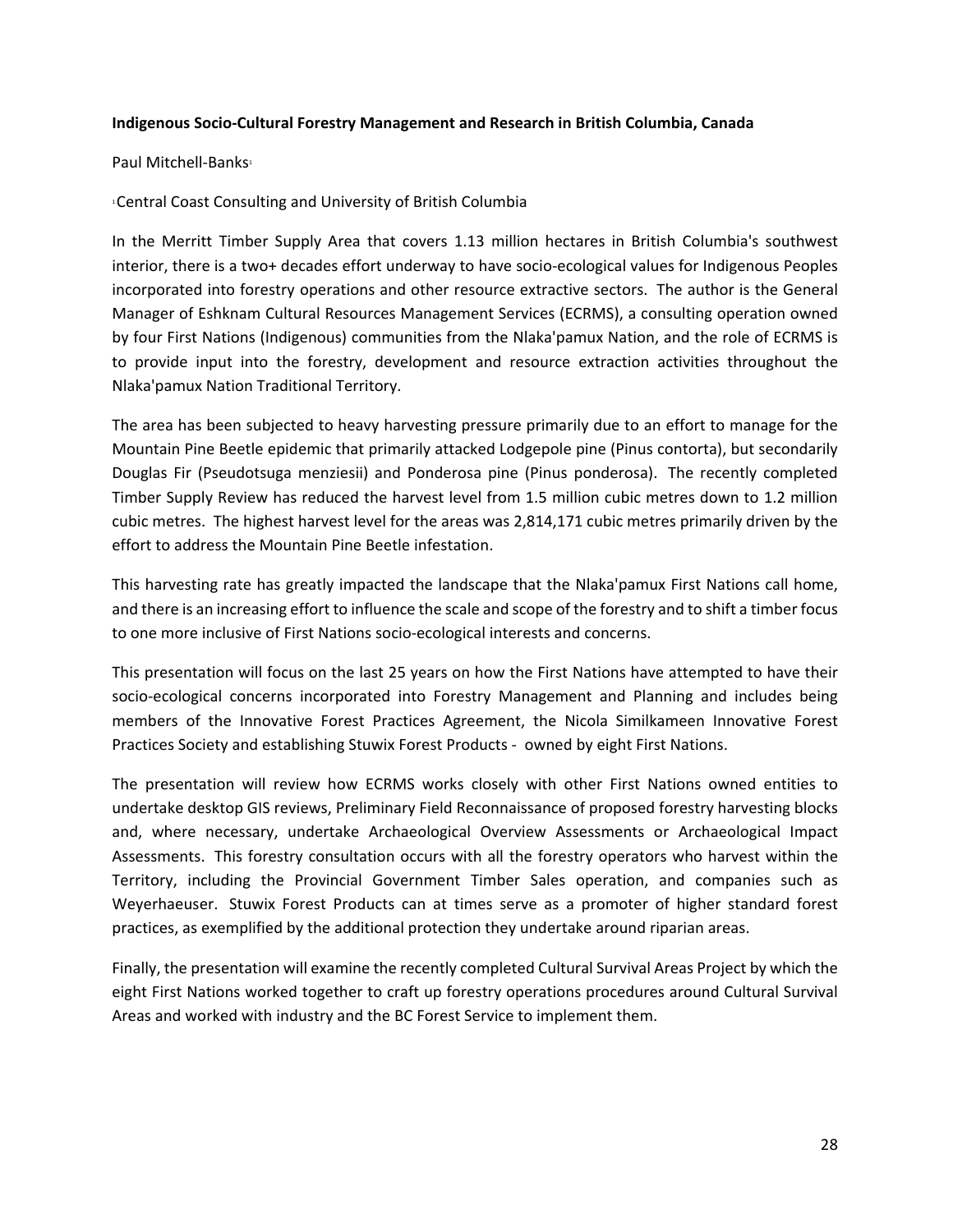#### **Supplemental income and forest management values of family forest owners in Alabama, USA**

Adam Maggard<sup>1</sup>, Zachary Singh<sup>1</sup>, John Kush<sup>1</sup>, Rebecca Barlow<sup>1</sup>

#### 1 Auburn University

Family forest owners make‐up approximately 60, 58, and 43 percent of all forest owners in Alabama, the Southeast, and the United States, respectively. Therefore, family forest owners are critical to maintaining forest health and productivity. Due to a combination of shift in ownership and land degradation, timberland is being separated into smaller tracts and management is likely deficient as smaller tracts are less likely to have a management plan or received forest management advice.

To assess the perceptions of family forest landowners in Alabama about alternative income generating opportunities on their lands and to better understand their motivation or lack thereof for managing their forestland a questionnaire was developed and mailed to a random sample of 1,000 family forest owners in Alabama who own at least 10 acres of forestland. Based on the results of the first questionnaire, a second questionnaire was developed to obtain additional information on alternative income generation and was mailed to a random sample of 700 family forest owners in Alabama who own at least 10 acres and were not mailed the initial questionnaire.

In total, 192 responses have been received from the first survey yielding a 19.2 percent response rate. Acreage owned ranged from 10 acres to 80,000 acres with the largest percentage of respondents (27%) owning between 10 and 50 acres. Timber production, hunting/fishing, and land investment were the top reasons for owning forestland. Sixty-two percent of respondents reported that they currently do not generate income from their forestland. However, over 68 percent of respondents stated they are interested in doing so. Of those that have generated income, 23 percent stated it comes from means other than timber with hunting/fishing lease income as the top non‐timber method. Most respondents do not have a written management plan, nor have they received management advice. Most are interested in managing their forestland, but indicate they are not sure what to do. After adjusting for 30 undeliverable addresses, there were 126 responses for the second survey, which yielded an 18.8 percent response rate. Lack of knowledge, wildlife damage, and property damage were the top three barriers preventing these forest owners from generating alternative income. Of those that do generate alternative income, over 83 percent manage them themselves and nearly 79 percent of those forest owners sell their products by contracting them out instead of selling them on their own. These results propose that many landowners want alternative ways to generate income from their forestland and are aware of the importance of management. However, they lack the education and experience needed to take the next steps in addressing the what? and how? questions. Further, these results highlight the importance of connecting them with professionals to assist in making management decisions.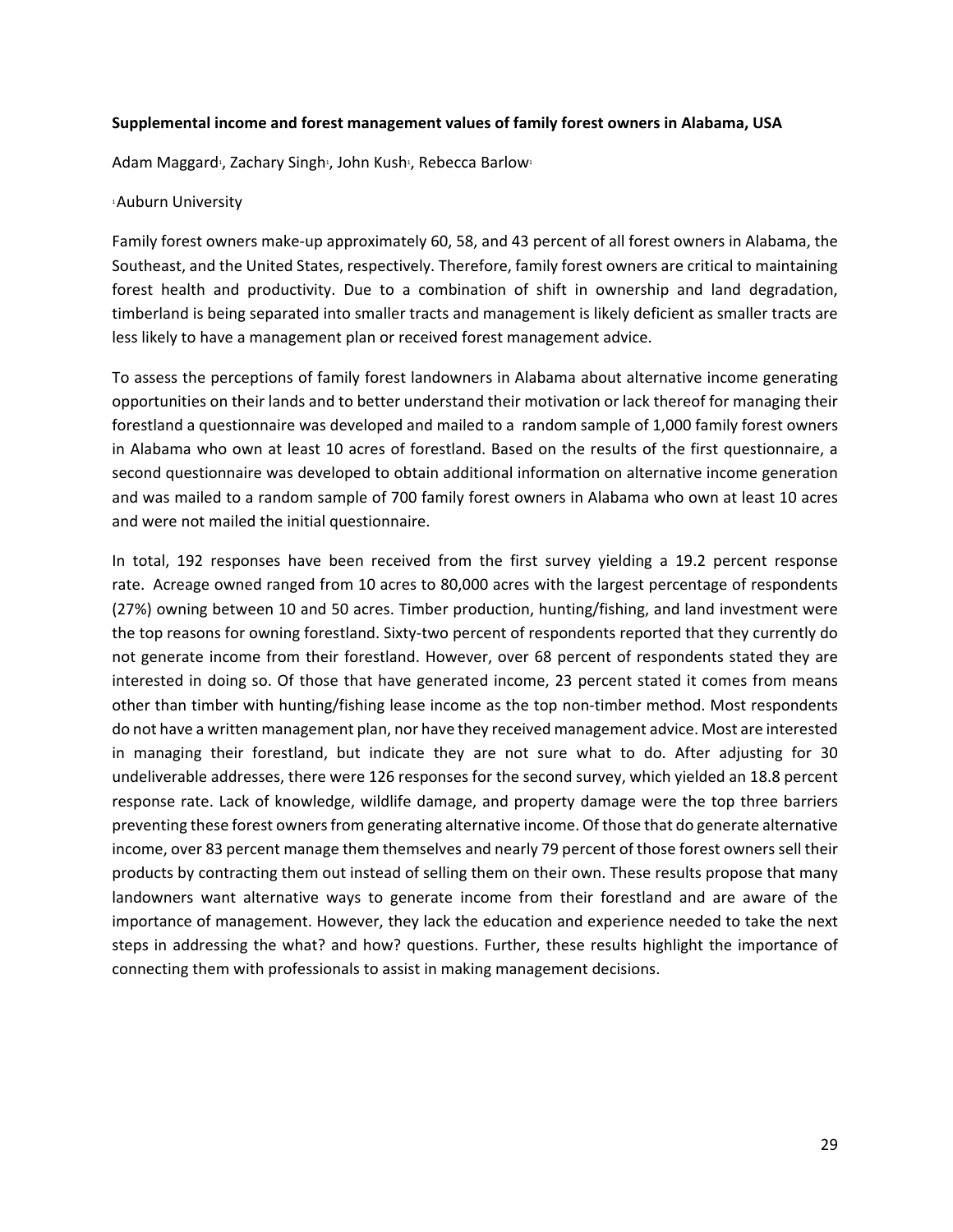# **Session 4: Small scale forestry**

#### **Application of the corporate social responsibility in forest SMEs in SR**

Blanka Giertliová<sup>1</sup>, Iveta Hajduchova<sup>1</sup>, Christian Mikler<sup>1</sup>

1 Technická univerzita vo Zvolene

The existence of environmental problems leads society to the promotion of sustainable development. Sustainable development is a way of development that reconciles economic and social progress with the full preservation of the environment. At the level of market economy, this concept has been transformed into an institute Corporate social responsibility (CSR). This institute is a manifestation of introducing a certain form of the basic moral principles to the economical practice. CSR is a response of business entities to a variety of economic, social and environmental problems. Forestry companies, which are particularly sensitive to environmental and social issues, should increasingly develop and improve their implementation levels of CSR. Most studies point out that entities operating in the forestry sector have difficulties in applying valid CSR instruments. Nevertheless, this group of entities tend to develop their business by giving importance to the principles of sustainable development.

Small and medium‐sized enterprises (SME) represent an important group of business entities operating in the forestry sector in Slovakia. The topic of CSR is in Slovakia, still reviewed and described only marginally. The aim of the article is to propose indicators enabling the assessment of the degree of implementation of the CSR principles applicable in the conditions of forest SMEs enterprises. Selected methodological approach is based on the fact that the legal forms of business applied to this group of companies and the related method of reporting are considerably different and at the same time not all entities are required to publish financial statements and annual reports. An analysis of quantitative indicators from available financial statements was applied, which was subsequently supplemented by a questionnaire survey.

The result of the quantitative analysis is the design and testing of the application of a selected group of indicators for evaluating the degree of CSR implementation in a selected group of companies. The proposed set of indicators covers all areas concerned, such as economic, environmental and social. As the results have shown, the evaluation carried out on the basis of them alone is not sufficient and it is necessary to supplement it with information from within the company. The results showed significant differences in the approach of SMEs to CSR issues. In the case of small and micro‐enterprises, little or no attention is paid to this area, and SMEs adhere to the concept of sustainable growth in combination with an ethics code. This approach can be considered insufficient as it does not cover all required areas. In particular, the social sphere remains uncovered. The achieved results demonstrated the need for support for the introduction of CSR principles in the analysed group of companies as a tool to increase the added value of forest SMEs for all involved actors.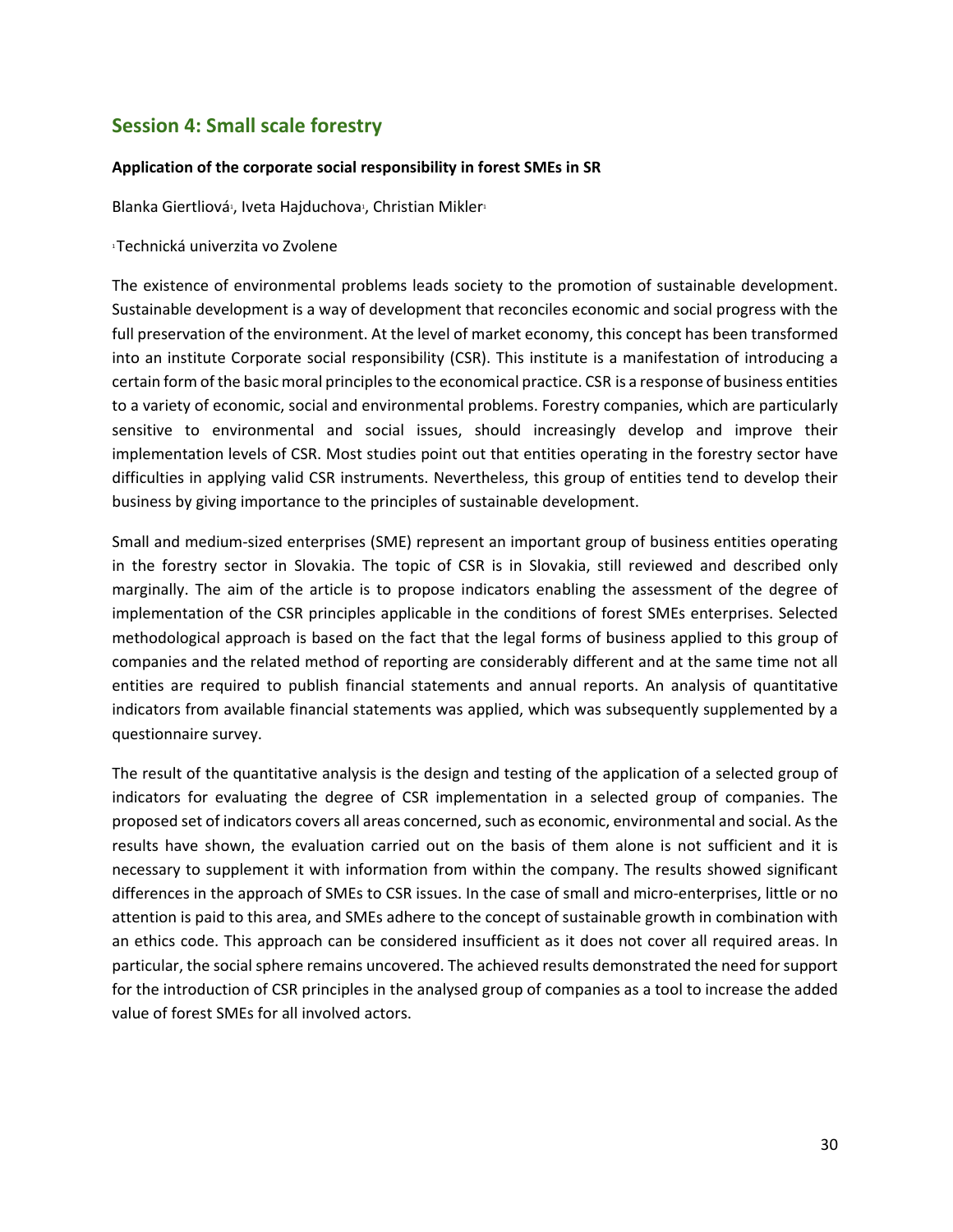#### **Forestry contributions to bioeconomy in the Czech Republic**

#### Ratna Purwestri

1 Faculty of Forestry and Wood Sciences, Czech University of Life Sciences

Forest-based bioeconomy has been adopted as the national forest strategies in many European countries. However, in the Czech Republic, the Bioeconomy Strategy has not been officially included in national policies. As the starting point, forestry in the Czech Republic has implemented sustainable forest management to produce biomass and other bio-based materials; thus, it is thought to be one of the potential bioeconomy hubs in the country. The research aimed to review the potential contribution of the Czech forest owners to bioeconomy. More than half (56.04%) of the Czech forests are owned by the state, followed by the private entities, municipalities, legal persons, and communal possessed‐forests (19.18%, 17.13%, 3.12%, and 1.18%, respectively). In 2015, the Gross value added (GVA) in the Czech forestry was 883 million euros. The Czech forestry contributed to 3.4% of the total GVA from all EU‐28 countries. The share of the forestry and wood processing industry alone (1.180%) was slightly lower than agriculture's share (1.713%), indicating the importance of the forest‐based sector in the country. From 2000 to 2018, fuelwood production and the ratio between fuelwood and industrial roundwood were increased. The share of firewood has been stagnated in recent years; however, the consumption of wood chips (post‐harvest waste treatment) is growing slightly. In 2018, the total felling slightly ascended the entire net annual increment due to the high demand for timber in a relatively short time and a small region. Additionally, the bark beetle attack has driven the forest owners to process the calamity logging hastily, resulting in a decrease of the present forested landscapes in the country. Besides wood products, mushrooms were the most collected non-wood forest products (21,900 kg per year), and altogether berries picking were 17,000 kg per year. The Czech forestry supports the bioeconomy principles to mitigate climate change by providing forest biomass for bioenergy. Research on financial support for forestry carried out among larger forest owners has shown that the most preferred option, with a 70% share, is the option of direct payments for forest area, which was preferred by commercial companies and municipal forest owners. The second most preferred option was the payment for ecosystem services with a 17% share (the option preferred especially by church forests). For small-scale forest owners (representing 90% of the number of all owners), payments for specifically implemented ecosystem services would be a suitable option. Direct payments for the area would be insignificant for small assets. Through the adoption of the forest‐based bioeconomy strategy, it is expected that other forest ecosystem services (FES), e.g., provision of non‐wood forest products, improvement of biodiversity and ecological situation, will also be promoted. By doing so, the general use of forests by the public can be maintained and financially take into account the ecosystem services provided to the public by forest owners; thus, it could create a new business opportunity for the owners.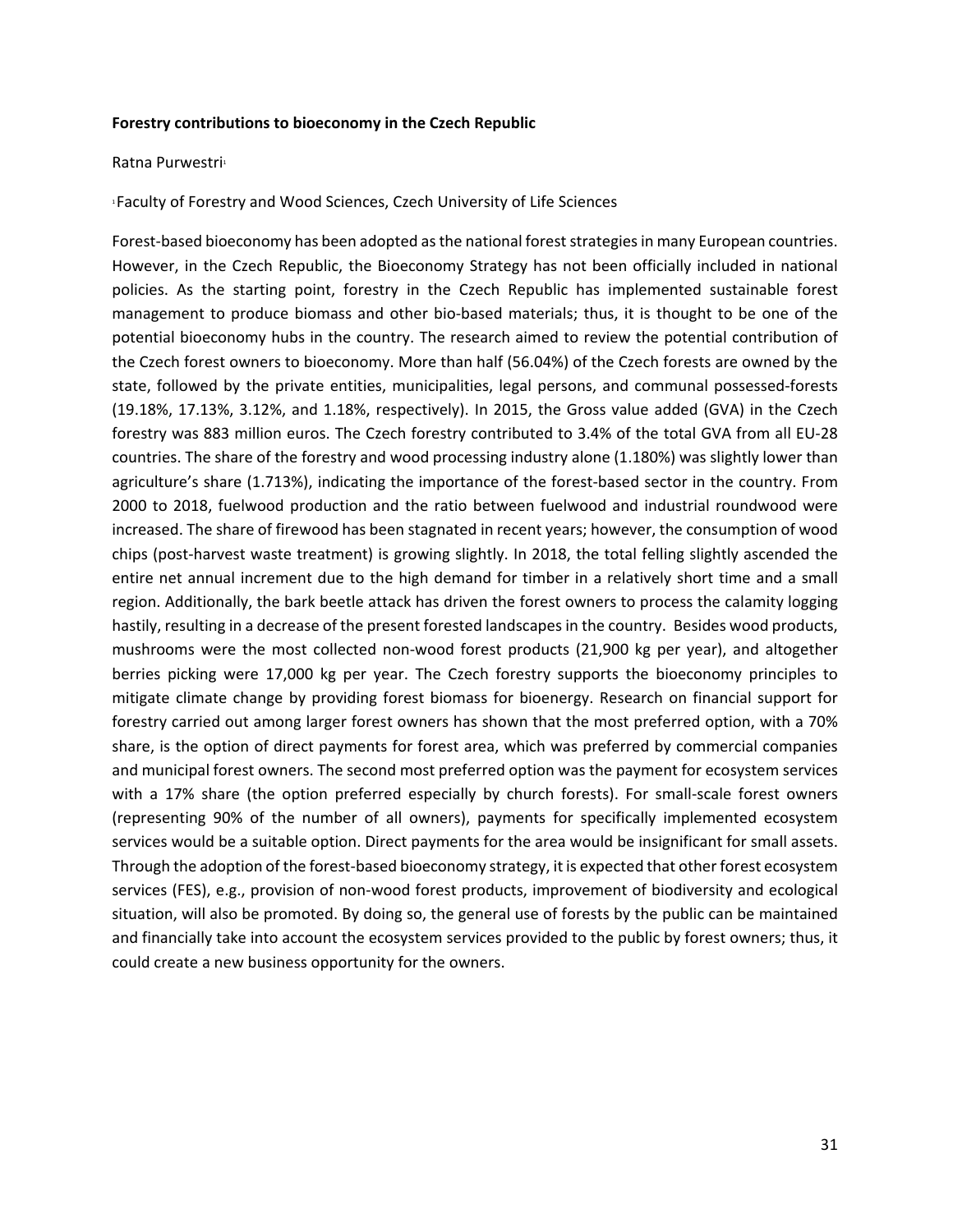# **Municipal forests and forest cooperatives in the Czech Republic ‐ the unresolved potential of forest property by the economy after transformation**

Katerina Holušová<sup>1</sup>

1 Mendel University in Brno

After the fall of the communist regime, the Czech Republic underwent an evolution of complex economic transformation. This period also includes the implementation of the restitution process and the return of forest property to municipalities. In terms of ownership structure today a communal and municipal forests own (as of 2018) 17.15%, which is 447,537 ha of forest.

In this paper, we focus only on a part of municipal forests (municipal forests owned by small municipalities with an average population of  $\pm$  1000). The aim of the paper is to find out the reasons why a significant part of these properties is not effectively managed or not used. Restitution of forest property of towns and municipalities was in progress from 1991 under the Act No. 172/1991 Coll., on the transfer of some assets from the property of the Czech Republic to municipalities.

What does the current situation look like after almost 30 years of restitution? Especially during the 1990s, due to the fragmentation and small areas, a forest cooperative was established. For better management, an arondation process also took place for some properties, especially in the 1990s. However, there are a large number of municipalities that own forests, but do not yet manage them.

The method of a qualitative data collection relied on structural questionnaires with the goals to try to identify the causes, which are the reasons for no management. We also asked about the willingness to join for cooperatives. The research realized in 30 selected municipalities in the region of South Moravia. For better understanding of the issues, we also asked the locals. Whether, for example, if they would buy wood from the municipality, look for a job at the municipal forests, or welcome information about the municipal forests.

The results tend to be reluctant to deal with the situation. The reason is the small area of property, often the fear that the establishment of a cooperative would not solve the situation. This negative approach of municipal councils brings with it other socio‐economic as well as ecological problems.

At the end of the article, suggestions for improving the situation discussed and the benefits that would bring, for example, the association of these forest properties into cooperatives or the focus on social entrepreneurship in forestry listed. It can be stated that the ownership of forests by municipalities still represents unresolved economic, social but also ecological problems.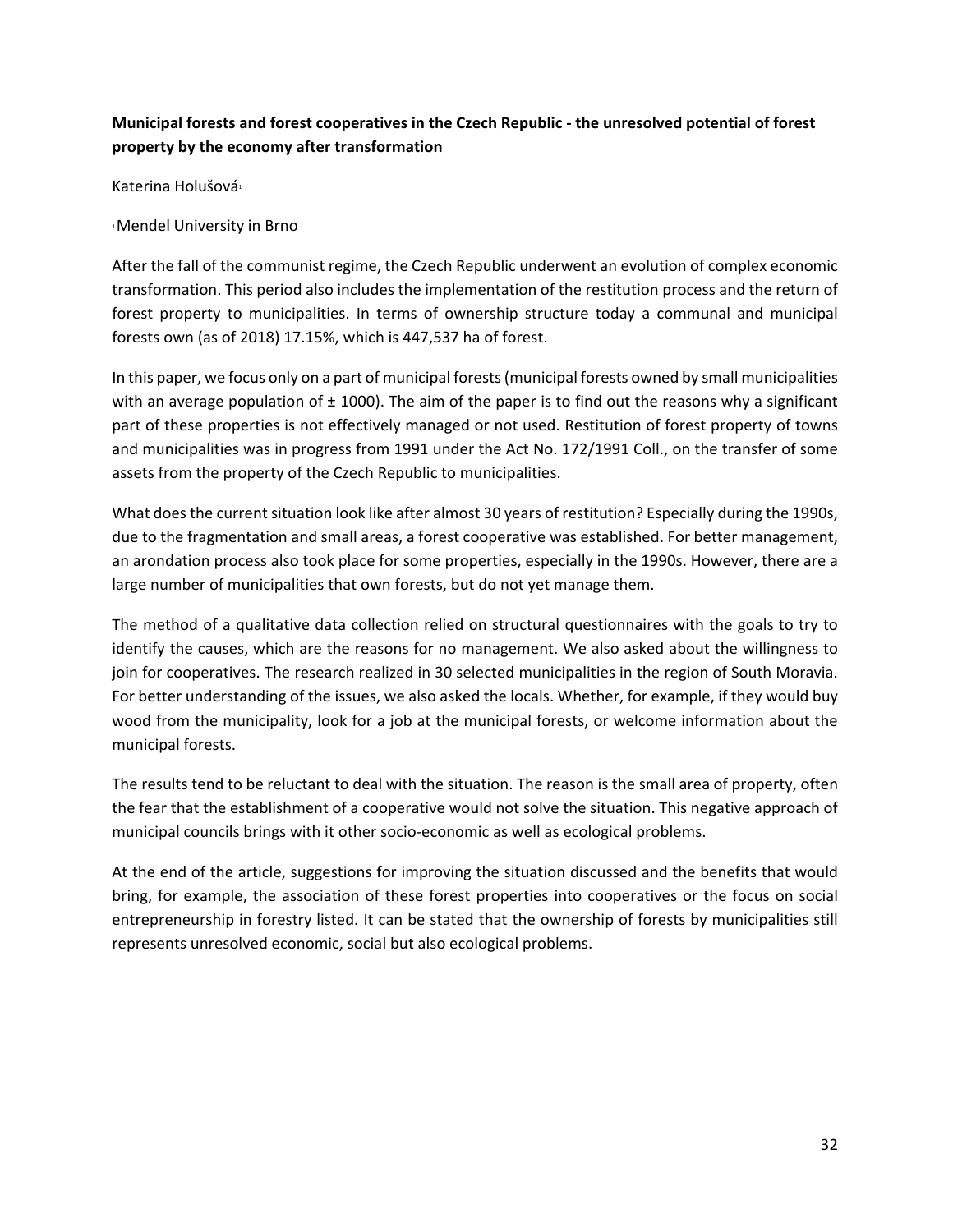#### **How national forest funds can support small‐scale forest businesses to deliver ecosystem services?**

Ludwig Liagre<sup>1</sup>, Davide Pettenella<sup>1</sup>, Alex Pra<sup>2</sup>

1 University of Padova, Land Environment Agriculture and Forestry Department 2 Etifor SRL

National Forest Funds (NFFs) represent an increasingly relevant funding source for the forest sector globally. It is estimated that NFFs hold or manage more than USD 1213 billion worldwide (FAO, 2015, Rosenbaum & Lindsay, 2001). With the increasing role of these funds, also their complexity in terms of structure and operational procedures is growing. While many of these funds are State-driven and often support public goods types of projects with a focus on social and environmental benefits, some are supporting privately managed small-scale for-profit enterprises related to wood and non-wood forestbased value chains.

This paper aims at describing the recent developments of NFFs and assess how NFFs' funding targeting small-scale forest enterprises can actually contribute to the provision of different typologies of forest ecosystem services. The research will assess existing National Forest Funds which are already supporting small scale forest enterprises by using a stepwise approach. Case studies will be presented including from Costa Rica, Portugal, and Tanzania with respectively the Forest Financing Fund (FONAFIFO), the Floresta Atlantica Fund, and the Tanzania Forest Fund (TaFF).

The paper is organized in three sections. In the first one, the paper will address the questions: how are NFFs designed and how are their operations structured? What type of funding windows are targeting small-scale enterprises? The second section will analyse more specifically the typology of beneficiaries under the small‐scale enterprises funding windows: e.g. legal forms, size, financing instruments provided by the funds (grants, loans, equity, etc.), underlying business models, etc. Finally, the third section will propose a framework for assessing how NFFs support small‐scale enterprises in delivering ecosystem services. The proposed framework will highlight how a sound impact assessment and Monitoring & Evaluation approach could be put in place to enable NFFs managers to better plan strategically for impacts. The proposed framework will encompass a diversity of forest ecosystem services and will build on multiple returns expectations (environmental, social and economic).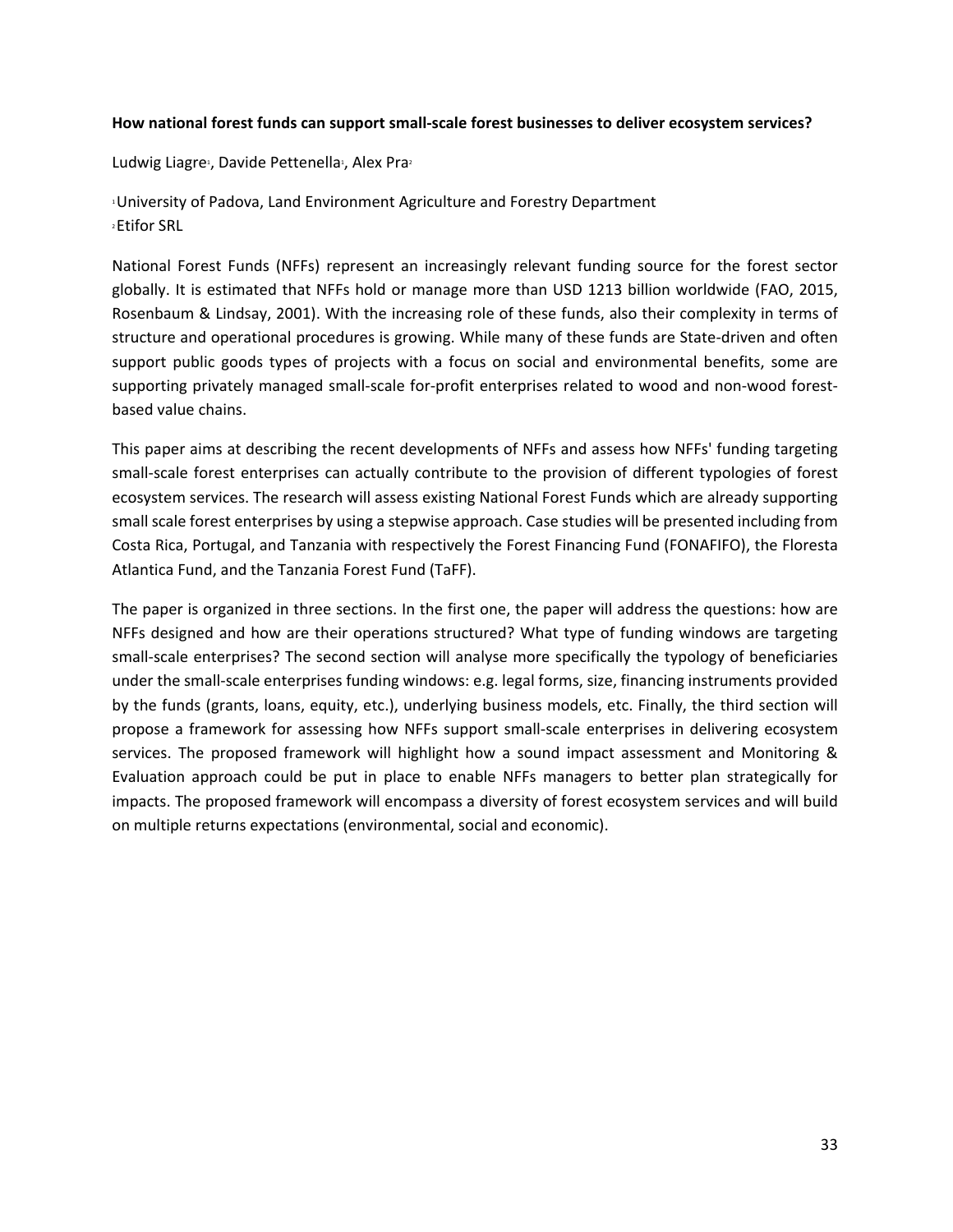#### **Aggregate socio‐economic value of timber species produced by smallholders in the Peruvian Amazon**

Mario - Herman Pinedo - Panduro<sup>1</sup>, Miguel-Angel Pinedo-Vasquez<sup>2</sup>

1 Instituto de Investigaciones de la Amazonía Peruana

2 The International Research Institute for Climate and Society, Columbia University

In the Peruvian Amazonia, as natural stocks of timber are depleted, much of the regional demand of timber is increasingly being supplied by smallholders. A great diversity of tree species are found either planted or managed by smallholders in their house gardens, fallows and forest patches. While farmer's landholdings are functioning as sources of seeds, seedlings and other germplasm material of overexploited timber species, they contain economically important stocks of timber. Herein, are reported, the estimated stocks of timber, the number of timber species as well as the price and estimated amount of wood products that are sold in Iquitos. Data were collected from a sample of 33 families and their landholdings located in Moena Caño village near Iquitos. Among the average 13 tree species found in sample landholdings, three valuable hardwood species: capirona [Calicophyllum spruceanum), Cedro (Cedrela odorata) and canela‐moena (Licaria trianda) were found as adult, juvenile and seedlings in each sample properties. Among the most common timber products sold in the Iquitos market were construction materials and firewood. All processes of timber production and marketing follow an informal chain, where smallholders are exposed to be penalized for selling timber without legal documents. We recommend a framework for formalizing timber productions by smallholders in the Peruvian Amazonia.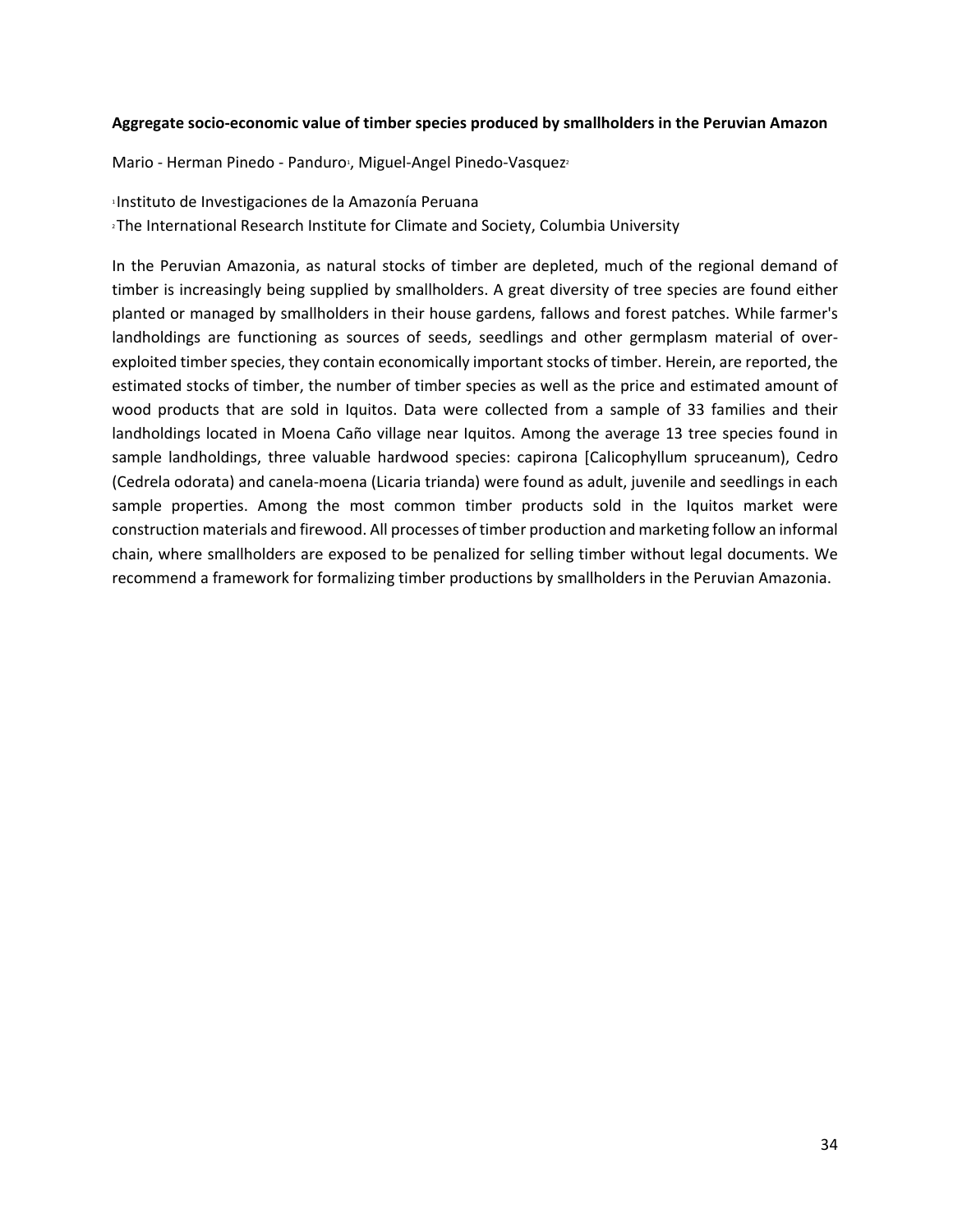# **Selection of indicators of sustainable management of small‐scale forestry with an emphasis on the principles of Bio‐Economy**

Jitka Menhazova<sup>1</sup>, Tomas Pospisil<sup>1</sup>, Vaclav Sebek<sup>1</sup>

#### 1 Mendel University in Brno

The paper deals with the proposal of the selection of indicators of sustainable management in small‐scale forestry, with the continuous improvement of their condition and the fulfilment of the widest possible range of forest functions with emphasis on the principles of bioeconomics. Based on the selection, a proposal is made to increase the competitiveness of the value chain based on forestry. The competitiveness of forestry should result not only from the fulfillment of production functions, but also from the fulfilment of non-production functions. The performance of the functions of companies required in particular in the public interest should then also be adequately assessed. The economic efficiency of small-scale forest management should consist primarily in minimizing costs and not in maximizing revenues. The sustainable use of natural resources cannot be separated from the provision of ecosystem services and other externalities associated with them. The paper aims to propose possible indicators of management with the fulfilled principles of bioeconomics. This involves defining the goals and interests of small forest owners. The development of new value chains in fields using renewable biological resources, from primary products to consumer markets, can facilitate the cooperation of companies across regions and fields. It is necessary that even small forest owners look for new solutions and also use and sell these solutions so that as much of the added value remains in the national economy. Thanks to the principles of sustainable forest management and the formulation of cultivation practices, which are part of the concept of bioeconomics and circular economics, small-scale forestry can be motivation for more efficient forest management.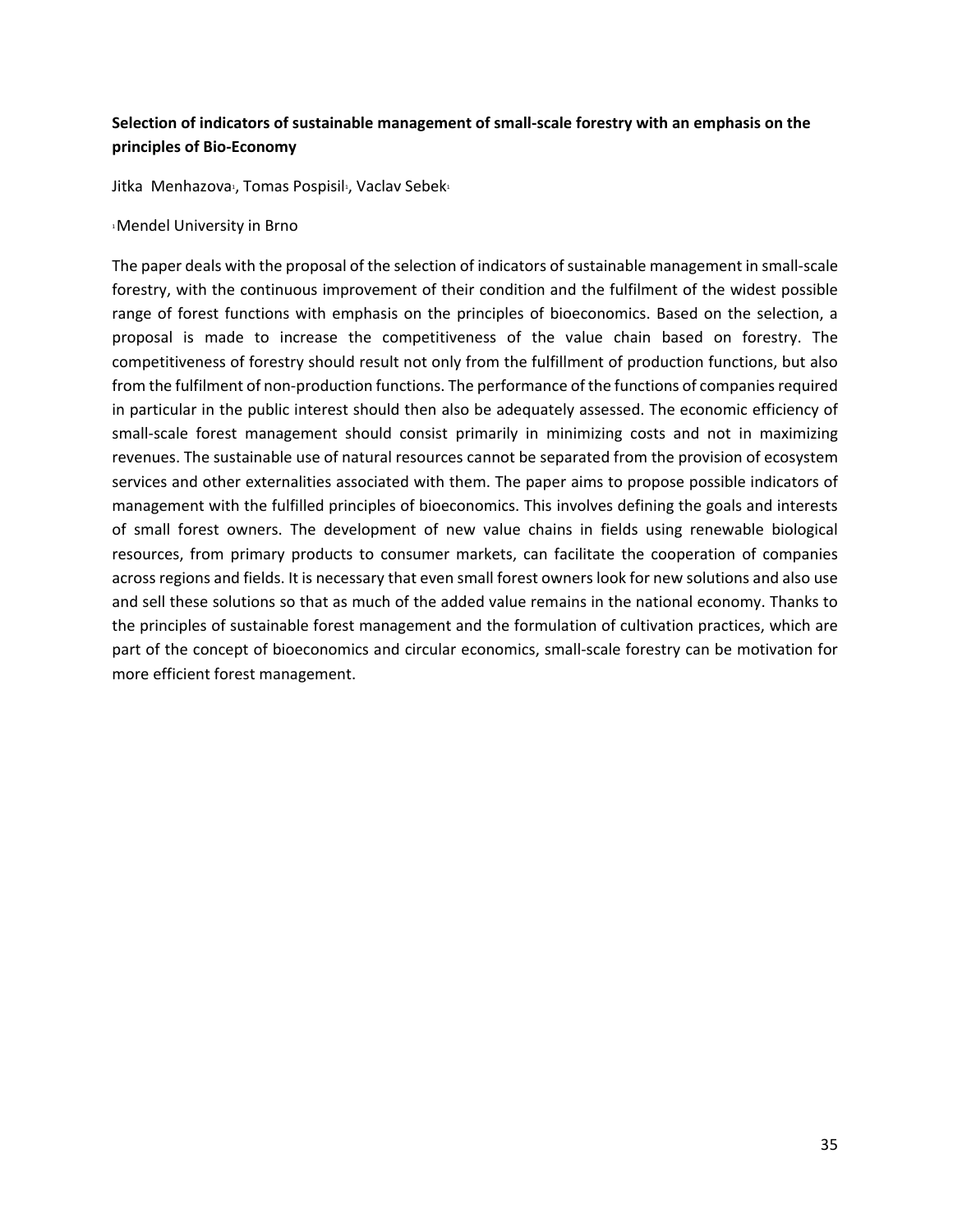#### **More inclusive Small‐scale forestry beyond NWFP in North Africa**

Arbia Labidi<sup>1</sup>, Mariana Melnykovych<sup>2</sup>

1 Food and Agriculture Organization of the United Nations 2 European Forest Institute

Tunisia and Morocco, which are part of the Mediterranean area whose forests are highly vulnerable to climate change. Many efforts were deployed to implement strategies to ensure the preservation and sustainable management in particular of forest resources. More than 20% of the country's rural population rely heavily on the forest natural resources for their livelihoods, including the exploitation of non‐wood forest products (NWFPs). Highly regarded food products are collected from Mediterranean forests, such as nuts, berries, mushrooms and truffles, as well as aromatic and medicinal plants. NWFPs can play a role in the circular bio‐economy, providing sustainable alternatives to fossil‐based raw materials. NWFPs are marketed mainly informally at local, national, regional and international levels. Despite these efforts, the situation is still fragile and hindered by the degradation of natural resources and the challenges for adaptation to climate change.

In Tunisia, a Market Development Approach (MAD) was adopted and applied for the first time in Tunisia in 2013. The MAD approach was designed to specifically help forest's households, users and the local communities in developing a sustainable livelihood system and increasing their economic assets as well as improving sustainable forests management. The initiative identified market development tools and enhanced integration of the selected microbusiness within its social and economic environment at local, regional and national levels. It supported capacity building of the local actors by a series of training and field demonstrations. The project helped setting up a public and private partnership along the value chains with the local population through its support to a selected microbusiness operating in NWFPs valorisation in two targeted areas (Jendouba and Beja).

In Morocco, a rural women's cooperative was created which aimed at improving the livelihoods of rural women through the valorisation and commercialization of Argan oil. The Afoulki cooperative has more than 1200 active members and is the main source of revenue for many rural women in the Region of Souss Massa (Agadir). Cooperatives were supported financially and technically by national institutions and international organizations. The Afoulki cooperative has been actively contributing to the sustainable development of Souss Massa.

Results show the important role played by civil society as lay people, households and communities as well as non‐profit organizations, associations by commitment and volunteering. Additionally, thanks to the trust built between all actors, that rural woman was able to set up her project and to make it last in time. to improve their incomes and protect forests.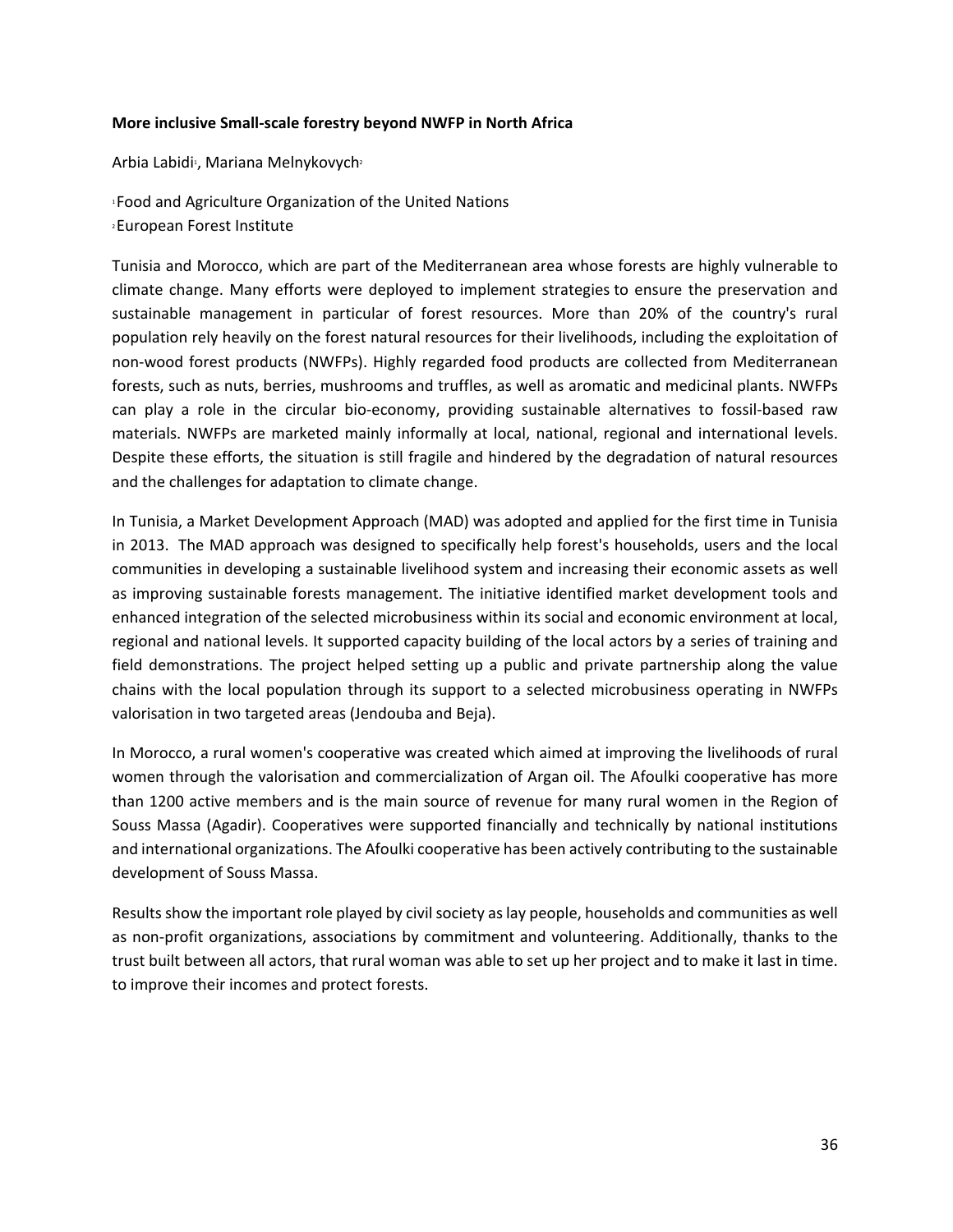# **Session 5: Non wood forest products**

#### **What are the main characteristics of Non‐Wood Forest Products picking households in Spain?**

Elena Gorriz<sup>13</sup>, Davide Pettenella<sup>2</sup>, Valentino Marini Govigli<sup>1</sup>, Irina Prokofieva<sup>3</sup>, José Antonio Bonet<sup>3</sup>, Enrico Vidale<sup>2</sup>, Riccardo Da Re<sup>4</sup>, Marko Lovric<sup>1</sup>, Robert Mavsar<sup>1</sup>, Jenny Wong5, Sergio de-Miguel<sup>3</sup>

1 European Forest Institute 2 University of Padova, Land Environment Agriculture and Forestry Department 3 CTFC/University of Lleida 4 ETIFOR SRL 5 Wild Resources Co

Non‐Wood Forest Products (NWFP) represent a substantial resource for recreational and commercial activities in forest areas. According to Lovric et al. (2020), 26% of European households collect some NWFP, mainly for self-consumption, which provides further evidence on the great socio-economic importance of NWFP. However, the existence of marked between‐country differences regarding the harvesting of non-animal NWFP by households makes it necessary to focus on country-level patterns to get further insights into the use and harvesting of NWFP. In this contribution, we zoom into the Spanish data within the European online household survey on the harvesting and consumption patterns of NWFP with the aim of understanding the main patterns of this (mainly cultural, but also provisioning) forest ecosystem service.

The statistical sample included 973 responding households, based on a pre-stratification according to their distribution among rural and urban areas, and a post‐stratification according to household size. This information was complemented with the municipal population density and forest area of each observation. We hypothesized that variables such as the presence of children in the household, household size, municipality population density, urban/rural self-identification, municipal forest area, and the purchase of NWFP could be potential determinants for being a NWFP‐picking household. Descriptive and binary logistic regression analyses were conducted to check the influence of these variables, both for all NWFPs altogether and for each NWFP category separately (wild mushrooms, foliage and greenery, truffles, wild nuts, wild medicinal and aromatic plants, wild berries, and sap and resin).

Our results show that 16.9% of the households in Spain pick some type of NWFP. More specifically, 12% of the households pick wild nuts, 11.1% pick wild mushrooms, 11.4% pick wild plants, 6% decorative plant materials and 0.8% pick truffles. The results show that households that often purchase NWFP and households that identified themselves as living in a rural area increase their likelihood of picking NWFPs. Other factors such as household size and municipality population size can also significantly contribute to explain and characterize the NWFP picking practice. On the other hand, the presence of large forested areas within the household municipality or the municipality population density did not contribute significantly to explaining the NWFP‐picking patterns by Spanish households.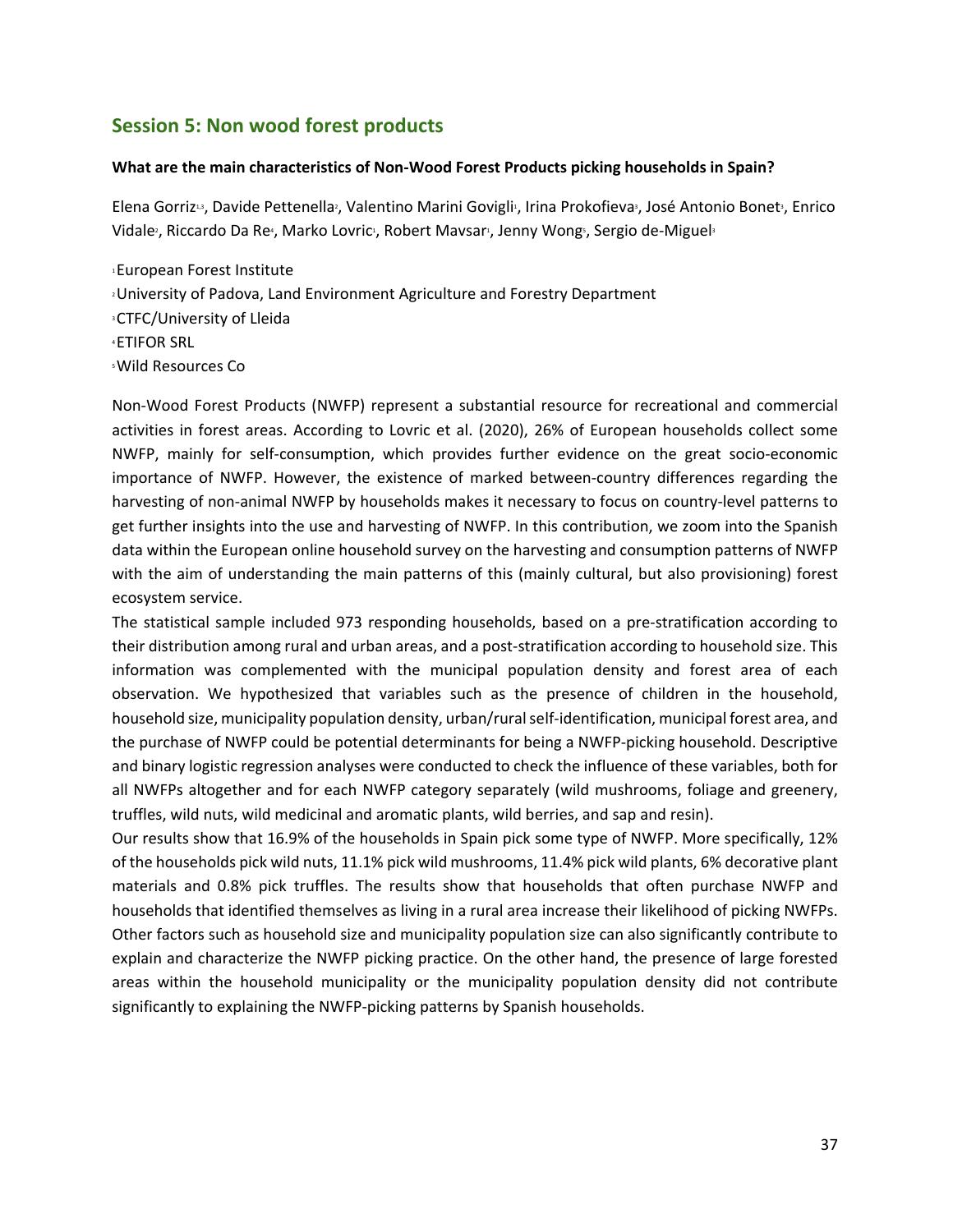# **From an informal to a legal wild forest product economy: the Italian experience on new fiscal regulations**

Jacopo Giacomoni<sup>1</sup>, Davide Pettenella<sup>2</sup>

#### 1 Etifor SRL

2 University of Padova, Land Environment Agriculture and Forestry Department

Wild forest products constitute natural, renewable and healthy products deriving from low Carbon intense management systems, so they represent a good example for the implementation of the bioeconomy. Traditionally, wild forest product economy is connected with informal transactions, part‐ time and non-professional players. A proper governance framework, based on clear and effective property rights, regular contracts and implementable fiscal regulations, is of fundamental importance for an appropriate sector development.

Currently, in Italy the majority of the wild forest products collected by locals (mushrooms, truffles, berries, wild herbs, ) are used for self‐consumption, but a considerable part of the harvest enters in the national supply chain. To support and boost the role of these products in the new bioeconomy paradigm, and to enlarge the final markets of these products in the food, medicinal and cosmetic sectors, wild forest products need formal systems of traceability and regular transactions among the players along the value chains.

The paper describes the recent fiscal reform introduced in the 2019 Budget Law by the Italian government to tackle the informal transaction of the sector. The contents of the reform and a comparison between the available information before and after the reform will be discussed in the paper, describing the remarkable increment of the number of legally registered occasional commercial pickers as well as an increment of self‐employed pickers. These outcomes of the reform allow to understand the importance of the wild forest products in the forest economy. The paper argues as well on the future potential increase of the formal transactions, which is not only the way for the wild forest product economy development but also an opportunity to gain reliable secondary data for monitoring the sector and inspire the further policy actions. Furthermore, increasing the share of legal and traceable products in the wild forest product sector is essential to comply with relevant EU regulations such as the hygiene and food regulations (EU 178/2002 and EU 852/2004) and the EU Food Labelling Regulation (EU 1169/2011).

The law and the implementation process of the fiscal reform have been based on the scientific evidence gained thanks to two EU projects (the FP7 StarTree project and the H2020 INCREDIBLE project) and represent a very interesting and replicable case study for other EU countries that are facing the same challenges and need to improve transparency and legality to join the new bioeconomy pathways drawn by European policymakers.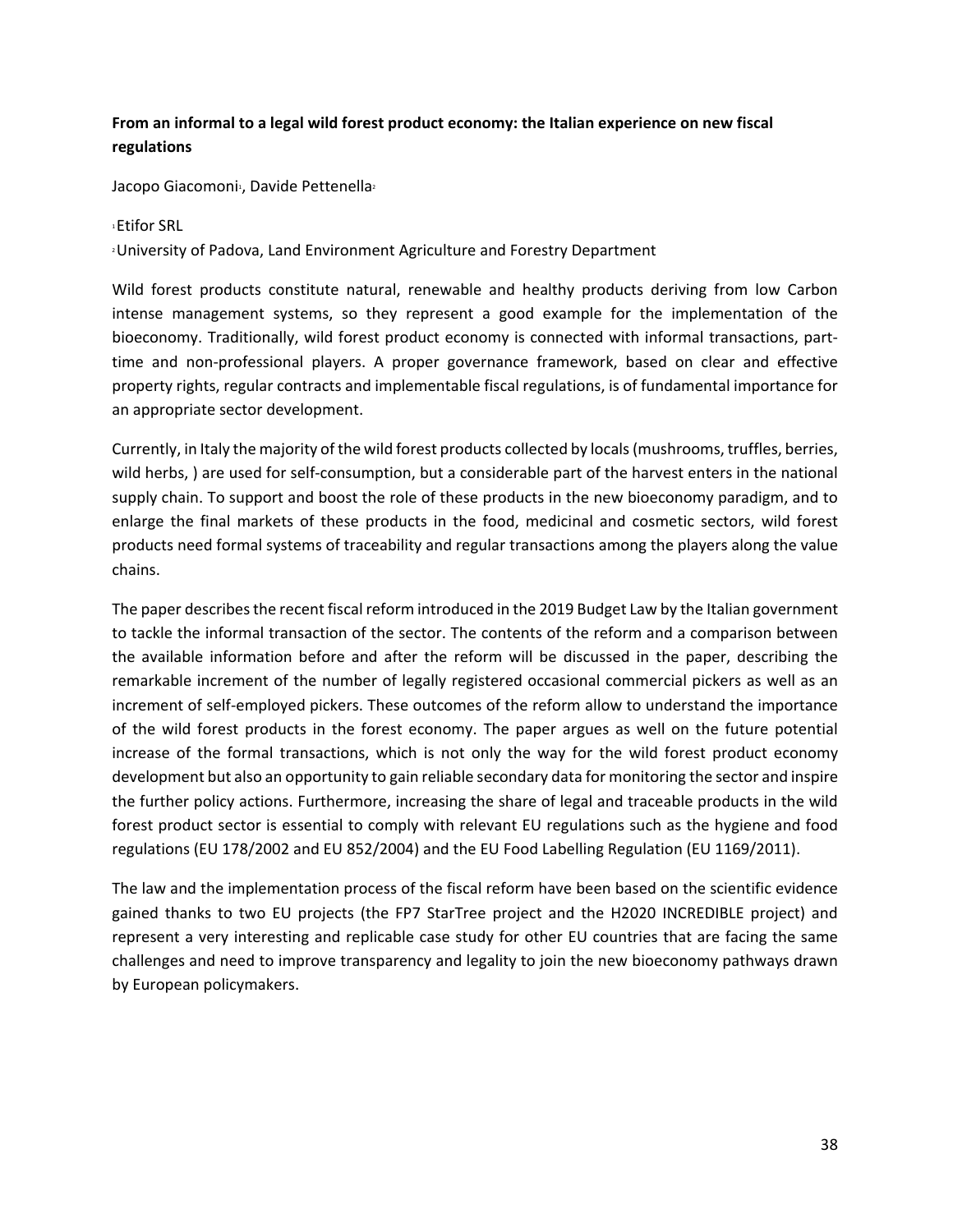# **Quantifying the contribution of Non‐Wood Forest Products in the European forest‐based bioeconomy**

Viola Di Cori<sup>,</sup>, Mara Thiene<sup>,</sup>, Cristiano Fransceschinis<sup>,</sup>, Davide Pettenella<sup>,</sup>, Nicolas Robert<sup>2</sup>

1 University of Padova, Land Environment Agriculture and Forestry Department 2 Joint Research Centre (JRC), European Commission

Forest ecosystems provide numerous services that contribute to the wellbeing of the societies. If wood supply is the best-known service from forestry, non-wood services have drawn attention over the last decades. Although their market value is currently not as high as that of wood, their values and their contributions to wellbeing are possibly greater. However, the lack of knowledge about the benefits of non‐wood forest ecosystem services hinders efficient forest policy decision‐making processes.

An important step that has been made to consider the value of ecosystem services in National Accounts with the development of the System of Environmental-Economic Accounting – Experimental Ecosystem Accounting (SEEA EEA) co‐signed by UN, EC, FAO, OCDE and the World Bank. Aligned with the structure of the national accounts, this new system focuses on the evaluation of interactions between ecosystems and the economy, estimating in particular the flows of services in physical and monetary terms.

Starting from the valuation framework in the SEEA EEA, our study seeks to explain the causal relationship between the use of Non-Wood Forest Products and its value chain as part of the European forest-based bioeconomy. In order to do so, we will develop a Social Accounting Matrix extended to the considered ecosystem services (EcosySAM). In practice, the new EcosySAM is developed starting from a standard SAM to which we add the ecosystem as a primary supplier upfront. Then we open the accounts for the sectors that embed parts of the value chain related to the service considered.

Two Non‐Wood Forest Products are used as case studies, reflecting the dual component of market and public value of NWFPs. It is important to take into account both components in order to have a realistic estimation of the total economic value NWFPs can bring to the bioeconomy. For the market component, we will consider the use of cork along its entire value chain, investigating the data on quantity and volume and how this product adds value into each step of the forest-based bioeconomy in Europe. For the public component, we will focus on wild mushrooms, forest berries, and tree nuts to investigate, through a choice experiment, the monetary value that people attach to the experience of visiting forests and collecting those products. The public component of NWFPs is the less investigated, although it encompasses an important social value from Western to Eastern Europe.

We believe our results will allow providing an evaluation of NWFPs that is still missing in the

literature and to disentangle the factors that influence the value that people, as final beneficiaries, attach to such products. This, in turn, will support multipurpose forest management and will help decisionmakers in designing forest strategies that properly account for the benefits NWFPs provide, both to economy and society.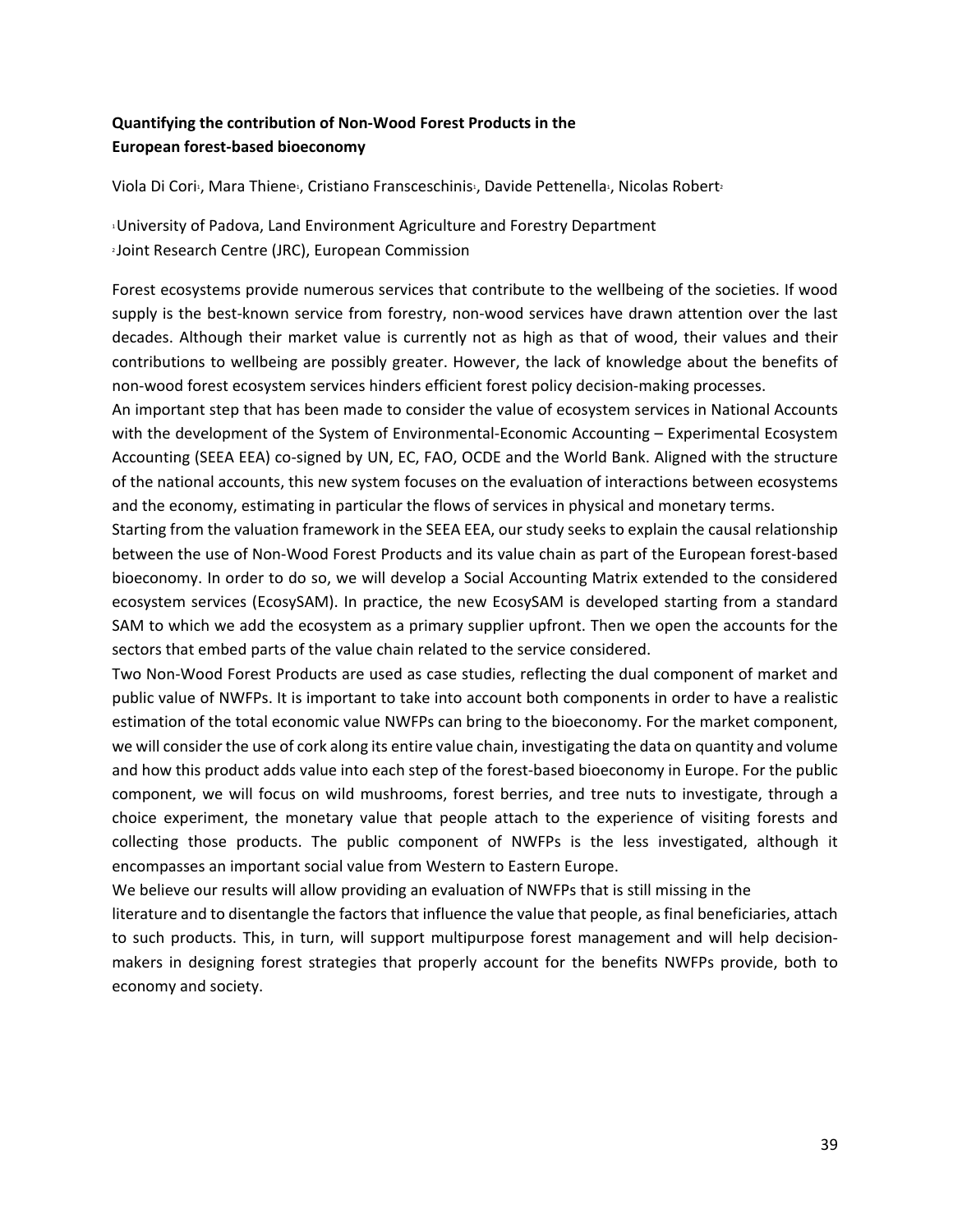#### **Changes in the dynamics of non‐wood forest products of animal origin during the last decade**

Olgirda Belova<sup>1</sup>

1 Institute of Forestry LAMMC

Non‐wood forest products (NWFP) are goods derived from forests that are tangible and physical objects of biological origin other than wood and used for health, nutritional needs and provide materials for large scale industrial processing and international trade (FAO, 2015). These products include not only plants, their parts as fibres, gums, and resins as well as parts for food and food additives but also products of animal origin (game meat, pelts, skins, trophies, glands and other products). In this study we concentrate attention on changes in the dynamics of the main huntable ungulate species like moose (Alces alces), red deer (Cervus elaphus), roe deer (Capreolus capreolus) and wild boar (Sus scrofa).

The data on game number and harvest were collected from each regional Environmental Protection Department under the Ministry of Environment (n= 8) and model area in the North Western Lithuania (long‐term game monitoring since 2003). The data were analyzed using STATISTICA® 9 software.

The growth of moose and red deer populations and their harvest gradually increased in the last decade. Both species have satisfied by living conditions (habitat suitability, food supply, reproduction and offspring survival). However, roe deer show sharper susceptibility to winter changeability of the past year and corresponding fluctuations in the number and harvest due to prenatal offspring losses and increase in diseases and further increases again.

The unusual and depressive picture of changes in wild boar number and inadequate harvest have emerged from the spread of African Swine Fever (ASF) since 2014 and corresponding implementation of the state strategy to reduce risk, prevent and suspend disease transmission. The comprehensive studies of species territorial distribution, habitat suitability, foraging and social behaviour revealed needfulness of the strategy of adaptive management of wild boar population and necessary great regard to the herd index and timely changes in species management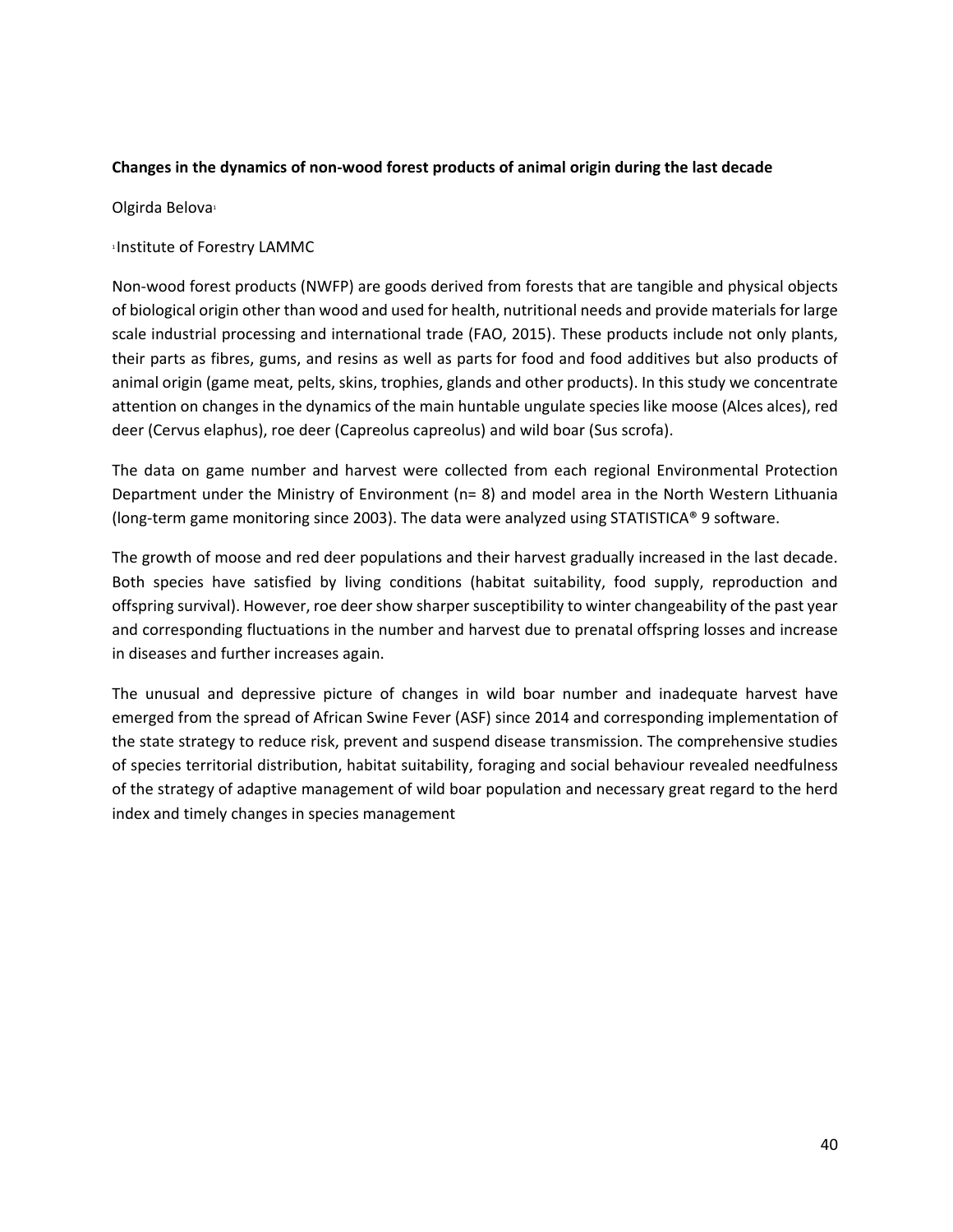# **Session 6: Non wood forest products**

## **A perspective of innovative multifunctional forestry for societal benefits: a focus on Ukrainian Carpathians**

Maria Nijnik<sub>1</sub>, Mariana Melnykovych2, Simo Sarkki3

1 The James Hutton Institute 2 Swiss Federal Institute for Forest, Snow and Landscape Research 3 University of Oulu

In this paper, in the context of the development of bio‐economy the Ukraine's Carpathians, we explore existing demands for forest ecosystem services at a local level, as well as institutional capabilities (including the emergence of social innovation) and practical issues of the contribution of non‐wood forest products and services (NWFP&S) to the well-being of rural communities. We applied participatory techniques (based on interviewing of stakeholders) in combination with the mixed methods of analysis. Our findings indicate that NWFP&S are considered to be important for (marginalised) communities living in remote, highly forested areas, where the human well-being is usually lower than in other, more accessible, and socially and economically advanced regions. In the Carpathians, forest-dependent communities heavily rely on forest products and amenities and are dependent upon the supporting ecosystem services of the trees. Forest also contributes to the sense of identity of many community members, whilst economically, timber remains very important. A challenge for innovative multifunctional forest management is thus to attain a proper balance between the provision of NWFP&S and wood production. We conclude that priorities and concerns of forest dependent communities are to be considered and addressed, as well as their demands for multiple ecosystem services of forest. Moreover, all relevant stakeholders are to be involved in the decision-making to build resilience and enhance sustainability of remote mountain localities. In consideration of the economic side of innovative forest management for societal benefits: commercialization and value-added processing of NWFP should be explored to raise the household income, while small-scale, green tourism considered to enhance sustainable harvesting of NWFP. Finally, it is crucial to increase environmental awareness and strive for social cohesion with the promotion of eco-social innovation in marginalised rural areas.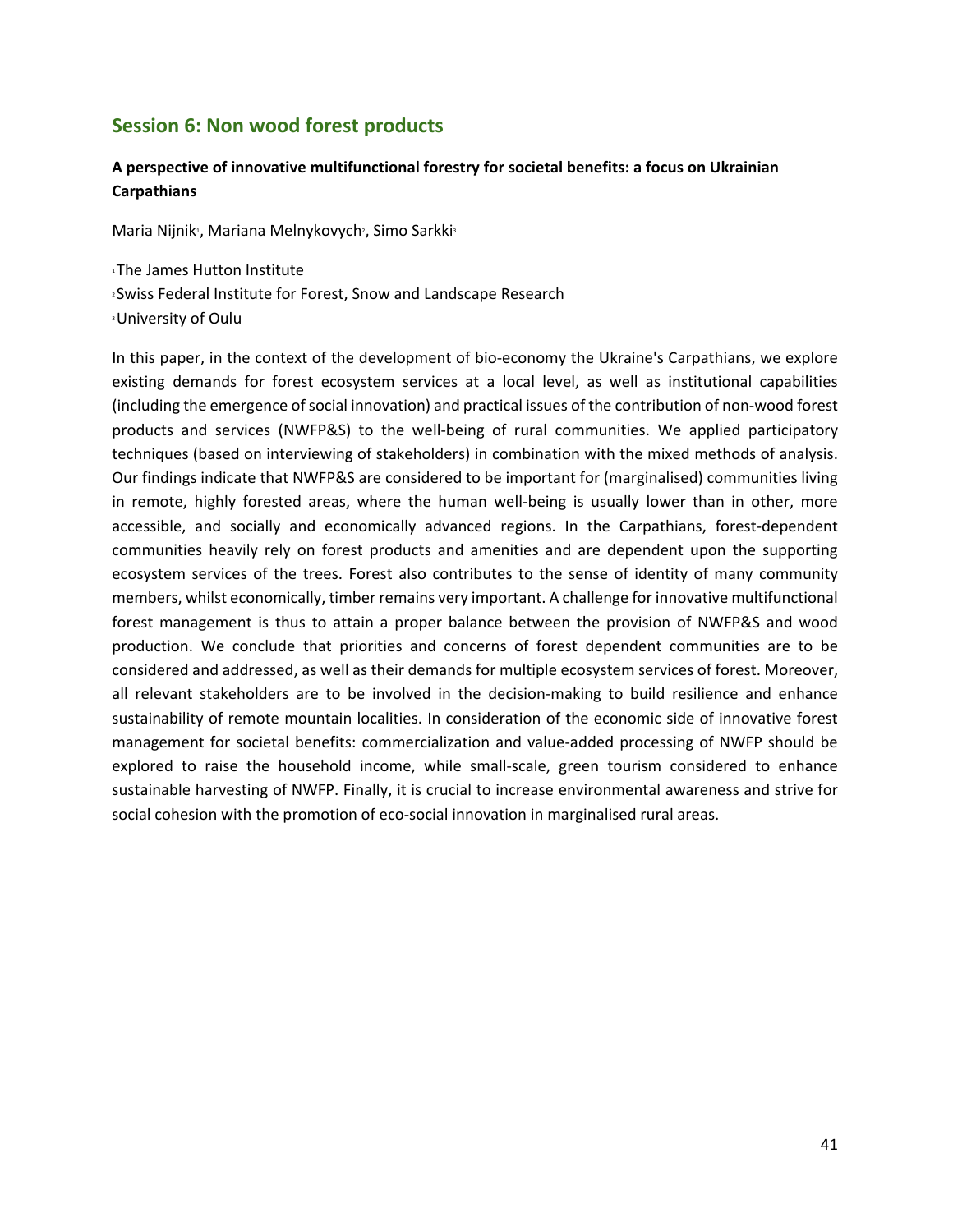#### **A forest‐based bioeconomy framework with bio‐based transition pathways for primary products**

#### Meenakshi Piplani<sup>1</sup>

#### 1 AgroParisTech, Environmental Management of Ecosystems and Tropical Forests (GEEFT)

The bioeconomy narrative's focus on biotechnology is dominant in higher income countries. This industry is driven by research and development, patents and income generation from commercialisation of technology. This approach to the bioeconomy is arguably not relevant for large parts of renewable natural resource use base in lower income countries- the approach does not reconcile accelerating economic growth with environmentally sustainable resource use. Meanwhile, the utilisation of environmental income for meeting subsistence and commercial needs by low-income households contributes to 28% of total household income with 77% derived from natural forests. This is an opportunity for environmentally sustainable economic growth within the bioeconomy paradigm on a national level. While recent literature mentions three approaches (biotechnology, bioresource and, bioecology visions), their micro‐distinctions and causal linkages are not operationalised. Critically, transition pathways that reconcile economic growth and ecologically sustainable renewable resource use out of poverty are not elucidated for lower income countries. Additionally, the sustainability aspect of the bioeconomy has been questioned alluding to the need of using robust and holistic governance strategies and policy interventions to ensure such a transition. This paper (1) develops a set of key questions to operationalise the three bioeconomic schools, (2) applies the schools across selected cases with lower income economies and, (3) outlines transition pathways and policies that streamline economic growth and sustainability. The visions are operationalised using a qualitative content analysis of national bioeconomy strategy documents as well as a bibliometric analysis of research articles within the period 2015‐2020. Furthermore, the resulting bioeconomic schools are operationalised by conducting a comparative analysis of cases in India, Burkina Faso and South Africa. Multi‐level perspective (MLP) theory is intersected with governance measures to develop corresponding transition pathways and regulatory policies for each case. This culminates in an analytical forest‐based bioeconomic framework relevant for lower income economies.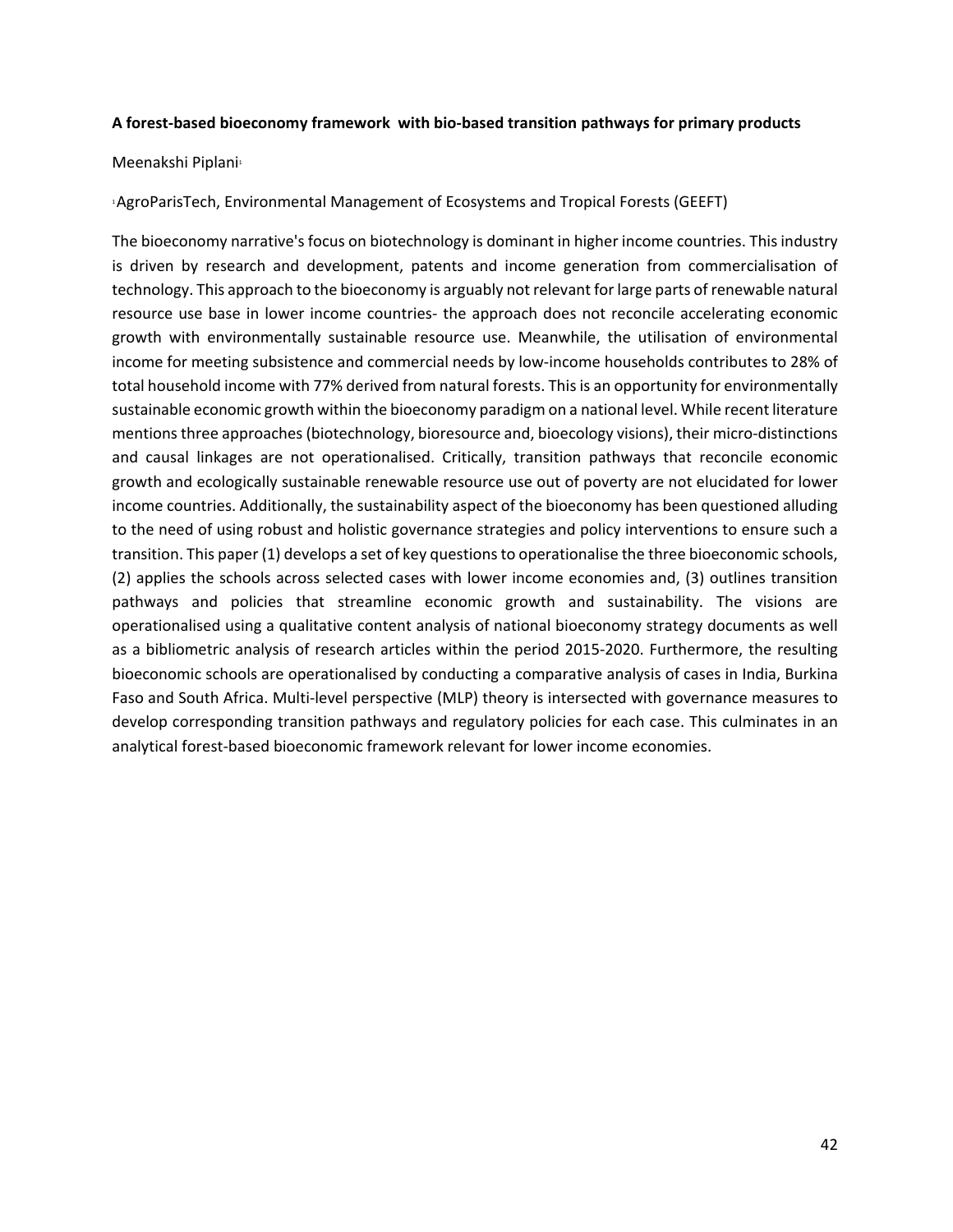#### **The role of non‐food forest based products in bioeconomy value chain**

Stjepan Posavec<sup>1</sup>

1 Šumarski fakultet Sveucilište u Zagrebu

Social sensibility and social perception of forest values has changed in recent years. Economic importance of non‐wood forest products (NWFP) has increased over the last several decades, and now presents a respectable share in the global economy. Croatia is starting to develop a bioeconomy strategy as an implementation of the EU Bioeconomy Action Plan. There is no common understanding of what bioeconomy is; what is at stake and what it can do to the national economy. A well-defined and sustainably managed forest and wood industry could play an important role in implementation and boosting bioeconomy targets, especially in rural areas.

The aim of the study is to present recent research about characteristics of NWFP's added value chain and their role in Croatian bioeconomy. Data regarding collecting, usage, processing, buying, selling/reselling was analyzed using descriptive statistics tools and added value chains for the most common products (mushrooms, medical and aromatic plants, berries and other fruits). Results indicated processes and monetary values in each added value chain segment, and also, contribution of NWFPs to the bioeconomy regarding economic values and new policy issues.

Forest based products are becoming a crucial part of bioeconomy and represent an example of an economically efficient usage of natural renewable resources in rural areas with sustainable approach.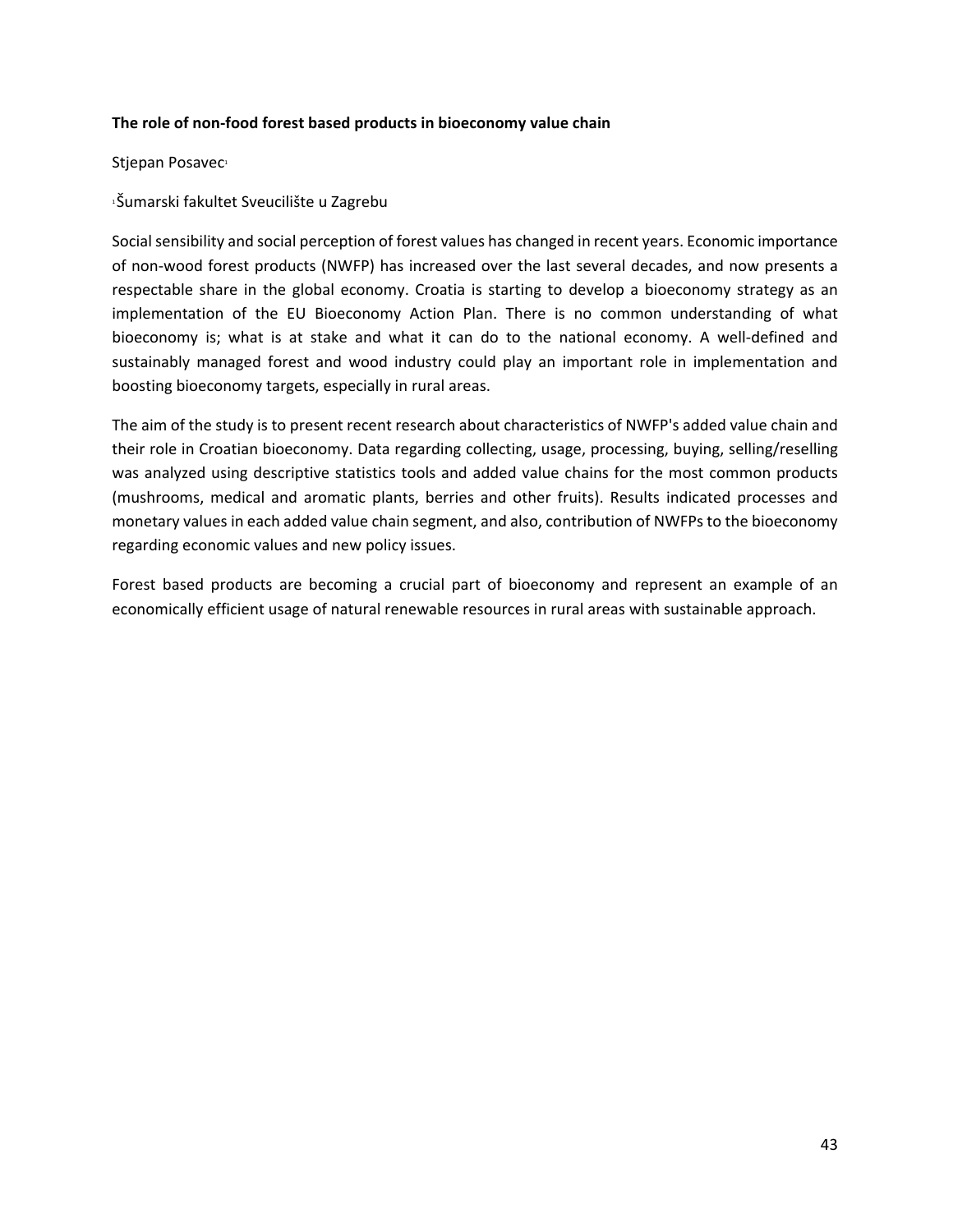# **The bioeconomy and non‐timber forest products in lower income countries: a framework and its application to medicinal plants in Nepal**

Meenakshi Piplani<sup>1</sup>, Carsten Smith-Hall<sup>2</sup>

1 AgroParisTech, Environmental Management of Ecosystems and Tropical Forests (GEEFT) 2 University of Copenhagen, Department of Food and Resource Economics

Bioeconomic approaches are dominated by bio‐technological interventions relevant in a western European context. This paper focuses on advancing bioeconomy thinking to increase its relevance to national economies in lower income countries. Specifically, we: (i) develop a bioeconomic school relevant to environmental products in these economies, (ii) apply them to the case of commercial medicinal plants in Nepal, and (iii) use this analysis to identify transition pathways and regulatory mechanisms facilitating the simultaneous achievement of economic growth and sustainability. Empirical data is drawn from a nation‐wide investigation of the medicinal plant production networks and includes data on harvesters (n=540), traders  $(n=393)$ , central wholesalers  $(n=73)$ , regional wholesalers  $(n=128)$ , and secondary processing enterprises (n=79). This allows a quantification of the economic importance of the medicinal plant production network and an assessment of its contribution to the country's bioeconomy. We find that commercial medicinal plants are of national economic importance and can form the starting point for developing a national bioeconomy strategy combining low carbon economic growth with sustainable resource use.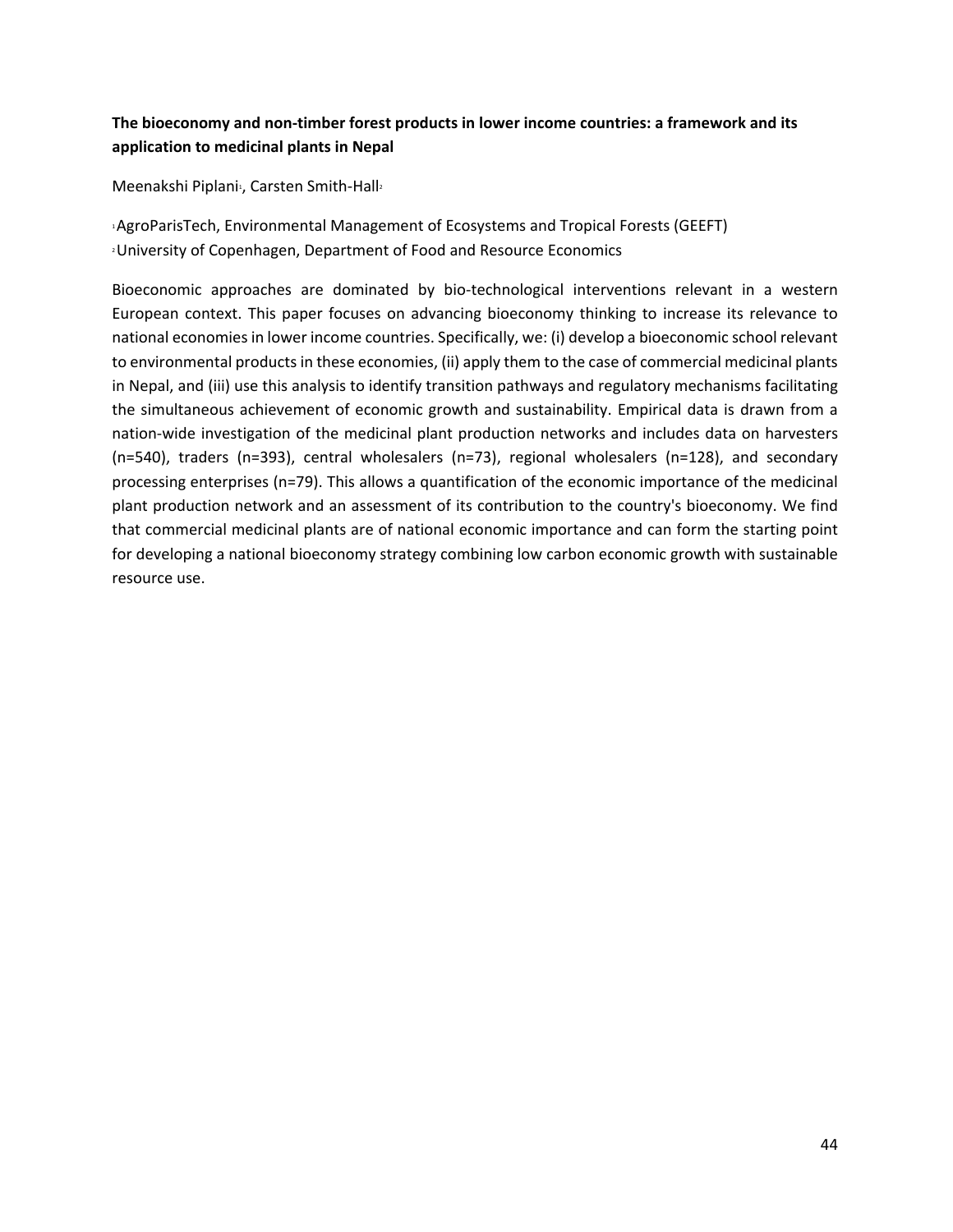# **Session 7: Actors along the regional value chain**

### **Relational attributes in social ecological systems fostering the transition towards a bio‐based economy: insights and operative indications**

Elena Andriollo<sup>1</sup>, Elena Pisani<sup>1</sup>, Laura Secco<sup>1</sup>, Alberto Caimo<sup>2</sup>

1 University of Padova, Land Environment Agriculture and Forestry Department 2 Technological University Dublin

The bioeconomy concept makes explicit the close connection between humanity and nature. The notion refers to the multiple ways of environmental‐friendly production based on biological processes, which realisation requires cross‐sectoral and interdisciplinary research and the involvement of different types of actors interacting with the ecological systems across scales and societal domains. The interplay among society and nature is theorized in the Social-Ecological Systems (SES) approach which underlines that every social process is an embedded part of nature. In this framework, collaboration, conceptualize as a participative approach aimed to involve stakeholders to identify priorities in management actions, constitutes an essential tool to empower communities by identifying novel solutions and strategies to solve environmental issues through collective learning. Powered by external and self-evaluation processes, collaboration allows people to increase the effectiveness of their actions and to adjust them to emerging needs, by learning from previous successes and failures. Nevertheless, at present knowledge on how collaboration can enhance the good governance of SES and the transition towards a bioeconomy is still limited, with the risk that it could be conceptualized as a panacea solution. Furthermore, the close connection among humanity and environment requires a greater awareness on relations arising among actors (i.e. State, market, community, and research organizations) involved in environmental governance. Moving from scientific literature on projects and programs evaluation, this study aims to analyse how relations and interactions among actors involved in SES management have been conceptualized and evaluated. The final aim is to identify different typologies of relational attributes among them by providing policy indications for the environmental governance. The literature review, based on the analysis of 68 articles selected through queries on SCOPUS database, shows that the effective management of SES requires the involvement of all types of actors having different responsibilities and duties associated to their stakeholder group. At present evaluations reported in scientific articles mostly focus on public authorities' role, with a minor attention on other actors' contribution. A relation is made at least by two different entities, this requires not to focalize only to one side, but also to the others, in this case, community, market actors and research organizations. In particular there is the need to clarify direct relationships between research organizations and community, which are analysed by very few papers. In addition, there is the need to measure quantitatively stakeholders involvement on environmental collective actions through a network approach in order to identify who has a central role on sustainability transition and to what extent actors belonging to the four categories play a relevant role on it.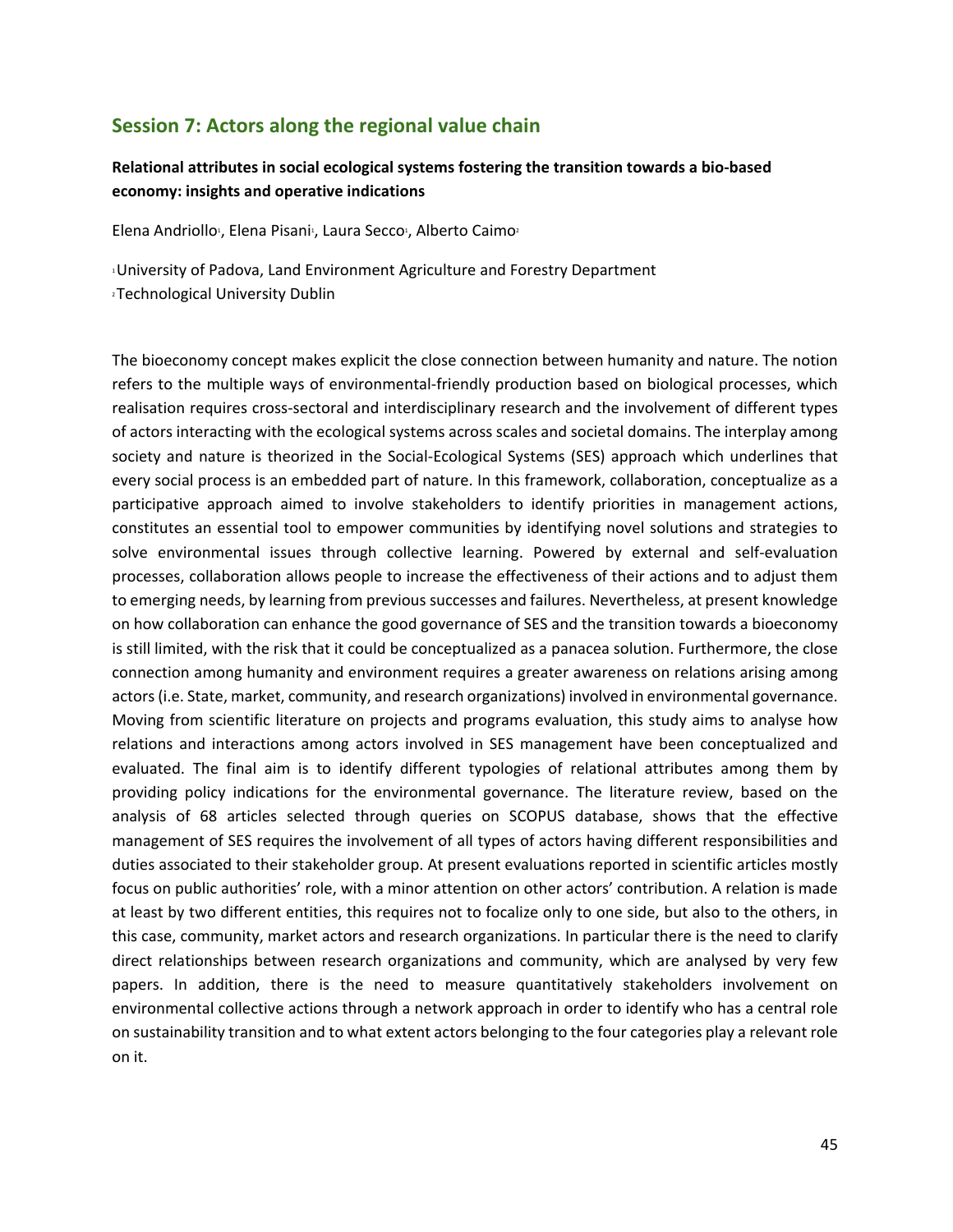# **New development of Italian forest owner associations: towards a better integration of SME in the forest‐based bioeconomy**

Giorgia Bottaro<sup>1</sup>, Nicola Andrighetto<sup>2</sup>

1 University of Padova, Land Environment Agriculture and Forestry Department 2 Etifor SRL

Forest ownership fragmentation and lack of horizontal integration among forest owners represent some of the main factors that traditionally affect the competitiveness of the Italian forest sector. Since 1923 (Royal Decree No. 3267), the Italian regulatory framework has promoted, providing numerous and different legislative tools, the creation of forest owner associations for ensuring more active forest management. Despite numerous efforts implemented by the Italian government, there is a lack of national forest owner associations large enough to be considered representative of the whole sector.

In the first part, the study aims to present and analyze the role of forest owner associations in the context of the last Italian legislative acts: Decree no. 34 of 2018, and the related Italian forest strategy published, in draft version, in February 2020.

In the second part, four case studies of forest owner associations are described to identify and analyze the main implications and results of specific national and regional policies. Two of them, Lowland Forest Association (AFP) and Forest Association of Vicenza (AFV), are located in the Veneto Region, and their creation was financed through the Rural Development Programme (RDP) 2000‐2007 (measure 9.6). AFP, which manages more than 1500 ha of public and private forest close to the Venetian coast, and AFV, which aggregates owners and forest companies in the Venetian Pre-alps, are the only two active associations out of the ten financed by RDP in the Region.

The other two associations analysed, Valle Infernotto land association and Forest Community of Monte Pisano, represent some of the first results of specific regional policies, recently implemented by Piedmont and Tuscany, respectively.

Valle Infernotto Land Association was formed in 2018, in the context of Regional Law no.21 of 2016 that aimed to provide operative tools for forest owners to create associations in the Piedmont region. Whereas, the Forest Community of Monte Pisano, strongly promoted by Regional law no.11 of 2018, is based on a protocol among the main actors, including local municipalities and the Tuscany Region, for promoting active forest management.

The study concludes that today, forest owner associations in Italy are characterized by very different structures and objectives, that has to be considered in the establishment of the next Italian legislative operative tools, such as the issue of a specific fund for supporting the creation of forest associations.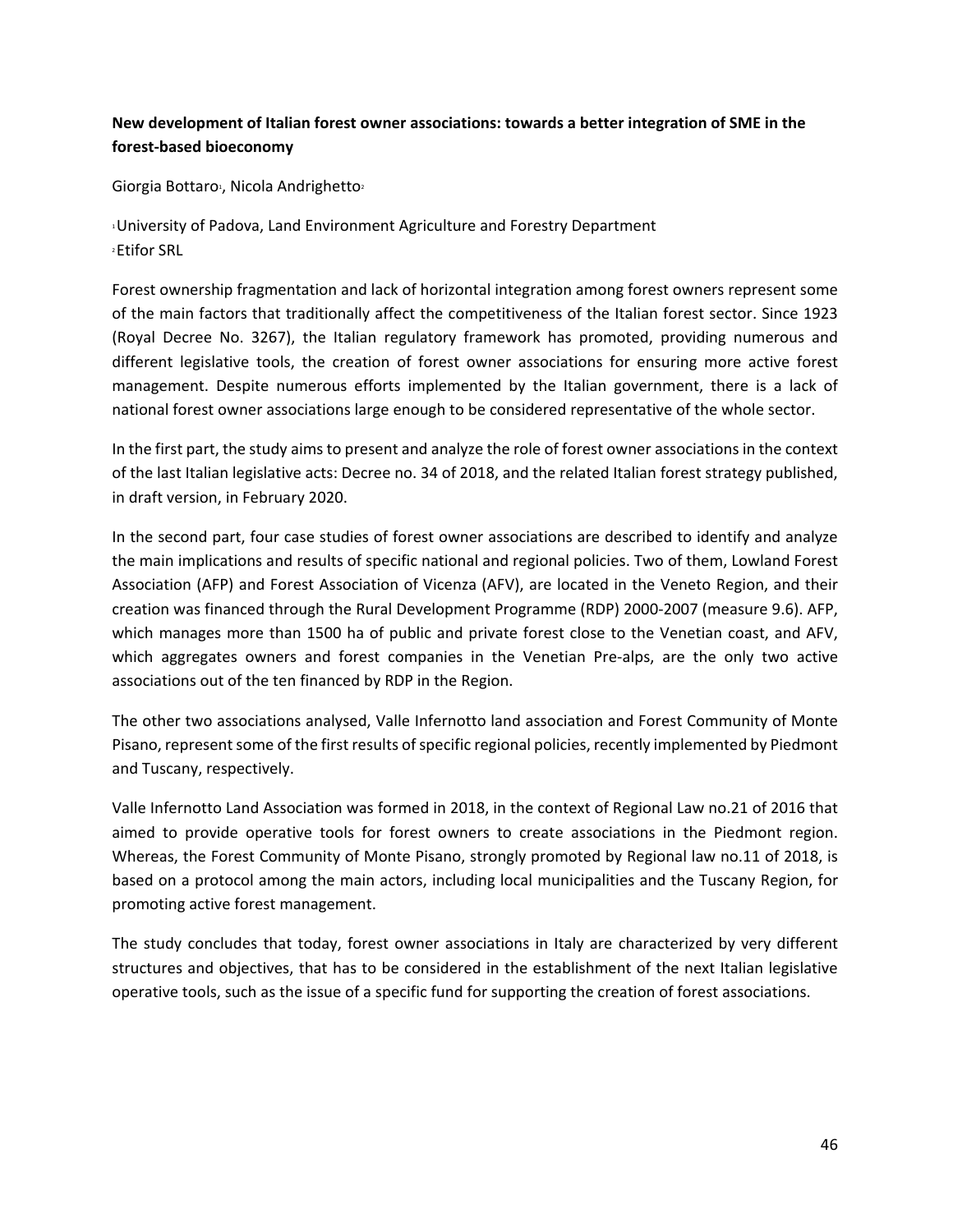#### **Local implementation of EU forestry policies: a case study of Tuscany Region**

Carlotta Sergiacomi<sup>1</sup>, Claudio Fagarazzi<sup>1</sup>, Enrico Marone<sup>1</sup>, Roberto Fratini<sup>1</sup>

1 Università degli studi di Firenze ‐ Dipartimento di Scienze e Tecnologie Agrarie, Alimentari, Ambientali e Forestali

Forests cover 43% of the European Union; 51% of these are public properties<sup>®</sup>. Therefore, the implementation of European policies in public forests acquires a considerable role. Despite the importance of this sector, European forest strategies are exclusively based on volunteer participation of EU Members States and they are not defined by a legally binding common forest policy. Hence, forest policy is delegated to the national level, but the concrete implementation of strategies only occurs at the local level. Particularly in Italy, forest policies have undergone important transformations, starting with the process of decentralization which has transferred forest competences from the State to the Regions.

In the current study, implementation policies are examined at a local level. The Region of Tuscany is analyzed as the case study. A survey was conducted which involved 150 public forest workers, who represent the principal actuators of public forest policies. On the one hand, the purpose was to analyze the trend of the workers assigned to forest activities; on the other hand, the aim was also to verify the implementation of forest interventions, relating to the forest policies and to the multifunctional forest management.

The collected data have enabled the research group to determine that the population of forest workers suffered a severe constriction among the 90s (about 1400 units) and the actual period (448 units). Furthermore, a detailed profile of both forest workers and performed activities in regional forests was outlined. The flexibility of the survey model has proven itself to be a valuable tool in examining different management solutions. Indeed, a regional reality might articulate in a multitude of very different scenarios, such as the management alternatives identified during this research: the optimization of territorial functions; the enhancement of environmental aspects; the sustainable forestry. Such a supporting model would allow the Public Administration to obtain numerous benefits in the monitoring of forest regional management, such as construction of homogeneous archives to confront data and information related to very different territorial realities. Moreover, a supporting decision model would allow identifying both critical situations, which should be deepened, and best practices of management, which could be disseminated over the entire territory.

 $\cdot$  They represent about 34% of the entire population of forest workers in Tuscany.

a If Russian Federation is included, public forests reach 91% of the entire wooded land (MCPFE Report, Vienna, 2003)

b D.P.R. 15‐01‐1972, n. 11, Trasferimento alle Regioni a statuto ordinario delle funzioni amministrative statali in materia di agricoltura e foreste, di caccia e di pesca nelle acque interne e dei relativi personali ed uffici, GU Serie Generale n.46, 19‐02‐1972 ‐ Suppl. Ordinario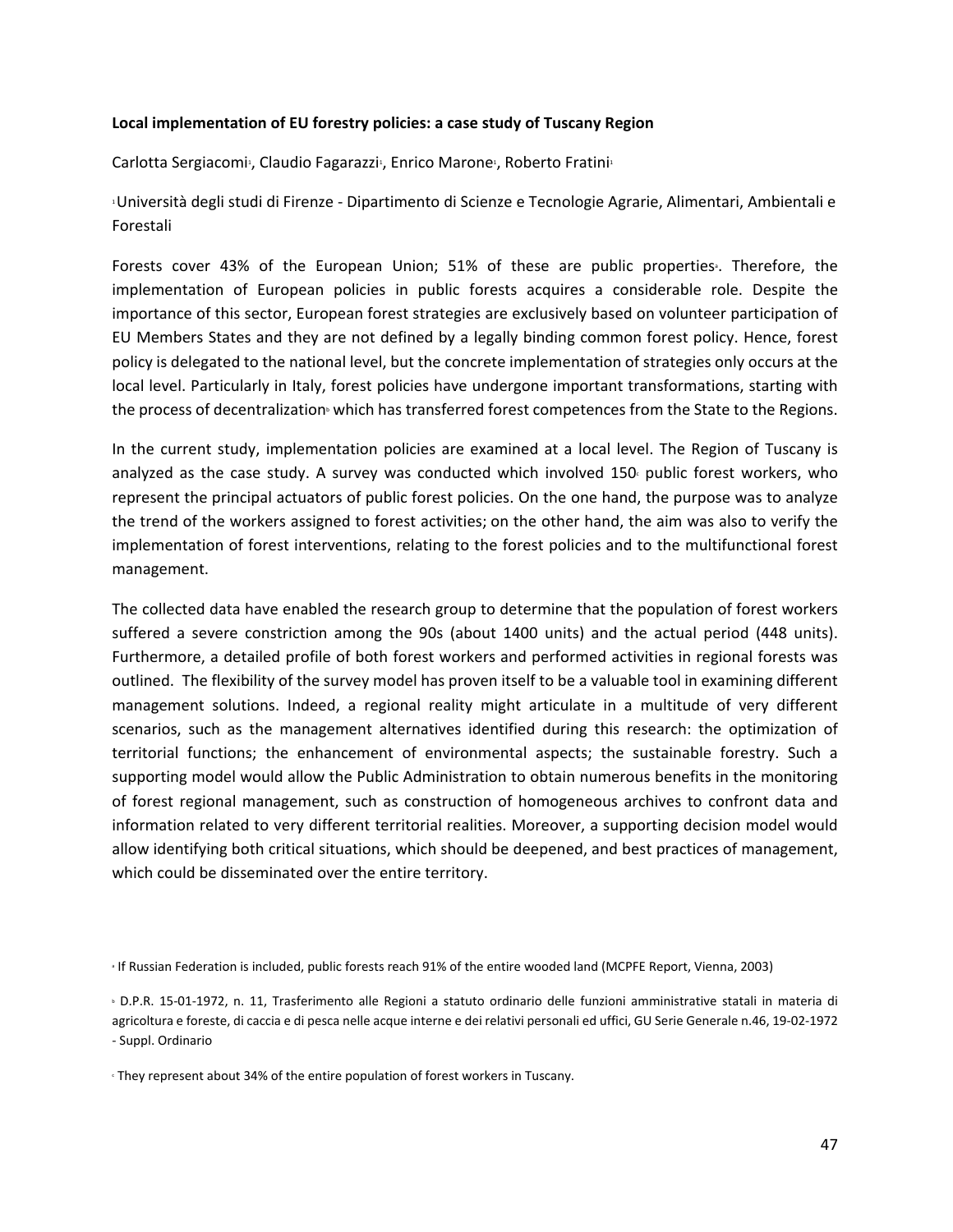# **Session 8: Politics & Governance. Certification & labelling. Climate Change adaptation**

## **Measuring and assessing forest‐based circular bioeconomy to implement the National Sustainable Development Strategy in Italy**

Alessandro Paletto<sup>1</sup>, Ilaria Biancolillo<sup>1</sup>

1 Council for Agricultural Research and Economics (CREA)

In the last decades, many political documents (EU and national Bioeconomy Strategy) and peer‐reviewed publications focused on bioeconomy, that it is frequently argued to be a key part of the solution to global challenges (climate change, ecosystem degradation, deforestation). In this context, it is important for the forest-based sector to quantify and demonstrate its contribution to the bioeconomy in a sustainable and rational way.

The present study was carried out within the FOR.CIRCULAR project aimed at implementing the National Sustainable Development Strategy 2017/2030 (NSDS). The study was structured in two main steps, the first one investigated the scientific literature on bioeconomy and forest-based bioeconomy by applying social network analysis to bibliometric science, while the second one considered the scientific and grey literature to identify and develop a set of indicators suitable for the forest-based sector. The selected circular bioeconomy indicators were applied to the forest-wood chain of the Tuscany region (Italy).

The objective of the first step of the study was to provide an overview on the main aspects characterizing the bioeconomy issue, so was conducted a bibliometric network analysis. In the timeframe 20032020, 1,756 documents on bioeconomy were published by 3,695 scientific organizations from 92 countries, while 225 documents on forest bioeconomy were published by 567 organizations from 44 countries. Germany and Finland are the two most productive countries with 17.4% of bioeconomy and 32.8% of forest bioeconomy documents. The co-occurrence network map of keywords shows the linkage between bioeconomy and climate change mitigation and the reduction of dependence on fossil fuels; from the map emerge also the key role played by biorefinery and biotechnology. Conversely, forest-based bioeconomy is more related with the following three concepts: sustainable development, bioenergy production, climate change mitigation. In the second step of the study, a set of indicators to quantify the forest-based circular bioeconomy was developed and classified considering the three pillars of (environmental, economic, and social) of sustainability and the 4R (Reduce, Reuse, Recycle, Recover) of circular economy. Finally, the set of indicators was implemented in the Tuscany region to test their applicability and replicability.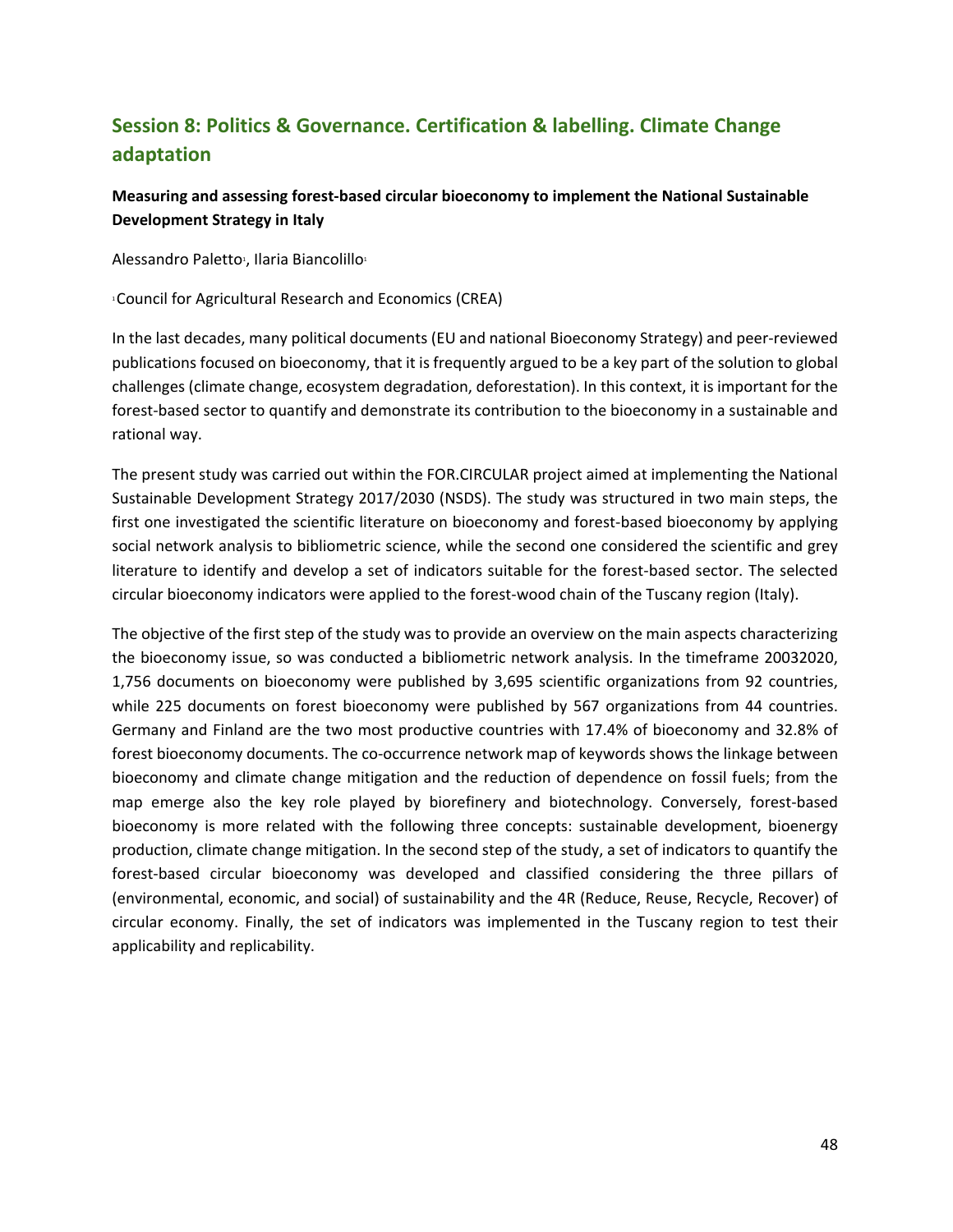# **Constrained liquidity in times of calamity. A study on adaptation in private forest enterprises in Germany**

Gundula von Arnim1

#### 1 Georg‐August‐University Göttingen

Calamities have caused severe damages in German forests during the last two years. The loss of forest stands as an important source of income makes it increasingly difficult to secure sustainable revenues, which threatens the livelihood of many private forest enterprises. In addition, valuable ecosystem services are affected and there is a lack of financial resources for the necessary investments in reforestation and climate change adaptation. An online survey was used to investigate the perception of private forest enterprises towards solving liquidity problems. From December 2019 to January 2020 a total of 156 completed and 151 partially completed online questionnaires from private forest enterprises with a total area of over 210,000 ha were evaluated. The enterprises were separated into groups according to their size small (500 ha) - and dominating tree species Norway spruce, deciduous trees, and Scots pine. Evaluation of the survey showed that salvage logging of the last two years is two to three times higher than the regular logging in these enterprises. Small enterprises and spruce dominated enterprises are particularly affected. Operational measures and forest policy instruments, e.g. saving expenditures, expanding revenue or subsidies, for securing liquidity were examined. The practical applicability of the tax‐free reserve of the Forest Damage Compensation Act (ForstSchAusglG) was explored. The study shows that the forest enterprises primarily aim at preservation of asset and value sustainability in forest management. In contrast, almost 50 % of these enterprises do not have a systematic financial planning. The tax-free reserve is being examined as a possible instrument to secure liquidity, but only a small proportion of those surveyed make use of it. Due to limited financial resources, legal restrictions and inflexibility of the tax‐free reserve, it is seen as impracticable for the current calamity. This shows that self-financing by means of timber production is reaching its limits in the ongoing forest calamity. Therefore, alternative operational financing concepts must be developed and implemented. Additional private forest enterprises expect financial public support through e.g. the remuneration of ecosystem services, the relief of public charges and financial promotions. Furthermore, they are developing ideas for alternative sources of income.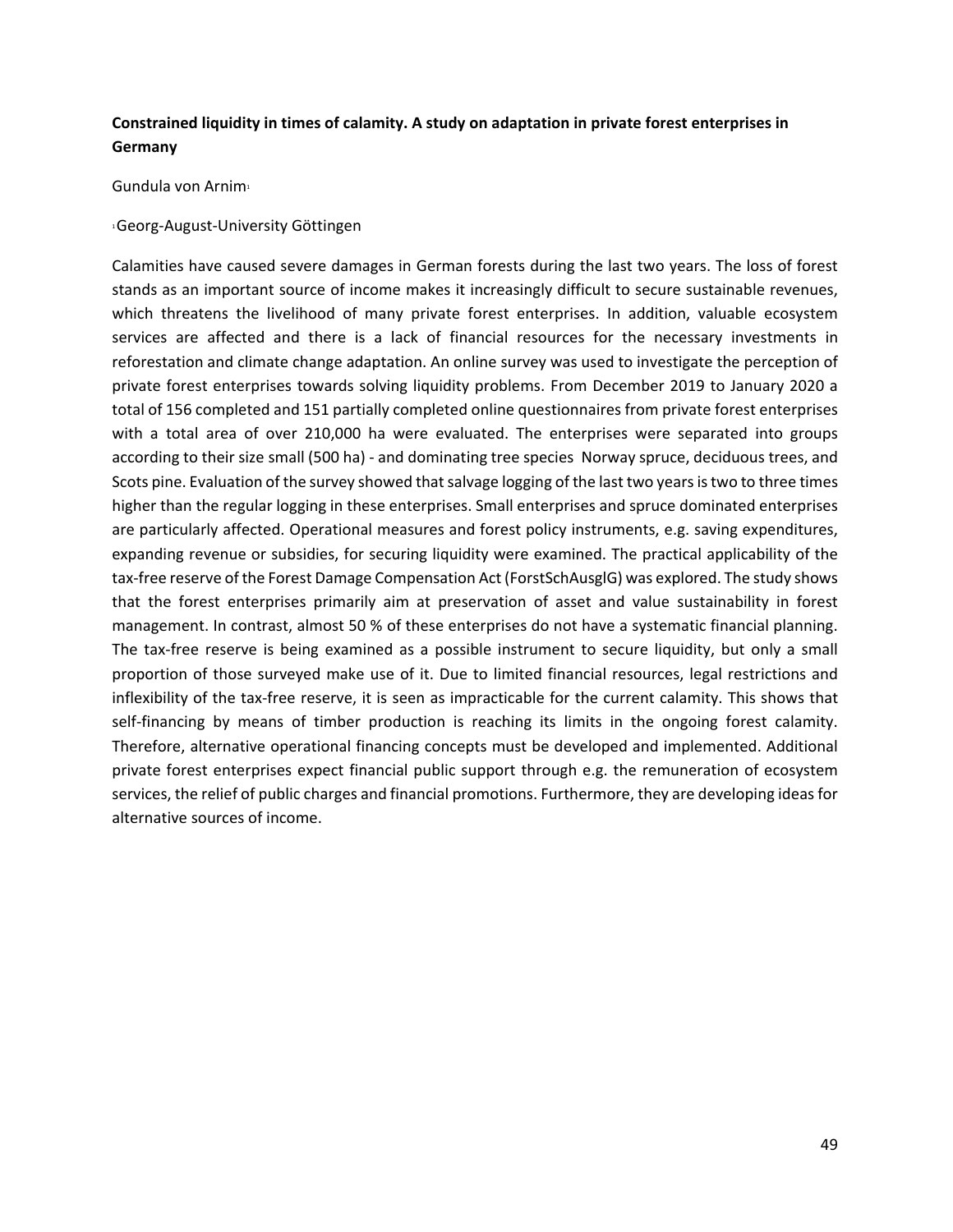# **Restoration of declining spruce stands in the Czech Republic: a bioeconomic view of solving the situation of small forest owners**

Roman Dudík1, Vilém Jarský1, Petra Palátová1

1Faculty of Forestry and Wood Sciences, Czech University of Life Sciences Prague

Czech forestry has been facing the problem of declining stands, especially coniferous, in lower and middle locations in most parts of the Czech Republic in recent years. Currently, the problem concerns spruce, but also pine stands. As a result, there is a surplus of merchantable timber on the market, especially spruce timber from bark beetle salvage feelings, which causes a decrease in the selling price of all assortments of spruce wood. In the period of 2015‐2019, the price of spruce wood in the assortment of quality class III.A/B (saw logs without bark beetle infestation) decreased by 42 %, in the case of assortment quality class V. (pulpwood) it was up to 57 %. This situation has a negative effect on the amount of receipts achieved from the sale of wood, which also has a negative effect on the cash flow of small and large forest owners, who have a significant proportion of spruce stands on their forest property.

A very fundamental problem will arise for small forest owners, who do not have, or due to the small size of their property, cannot have, a mixed species composition of their forest stands. In the Czech Republic, small forest owners predominate in terms of total number among all owners. These are represented mainly by individuals, of which there are about 349 thousand. (approximately 89 % of all forest owners). There are about 268 thousand individuals owning a forest with a maximum size of 1 hectare (69 % of all forest owners).

When designing reforestation after calamities, in the field of economic efficiency, large forest owners have traditionally been based on a long-term perspective, which results from the "Forest Rent Theory". Large forest properties have a richer tree composition and calamities do not usually affect all forest stands of such property. The situation is different for small forest owners, where the calamity situation often affects the entire forest property. The long-term horizon of economic efficiency from the point of view of rotation period is too remote for an individual small forest owner. Such an owner prioritises forest regeneration at minimal cost, when the achievement of the main volume of revenues concerns the future generations.

In the conditions of the Czech Republic, the use of alternative tree species in the regeneration of stands, such as white birch, provides lower costs for established plantation, e.g. compared to European beech, and will enable faster receipts from timber sales because of a shorter rotation period. Current economic calculations show that even from a long-term perspective, birch stands are an economically viable alternative to commercial tree species in the Czech Republic, which include, among others, Norway spruce, Scots pine and European beech.

Elaboration of the article has been supported by grants NAZV QK1820041 and QK1920391.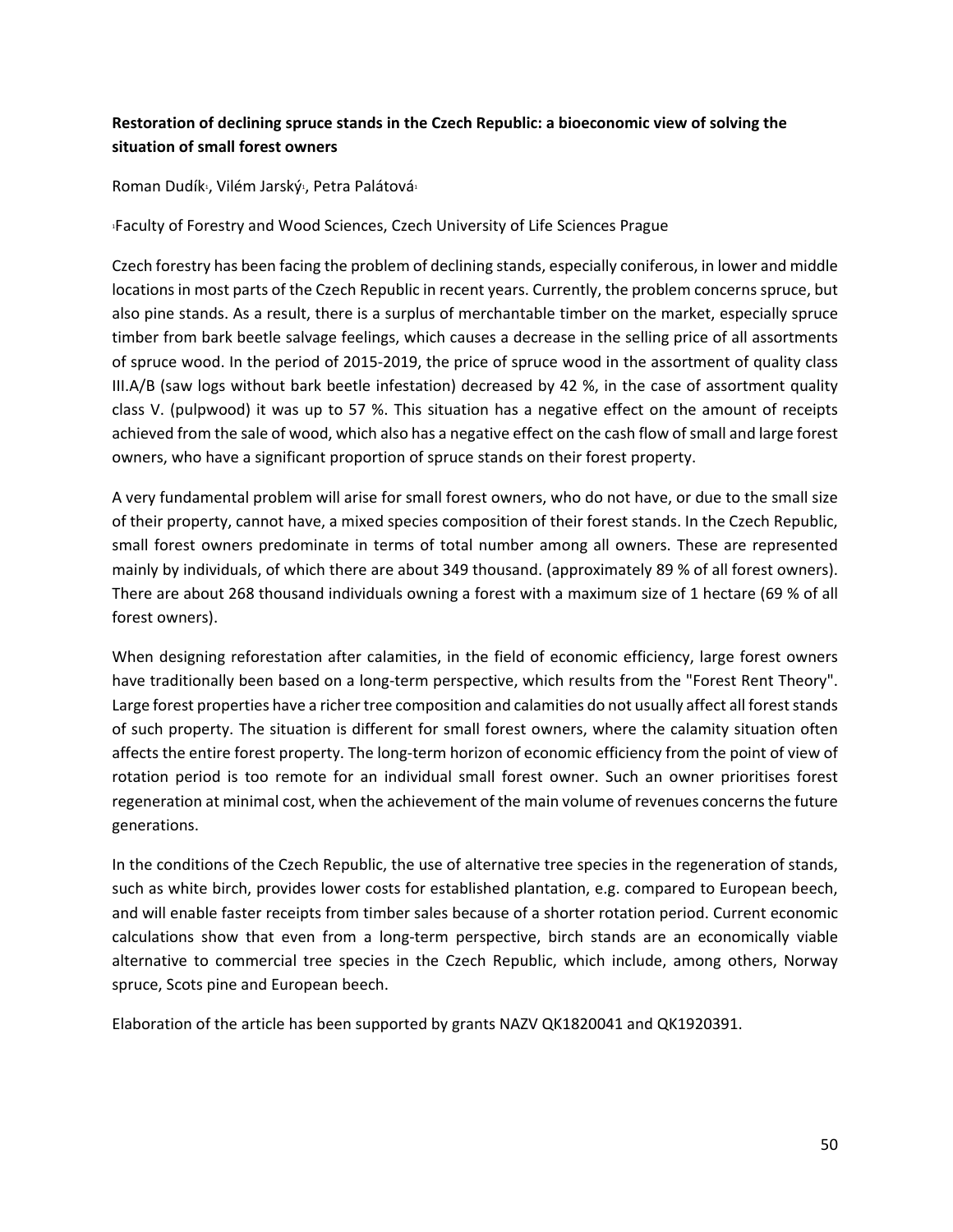#### **Consumers' willingness to pay for bio‐textile products made from certified wood fibers**

#### Alessandro Paletto1

1 Council for Agricultural Research and Economics (CREA)

In the update of the EU Bioeconomy Strategy, it has been emphasized that the bioeconomy is a key element to the functioning of the EU economy and to build a carbon neutral future. The bio-textile products made from certified wood fibers represent an important product innovation able to diversify the portfolios of enterprises and to implement Bioeconomy Strategy. The aim of this study is to estimate the Italian consumers' willingness to pay for 3 bio‐textile products made from certified wood (socks, T‐ shirt, shirt). The data were collected using a questionnaire administered face-to-face to a sample of 1,144 consumers. In the questionnaire, 2 scenarios have been proposed to consumers: status quo scenario corresponded to regular clothing (100% cotton fibers clothing, produced in industrial plantations with high water and soil nutrients consumption), whereas the hypothetical scenario offered the same clothing produced with bio-textile wood fibers following production systems respectful of the environment. Regular socks were proposed at 3 , T‐shirt at 15 , Shirt at 40 . The results show that 98% of consumers are willing to pay a premium price for bio-textile products with a mean premium price of 3.85 for socks, 13.15 for T‐shirt, 66.20 for shirt.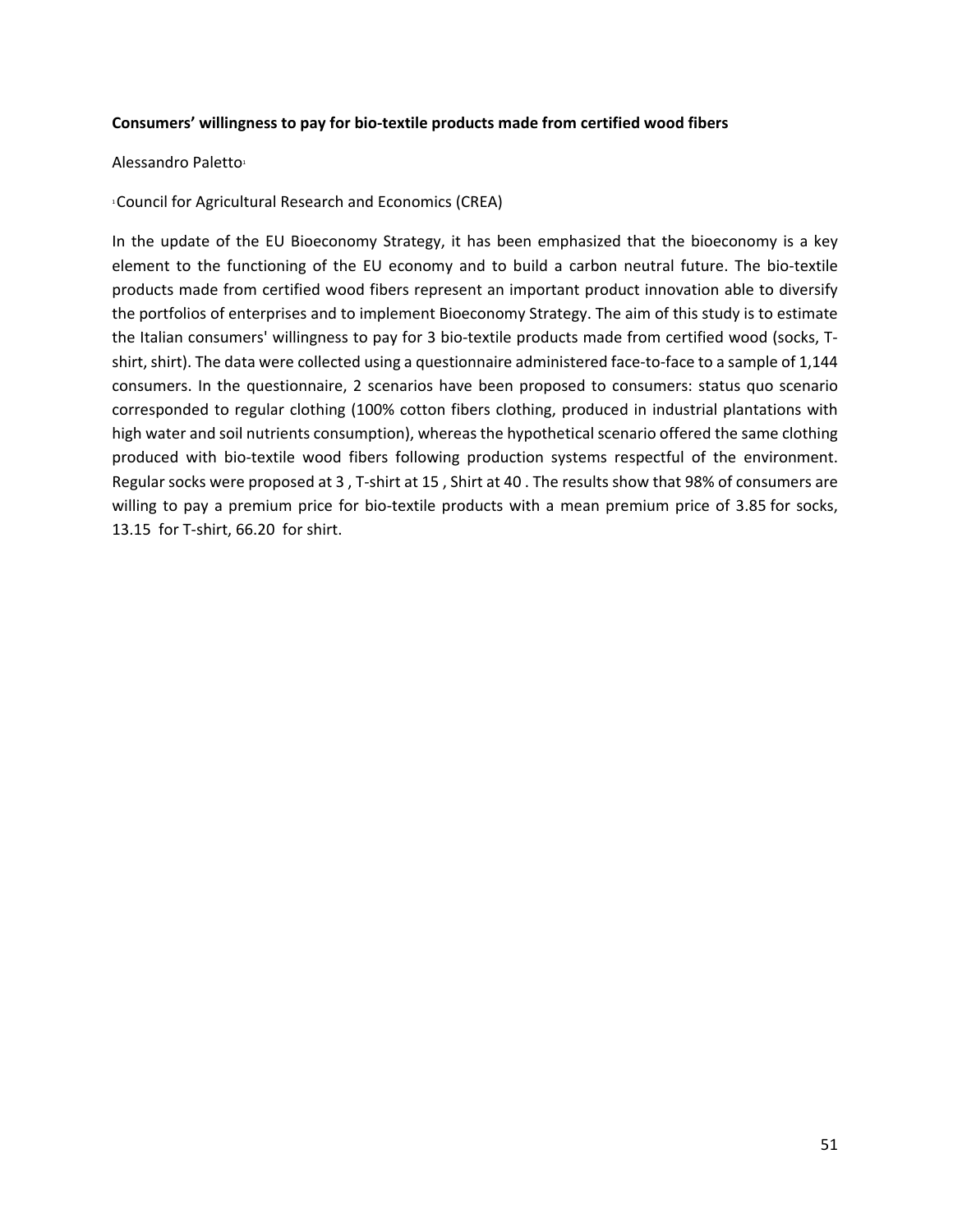#### **Impact of education in increasing of Climate Changes adaptation among students, Iran**

Sajjad Ghanbari<sup>1</sup>

#### 1 University of Tabriz

Correct knowledge on the effects of climate change is a key factor for informed action and the emergence of an individual's determination to deal with the effects of climate change. Environmental education is the most basic method to increase awareness on climate change and environmental issues on intermediate students of the urban and rural areas of Kalibar County in the Arasbaran region as forest dwellers and Tabriz city as the non‐forest dwellers. The main aim of this research was measurement the environmental information and climate change of students and effect of workshops in increasing tier information. The statistical population of this research was 69 thousand persons and data were collected from 221 intermediate students by questionnaire in six schools. From the urban and rural areas of Kalibar County and just urban area of Tabriz city were selected randomly one school and totally six schools randomly. Content validity of the questionnaire was confirmed through a panel of academic and executive specialists. Its reliability was also measured by using the Cronbach's alpha coefficient in environmental fields (0.74) and climate (0.84). Based on the results, more than 90% of students in both forest and nonforest areas emphasized on the importance of Arasbaran forests. Internet was mentioned as the most important source of environmental and climate information among non-forest (42.1%) and forest dweller (34.5%) students. The holding of a workshop for both groups of individuals led to an increase of about 10% in relation to climate change by about 38%. Respectively, 34% and 15% of students in non‐forest and forest regions stated that they had not information on the crisis caused by climate change, which increased to five and eight percent in the post-workshop period, respectively. After the workshop, 63.5% and 60.7% of students in non-forest and forest regions believed that they could and should carry out climate change campaigns. Overall, the results of the research showed that the workshops had a significant effect on the attention and increase of students' environmental information; therefore, it is recommended to pay more attention to environmental issues in student extracurricular activities.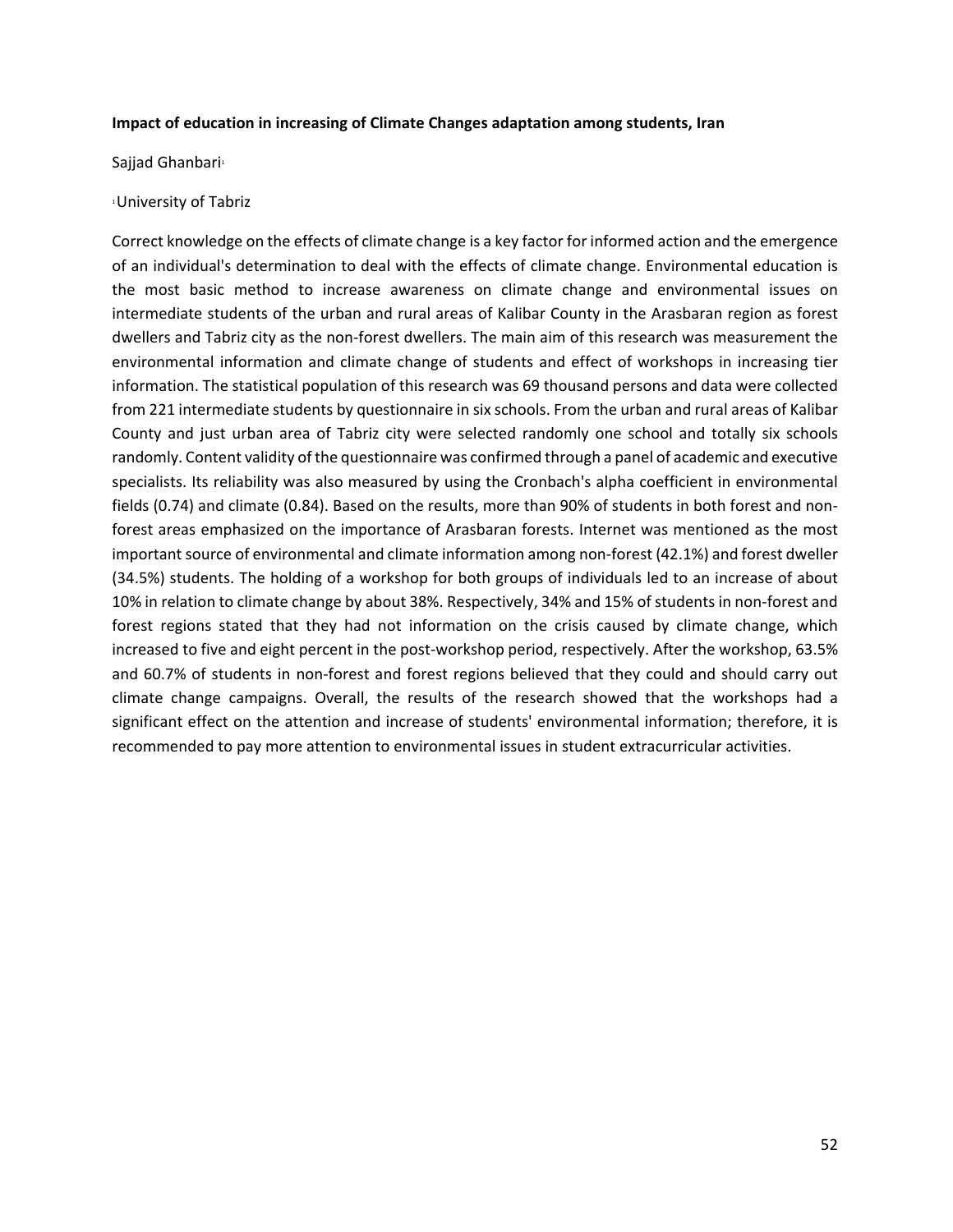# **Session 9: Methods and Models. Valorization of ecosystem services. Impact assessment and trade‐offs**

## **Prediction of the Development in the Raw Material Basis of Wood in the Context of the Developments in the Bark Beetle Disaster in the Czech Republic**

Dalibor Safarik<sup>1</sup>, Tomas Pospisil<sup>1</sup>, David Brezina<sup>1</sup>

#### 1 Mendel University in Brno

In the context of the extremely dynamic development in the bark beetle disaster in the Norway spruce stands, the wilting of coniferous forests, and the continued pace of salvage felling, enterprises engaged in the timber industries express concerns about the decline in the raw material basis in the years to come. For the decennium of 2017 2026, the overall Czech growing stock of spruces of all age classes amounts to 399.6 million m3 of timber to the top of 7 cm o.b. Building on the exploitation percent, the theoretical outlook for the spruce logging potential for the next decade (2017 2027) is 112.63 million m3 of timber to the top of 7 cm o.b. Should the pace of the bark beetle disaster continue with the same intensity and supposing that the overall annual felling with permanent restrictions on planned felling reaches 20 million m3, the complete spruce growing stock from the 5th age class on could be felled within approximately the next 18 years. This article brings a prediction of the development in the raw material basis of wood for the period up to the year 2027.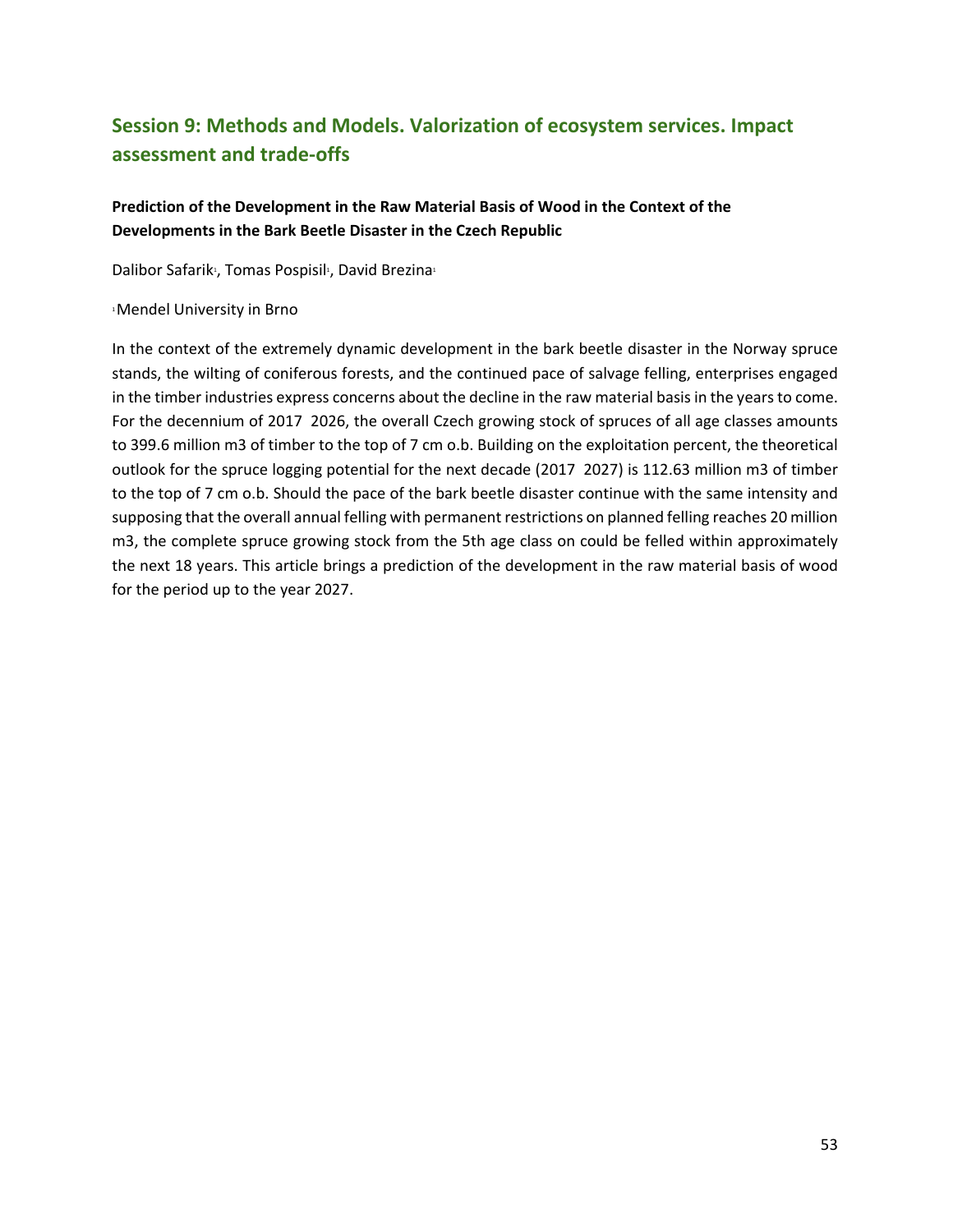**Socio‐economic essence of the forest, its management, protection and regeneration as a property, economic and social phenomenon in the climate change era on the example of the Czech Republic** 

Ludek Sisak<sup>1</sup>, Roman Sloup<sup>1</sup>, Jan Lojda<sup>2</sup>, Marcel Riedl<sup>1</sup>

1 Czech University of Life Sciences Prague, Faculty of Forestry 2 Ministry of Agriculture of the Czech Republic

The paper deals with the issue of the socio‐economic importance of multifunctional forests and forestry in terms of the climate change impact, presented on the example of the Czech Republic (CR), Central European Region. Within the Czech society, forest is mostly considered not only a natural, environmental or technical object but also a social object and a social phenomenon.

Forestry and forests are also becoming a political issue, regardless of the form of ownership (e.g. private, communal, church, municipal, regional, state). Forest areas and their quality attract a massive interest of people as the social and socio‐economic services of forests fundamentally transcend individual boundaries or the concept of ownership and gain a significant role regardless of the specific forms of forest ownership.

Just in relation to the present massive threat to the forest by climate change, the forest has become a more and more important political phenomenon for various parts of the society and for the society as a whole. Therefore, multifunctional forestry operations are supported from the public financial funds. In total, the CR climate change forestry was supported by almost 144 mil. EUR in 2019.

But not only the non-market forest services (e.g. recreational, CO2 sequestration, nature protection, soil protection, water regulation including water quality, etc. compared to other, non-forested parts of landscape) are of a social significance. The forest market services are also essentially important for the social sphere, creating working places and supporting life quality in rural areas. Simultaneously, the comparative substantial portions of taxes and social payments from forest (forestry) market production services return into the public budgets (pension, health and social insurance etc.).

Therefore, the given concept of socio‐economic significance of forest services in the CR is a strong basis for justification of public funds supporting the forest protection, regeneration, and restructuring, providing both market and non‐market forest services in the extreme era of climate and forest change.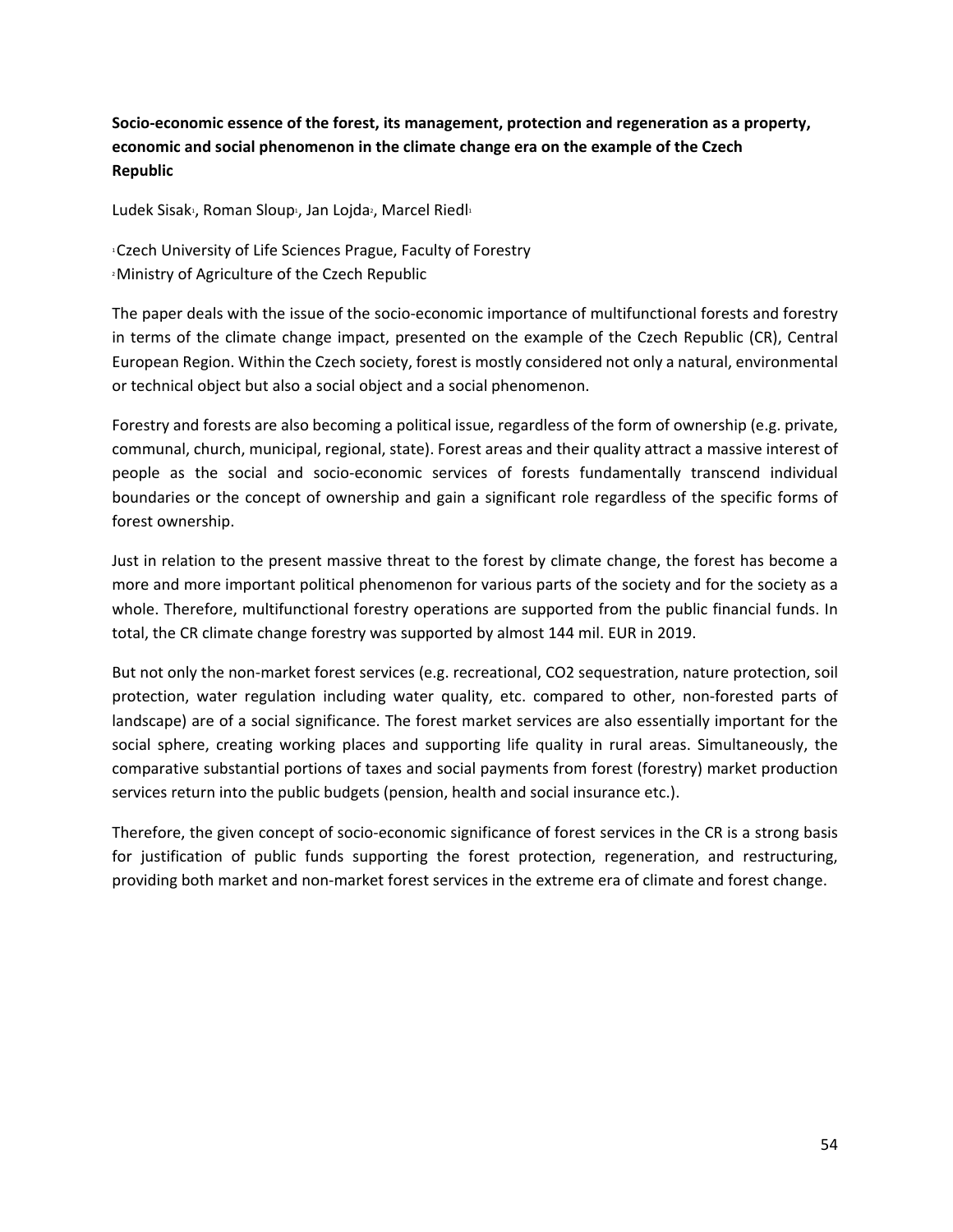# **The contribution of sustainable plant‐based development in transiting to a bioeconomy the case of Neopicrorhiza scrophulariiflora (Pennell) D.Y. Hong in Nepal**

Filippo Caporale<sup>1</sup>

1 University of Copenhagen ‐ Technische Universität Dresden

In line with the IUFRO Task Force Unlocking the bioeconomy and non-timber forest products, this research adopts an interdisciplinary approach to contribute to the body of knowledge about the role played by non-timber forest and environmental products in fostering a transition to a bioeconomy in rural economies of low and middle‐income countries. It relates to the bioeconomy definition given by the German Bioeconomy Council and to the bio-resource and bio-ecology visions, as identified by Bugge et al. (2016), in contrast with the most common bio-technology vision and approaches characterizing highincome countries and economies.

Non-timber forest and environmental products can have a great economic, social and environmental relevance in rural economies, being essential to natural ecosystems' sustainability and contributing to livelihood food security and diversification strategies. These products may support bioeconomic transitions, reducing the socio‐environmental impacts of economic growth through the implementation of science‐based sustainable harvests and production management systems. However, both national and regional level data estimates are generally missing or of low methodological quality, resulting in a scarce inclusion of these products in policy interventions towards a bioeconomy.

This research aims (i) to quantitatively investigate a single plant species' value chain in terms of volumes and values, (ii) to estimate its sustainable harvest rates and (iii) to qualitatively discuss potential sustainable plant‐based development‐related policy interventions guidelines at the national level. The presented specific case is about Nepal and Neopicrorhiza scrophulariiflora (Pennell) D.Y. Hong (Plantaginaceae family) commonly known as kutki a perennial rhizomatous herbaceous alpine Himalayan species in a monotypic genus, characterized by a guerrilla strategy clonal growth. Its rhizomes have been harvested in the wild and traded for centuries for traditional medicine and healing purposes. Kutki recently gained both livelihood and conservation interest, because of the fast-growing regional demand. This research integrates social, trade, biological and ecological data and scales them up from the local level to national level estimates. Kutki data were extrapolated from existing literature and empirically generated from semi-structured surveys along its well-established value chain - harvester survey (n=44), trader survey (n=48), central wholesaler survey (n=31), Indian and Chinese regional wholesaler survey (n=24 and n=42 respectively), secondary processor survey (n=13) carried out in the broader framework of the Transiting to Green Growth Natural Resources in Nepal (TGG‐N) Project. Current annual kutki's collection seems to be unsustainable.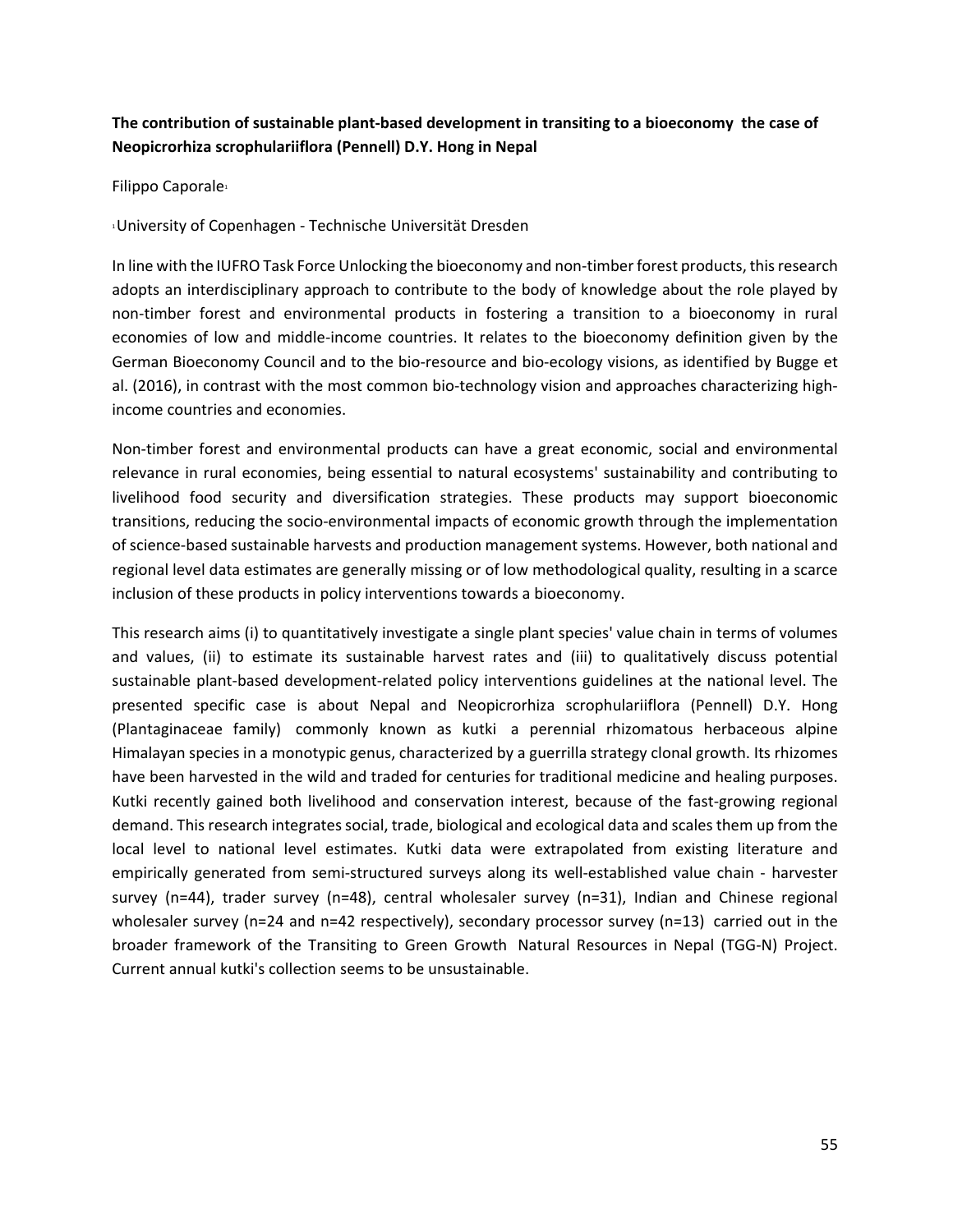#### **The effects and impacts of the Vaia storm on local timber markets in Northeast Italy**

Alberto Udali<sup>1</sup>, Nicola Andrighetto<sup>2</sup>, Stefano Grigolato<sup>1</sup>, Paola Gatto<sup>1</sup>

1 University of Padova, Land Environment Agriculture and Forestry Department 2 Etifor SRL

At the end of October 2018, the Vaia storm largely affected the northeast part of Italy, leaving a mark on its forest sector and local timber markets. Three areas have been heavily impacted among the others: the Province of Trento, the Province of Bolzano and the Veneto region.

The study aims to present how the timber price trends in the three areas have been impacted by the Vaia storm and how the use of innovative systems, such as web platforms, can coordinate and improve transparency for local market dynamics and actors.

The largest part of the data for the study comes from the Province of Trento and the Province of Bolzano, where timber and wooden products are sold through web portals that collect information on wood prices and on buyers and sellers. Data and information for the Veneto region were more difficult to collect, since they were sparse and disconnected, lacking a coordinated system to monitor timber sales. The data were filtered for predominant species and ordered chronologically and descriptive tables were prepared: monthly average and moving average along the timeseries for adjudication prices; monthly average and the cumulative sum for volumes. Then, price timeseries were compared for the three areas.

Preliminary results of the analysis show that prices have fallen to 30‐50% of their values, and the average volume per month has increased over 5 times after the storm. This trend was found in all three areas, but the price decrease seems lower in Trento and Bolzano, where web platforms are used.

The study shows that the lack of connection between local demand and supply, started already in the early 1990s, has reached a peak because of Vaia impacts. Fragmentation of private property, as well as the low propensity of local companies to undertake innovation, are, among the others, key elements that make the many local timber supply chains not well structured and efficient. In this context, initiatives such as the IT‐FOR web platform in the Veneto region, modelled after the Trento and Bolzano experience, may help to support local timber markets capable to adapt to the different size and structural organization of actors in the forest‐wood chains.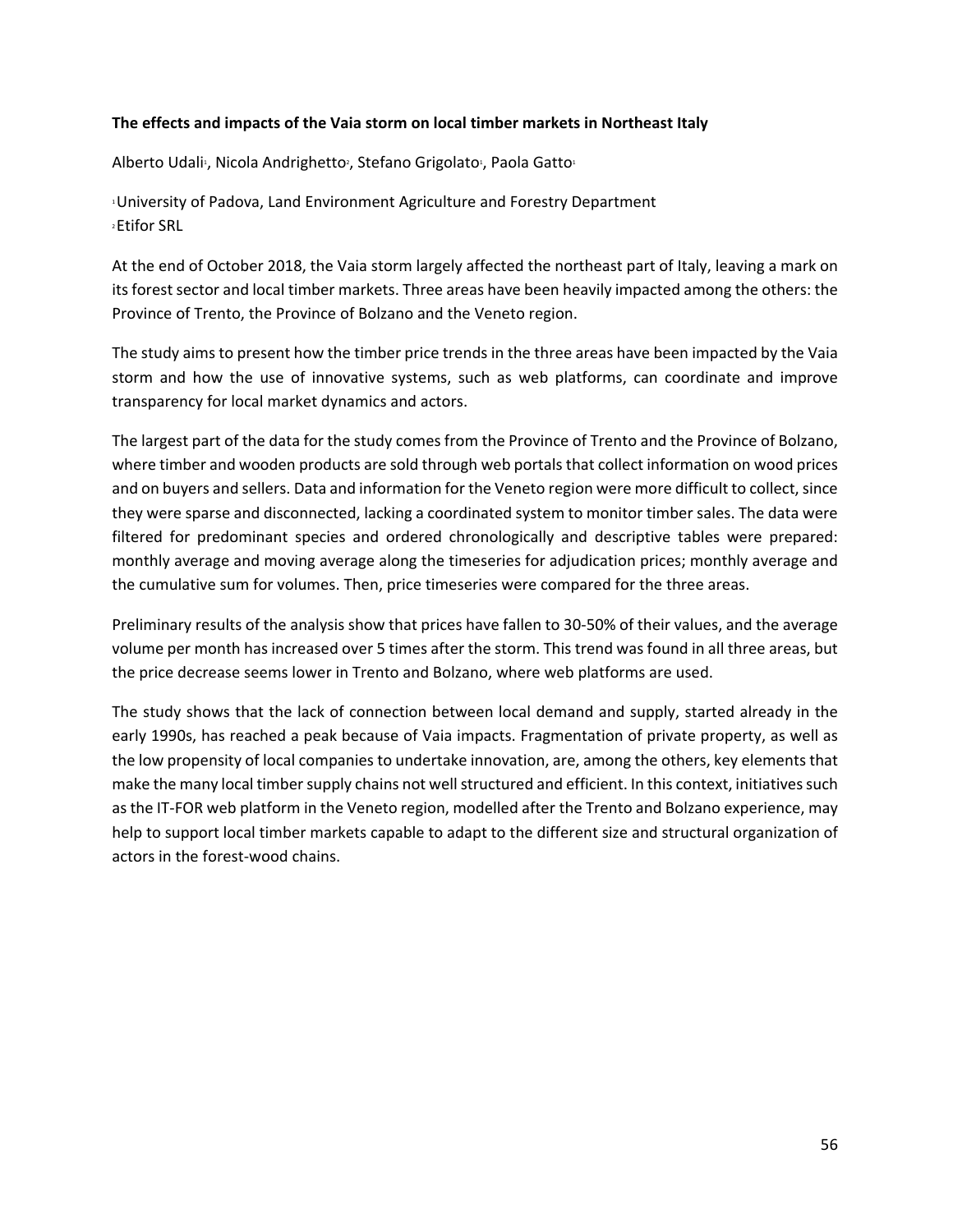# **Using Earth Observation data to compute Economic Accounts for Forestry: testing a small‐scale forestry unit through remote sensing**

Elena Gorriz<sup>1</sup>, Valentino Marini Govigli<sup>1</sup>, Eduardo Montero<sup>3</sup>, Inazio Martínez de Arano<sup>1</sup>, Íñigo Lizarralde<sup>4</sup>, Ángel Fernández Carrillo<sup>5</sup>, Beatriz Revilla Romero<sup>5</sup>

1 European Forest Institute 2 CTFC/University of Lleida 3 FORESNA 4 FÖRA 5 GMV

Knowing the evolution of forest resources constitutes a key environmental information for making strategic and operational decisions for resource use and conservation. Such information is crucial when developing and implementing Bioeconomy strategies at different levels, insofar as it can help in assessing the sustainability of the forest value chains. To that end, the System of Environmental‐Economic Accounting (SEEA) framework (United Nations, 2012) is under development, which includes the Economic Accounts for Forestry (EAF) as a satellite account. In past years, some attempts have tried to apply this framework, deriving recommendations for its application in forests (Varela et al., 2013). These attempts have generally addressed large administrative units (regions, States). One recommendation indicates the opportunities that advances in remote sensing provide, as new sources for detecting e.g. land use and volume changes at high resolution. Moreover, the EU Green Deal encourages business (and thus, lower scale players) to include sustainability accounting within their regular reporting actions.

In this context, we have tested the opportunities and limitations from employing Earth Observation data in environmental forestry accounting in a small‐scale forested area. We approach this through testing for the Roncal valley (Navarre, Spain) the land, physical and monetary timber accounts, and proposing a methodological approach based on the SEEA framework.

Our results show that satellite information (namely, forest mask and forest types) can feed in the Land Use Accounts, disaggregating even for dominant forest species, and identifying species shifts. By combining Satellite (e.g. fire scars, clearcuts) with LIDAR‐based information (volume), the stock and flows of timber volumes can be derived. Finally, by noting the stand age (crossing satellite and LIDAR site index and height-derived data), the monetary value has been estimated. Yet, complementary non-EO information is required, in terms of strict conservation areas and harvesting limitations (e.g. protected tree species, restricted site indexes, or mechanical technicalities), plantation species, timber market prices and basic marketable species' silviculture.

This methodological approach, developed within the EU project MySustainableForest, operationalizes the opportunities provided by new technologies to showcase small‐scale forestry contributions in Environmental‐Economic Accounting, which can be ultimately up‐scaled for regional or State reporting.